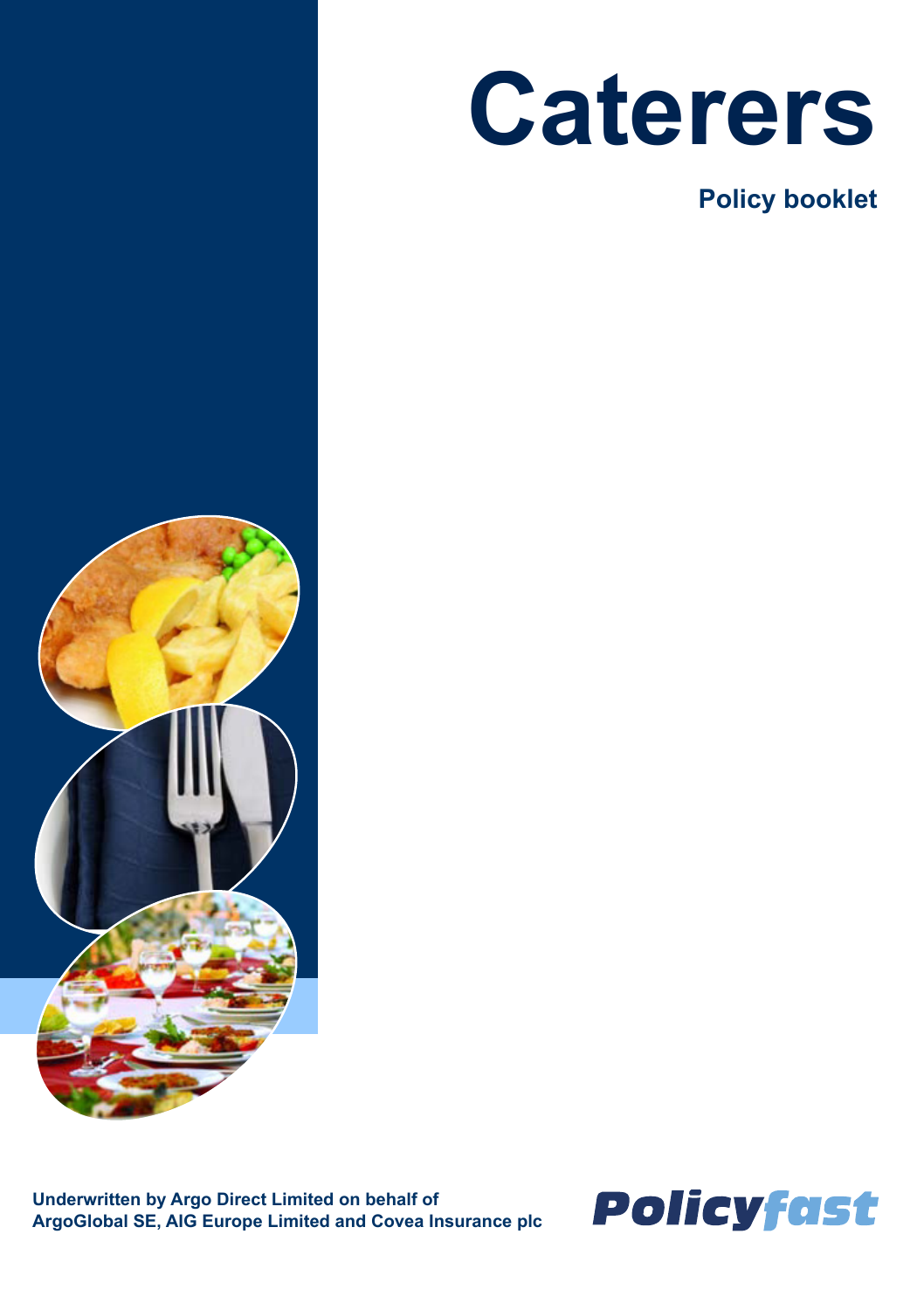#### **Welcome to Policyfast**

Welcome to **Your** new Caterer's **Policy**  exclusively arranged via Policyfast Limited and its associate company City Underwriters Limited with certain Insurance Companies. **Your** insurance **Policy** comprises this booklet and **Your Schedule** and statement of fact. **You**  should read these documents carefully and keep them in a safe place together with copies of any documentation **You** have provided to **Us.**

#### **Telephone Recording**

In order to maintain a quality service, telephone calls may be monitored and/or recorded.

### **Contents**

| Definitions                                 | 3  |
|---------------------------------------------|----|
| Section A - Material Damage                 | 5  |
| Section B - Business Interruption           | 10 |
| Section C - Combined Liability              | 11 |
| Section D - Loss of Money                   | 17 |
| Section E - Plate Glass                     | 19 |
| Section F - Goods in Transit                | 19 |
| Section G- Deterioration of Stock           | 20 |
| Section H - Loss of Licence                 | 21 |
| Section I - Essential Business Legal        | 23 |
| <b>General Conditions -</b>                 |    |
| not applicable to Section I                 | 32 |
| <b>General Exclusions -</b>                 |    |
| not applicable to Section I                 | 35 |
| Special Conditions & Warranties applying    |    |
| to this Certificate - but not applicable to |    |
| Section C other than No.8 or Section I      | 39 |
| <b>Extensions to the Certificate</b>        |    |
| Warranties & Conditions applicable only     |    |
| if shown in the Schedule                    | 42 |
| Complaints                                  |    |

# **Policyfast**

### **Caterers Combined Insurance Certificate**

This is to certify that in accordance with the authorisation granted under the Contract, (the number of which is specified in the **Schedule**), to the undersigned by certain Insurance Companies (hereafter called the Underwriters), and in consideration of the premium specified herein, the said Underwriters are hereby bound, each for his own part and not for another, their Executors and Administrators, to insure in accordance with the terms and conditions contained herein or endorsed hereon.

The Underwriters hereby agree to the extent and in the manner herein after provided, to indemnify the **Insured** against loss or **Damage** sustained or legal liability to accidents happening during the period stated in the **Schedule**, after such loss, **Damage** or liability are proved.

Provided always that:

- 1. The liability of the Underwriters shall not exceed the limits of liability expressed in the said **Schedule** or such other limits of liability as may be substituted therefore by memorandum hereon or attached hereto signed by or on behalf of the Underwriters;
- 2. This **Certificate** insures in respect only of such of the sections hereof as are so specified in the **Schedule**.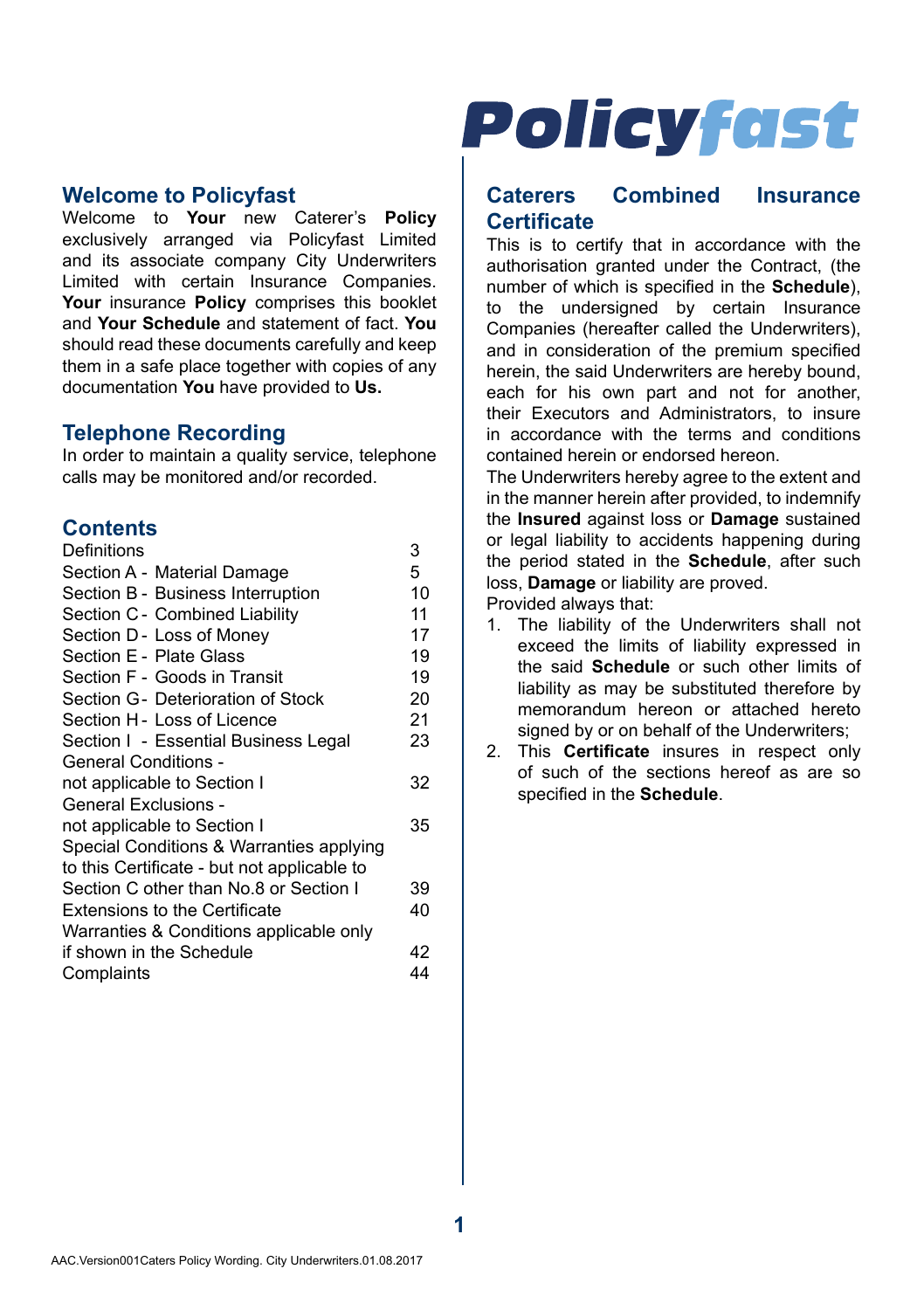### **Several Liability Clause**

The liability of an **Insurer** under this contract is several and not joint with other **Insurers** party to this contract. An **Insurer** is liable only for the proportion of liability it has underwritten. An **Insurer** is not jointly liable for the proportion of liability underwritten by any other **Insurer.** Nor is an **Insurer** otherwise responsible for any liability of any other **Insurer** that may underwrite this contract.

The proportion of liability under this contract underwritten by an **Insurer** (or, in the case of a Lloyd's syndicate, the total of the proportions underwritten by all the members of the syndicate taken together) is shown in this contract.

In the case of a Lloyd's syndicate, each member of the syndicate (rather than the syndicate itself) is an **Insurer**. Each member has underwritten a proportion of the total shown for the syndicate (that total itself being the total of the proportions underwritten by all the members of the syndicate taken together). The liability of each member of the syndicate is several and not joint with other members. A member is liable only for that member's proportion. A member is not jointly liable for any other member's proportion. Nor is any member otherwise responsible for any liability of any other **Insurer** that may underwrite this contract. The business address of each member is: Lloyd's, One Lime Street, London EC3M 7HA.

The identity of each member of a Lloyd's syndicate and their respective proportion may be obtained by writing to Market Services, Lloyd's, at the above address.

Although reference is made at various points in this clause to "this contract" in the singular where the circumstances so require this should be read as a reference to contracts in the plural.'

## **Contracts (Rights of Third Parties) Act 1999 Clarification Clause**

A person who is not party to this contract has no right under the Contracts (Rights of Third Parties) Act 1999 to enforce any term of this agreement but this does not affect any right or remedy of a third party which exists or is available apart from the Act.

## **E.U. Disclosure Clause (UK)**

Notice to the Proposer/**Insured**.

The Parties are free to choose the law applicable to this Insurance Contract. Unless specifically agreed to the contrary this insurance shall be subject to English Law

The **Insured** is requested to read this **Certificate**  and, if it is incorrect, return it immediately for alteration.

The **Certificate** is made and accepted subject to all the provisions, conditions, warranties and exclusions set forth herein, attached or endorsed, all of which are to be considered.

When drawing up this **Certificate**, **We** have relied on the information and statements that **You** have provided in the **Statement of Fact** together with any additional information supplied.

The insurance relates only to those sections of the **Certificate** that are shown in the **Schedule**  as being included.

## **Data Protection**

The defined terms used in this section shall have the meaning given to those terms in the Data Protection Act 1998 (as may be amended from time to time).

In the course of providing insurance services to the **Insured**, the **Insurer** may have access to Personal Data. The **Insured** warrants that it shall have obtained all necessary authorisations and approvals from Data Subjects prior to disclosing any Personal Data to the **Insurer** (whether such disclosure is made directly by the **Insured** to the **Insurer** or indirectly by the **Insured** to any agent acting on behalf of the **Insured** or the **Insurer**). The **Insurer** shall be the Data Controller of any Personal Data provided to it.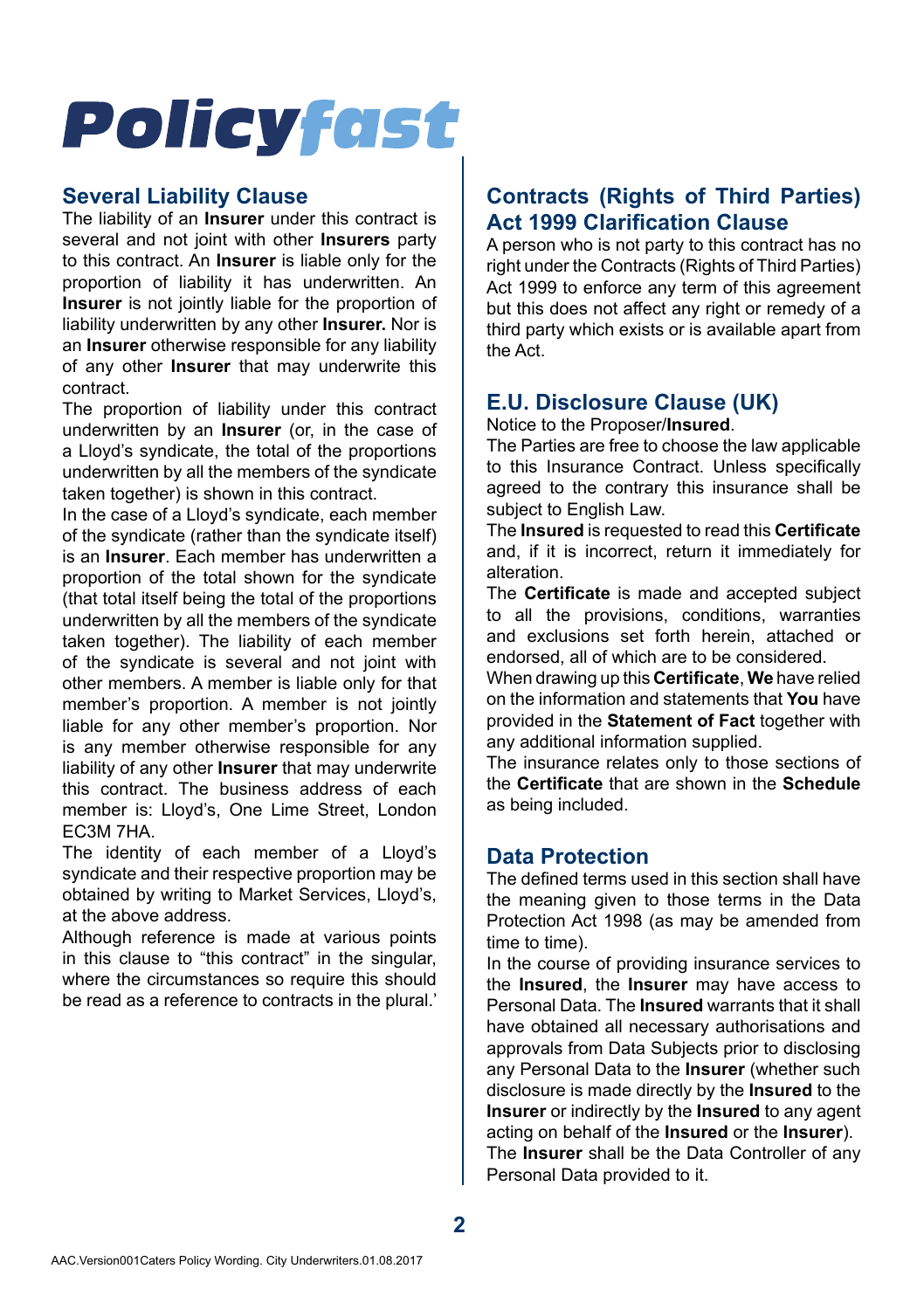The **Insurer** undertakes that it shall only use any Personal Data provided to it for the purposes of performing its services in connection with its contract of insurance with the **Insured**.

This will include the processes of underwriting, administration and claims assessment as well as any necessary services ancillary thereto.

The **Insurer** will hold all Personal Data provided to it securely and shall limit access to such Personal Data to those who have a need to see it. The **Insured** hereby consents to the **Insurer** sharing any Personal Data provided to it with its group companies, agents, reinsurers, claims handlers, loss adjusters, medical professionals and other professional advisors, healthcare management companies and any other necessary service providers with whom the insurer contacts in connection with the contract of insurance between the **Insured** and the **Insurer.**

The **Insured** acknowledges that the **Insurer**  may be required as a matter of law or regulation to disclose Personal Data provided to it to a Court of law or regulatory body such as the Financial Conduct Authority or any other public body or authority of competent jurisdiction and the **Insured** hereby consents to any such disclosure.

The **Insured** acknowledges that the insurance industry maintains certain registers for the purposes of fraud prevention and hereby consents to the **Insurer** sharing Personal Data provided to it with fraud prevention agencies and other insurance companies for the purposes of fraud prevention and to validate your claims history.

## **Policyfast**

### **Definitions**

The following words or expressions shall carry the meaning shown below whenever they appear in bold in the **Policy, Schedule**, Proposal Form or Statement of Fact.

#### **Asbestos**

Asbestos, Asbestos fibres, any derivatives of Asbestos and any Product containing Asbestos, Asbestos fibres or any derivatives of Asbestos.

#### **Business**

The Business conducted at or from premises in Great Britain, Northern Ireland, The Channel Islands, or the Isle of Man and shall include:

- a) The ownership, maintenance and repair of the Insureds own property.
- b) Provision and management of canteen. social, sports and welfare organisations for the benefit of any Person Employed and medical, fire fighting and security services.
- c) Private work undertaken by any Person Employed for any director or partner of the Insured with the prior consent of the Insured.

#### **Business Hours**

The period during which the premises are actually occupied for Business purposes and during which the Insured or any of the Insured's Employees entrusted with Money are on the premises.

#### **Certificate**

Your Policy Wording

#### **Company**

In relation to Sections A, B, C, D, E, F, G and H means the insurers whose identity is stated in the Endorsement entitled W7 Identity of Insurers and whose proportionate liability will be detailed on request. In relation to Section I means Brit Insurance Limited.

#### **Damage**

Loss of possession of or Damage to tangible property.

#### **Defence Costs**

Costs, fees, and expenses incurred by the Insured with the written consent of the Underwriters in the defence or settlement of any claim under this Policy.

#### **Excess**

The amount for which the Insured will be responsible and which will be deducted from each and every claim.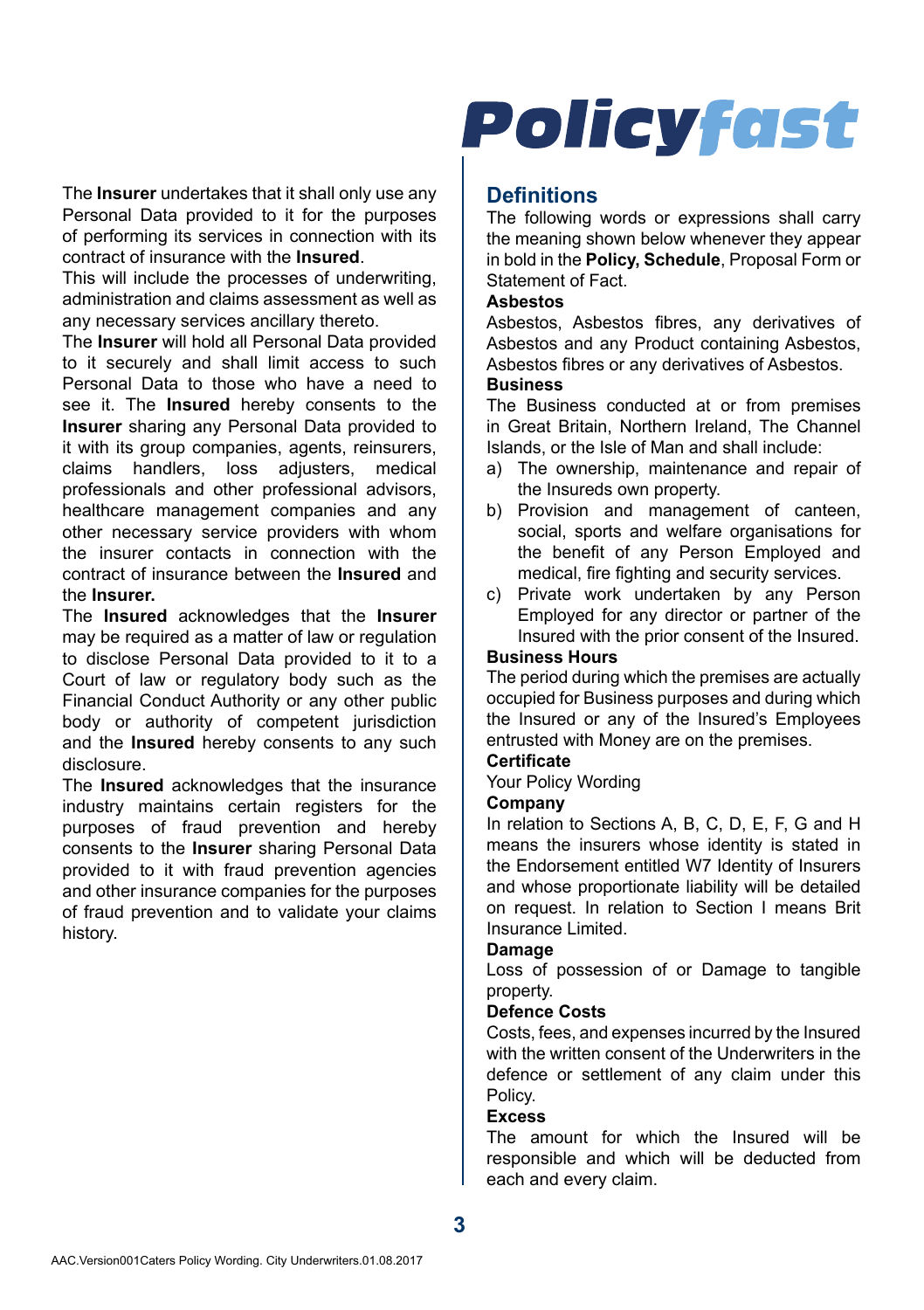#### **Indemnity Period**

The period beginning with the occurrence of the Damage and ending not later than 12 months thereafter, during which the results of the Business shall be affected in consequence of the Damage.

#### **Injury**

Death, bodily Injury, illness or disease of or to any person.

#### **Insured**

The person, persons or corporate body named in the Schedule, subsidiary companies of the Insured notified to and accepted in writing by the underwriters.

#### **Loss of Net Takings**

The shortage in the Net Takings during the Indemnity Period compared with the corresponding period in the twelve months immediately before the date of the loss, Damage or destruction (hereafter referred to as 'Damage') to which such adjustments shall be made as may be necessary to provide for the trend of the Business and for variations in or special circumstances affecting it, either before or after the Damage or which would have affected it had the Damage not occurred so that the figure thus adjusted shall represent as nearly may be reasonably practicable, the results which, for the Damage, would have been obtained during the Indemnity Period after the Damage.

#### **Increased Cost of Working**

The additional expenditure necessarily and reasonably incurred for the sole purpose of avoiding or diminishing the Loss of Net Takings which, but for such expenditure, would have taken place during the Indemnity Period but not exceeding the Loss of Net Takings thereby avoided.

#### **Money**

Cash, bank and currency notes, postal orders, cheques, bankers drafts, bills of exchange, unused units in postage stamp franking machines, postage stamps, revenue stamps, National Insurance Stamps, stamped or franked National Insurance Cards, Holiday with Pay stamps, Premium Savings bonds, luncheon vouchers, trading stamps, credit card sales vouchers, consumer redemption vouchers, National Health Prescriptions, Scratch Cards, phone cards, VAT purchase invoices and gift tokens belonging to the Insured or for which the Insured is responsible in connection with the Business.

#### **Net Takings**

The Money paid or payable to the Insured for goods sold and services rendered in the Business at the premises, less the cost or purchases relative thereto.

#### **Non Negotiable Money**

Money in the form of crossed cheques, crossed postal orders, crossed bankers drafts, Premium Savings Bonds, National Savings Certificates, unused units in postage stamp franking machines, credit card sales vouchers, stamped or franked National Insurance Cards and VAT Purchase invoices.

#### **Overnight**

From 9.00pm or whenever the vehicle was last occupied, whichever is the earlier, to 6.00am or until the vehicle is first used, whichever is the later.

#### **Period of Insurance**

The period stated in the Schedule or any other period for which the Company has agreed to accept and for which the Insured has paid or agreed to pay a premium.

#### **Person Employed/Employee**

Any:

- a) Employee being a person under a contract of service or apprenticeship with the Insured;
- b) labour master and persons supplied by him;<br>c) Person Employed by labour onl
- c) Person Employed by labour only subcontractor;
- d) self employed person under the control of the Insured;
- e) person hired to or borrowed by the Insured;
- f) person undertaking study or work experience or youth training scheme with the Insured in connection with the Business.

#### **Policy**

The Documents consisting of this Policy, the current Schedule Statement of Fact and any endorsement issued by Us.

#### **Pollution or Contamination**

Pollution, Contamination, sooting, deposition, impairment with dust, chemical precipitation, poisoning, epidemic and disease (including but not limited to foot & mouth disease), adulteration, impurification or limitation or prevention of the use of objects because of hazards to health.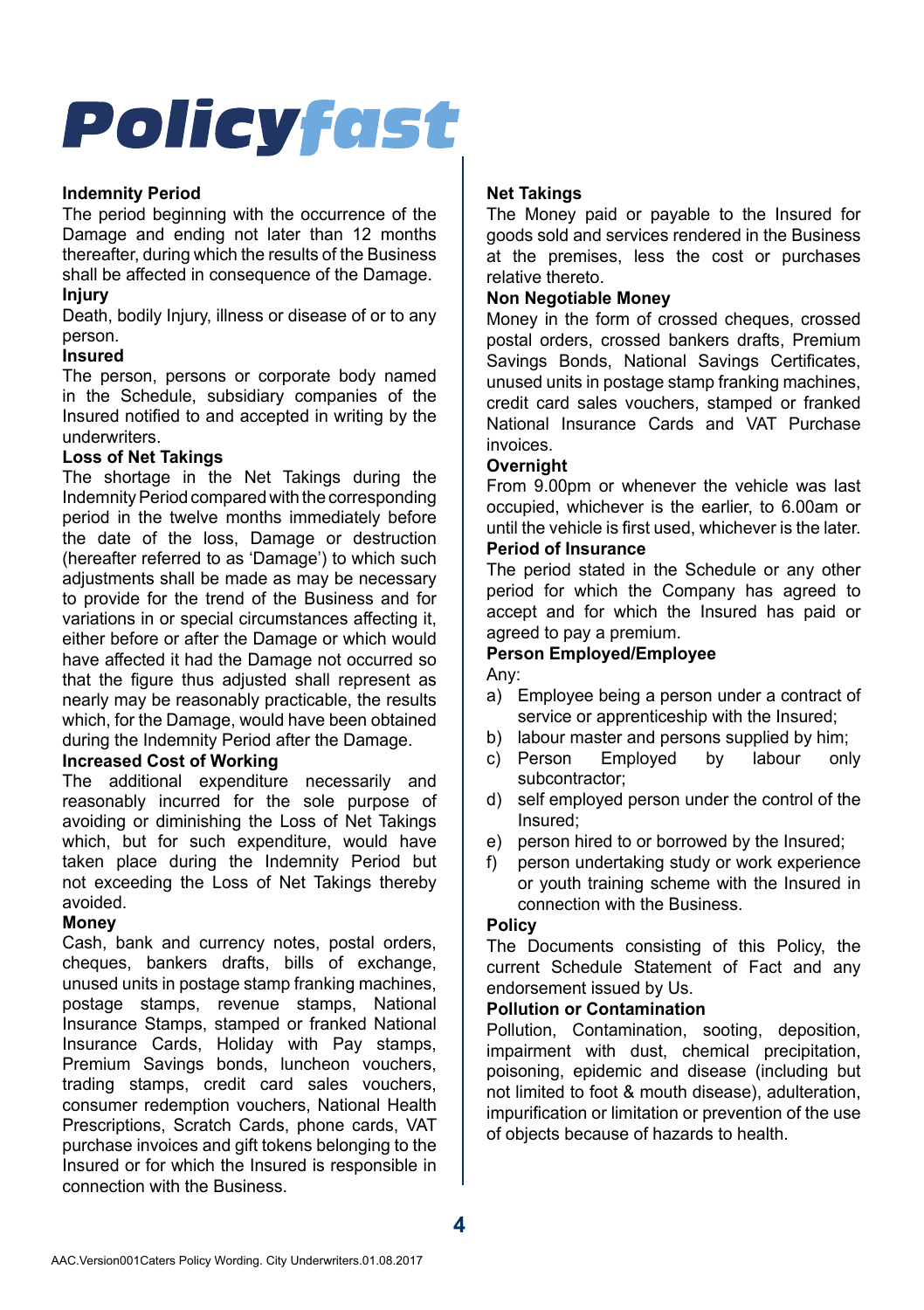#### **Product**

Any tangible property after it has left the custody or control of the Insured which has been designed, specified, formulated, manufactured, constructed, installed, sold, supplied, distributed, treated, serviced, altered or repaired by or on behalf of the Insured.

#### **Savings**

Charges and expenses of the Business (normally paid out of Net Takings) as may cease or be reduced during the Indemnity Period in consequence of the Damage.

#### **Schedule**

The document which specifies details of The Policyholder, the premises, property insured and any Excesses, endorsements and conditions applying to the Policy.

#### **Territorial Limits**

Great Britain, Northern Ireland, the Isle of Man or the Channel Islands and in transit between these territories.

#### **Terrorism**

An act, whether involving violence or the use of force or not, or the threat of the preparation thereof, of any person or group(s) of persons, whether acting alone or on behalf of or in connection with any organisation(s) or government(s), which is designed to or does:

- intimidate or influence a de jure or de facto government or the public or a section of the public, or
- disrupt any segment of the economy, and from its nature or context is done in connection with political, social, religious, ideological or similar causes or objectives.

#### **We/Us/Our/ Insurers**

The insurers whose identity is stated in the Endorsement entitled W7 Identity of Insurers and whose proportionate liability will be detailed on request in relation to Sections A, B, C, D, E, F, G, & H and Brit Insurance Limited in relation to Section I.

## **You/Your/The Policyholder**

Persons, companies, partnerships or unincorporated associations named in the Schedule as The Policyholder.

## **Policyfast**

### **Section A - Material Damage - Property Covered**

Property belonging to the **Insured** or for which the **Insured** is responsible comprising:<br>A. **Buildings** and outbuildings

- A. **Buildings** and outbuildings including landlord's fixtures and fittings, walls, gates and fences;<br>R tenants i
- improvements and internal decorations;
- C. stock and materials in trade and goods in trust;
- D. trade fixtures, fittings, machinery, plant and all other contents;

whilst at the premises specified in the **Schedule**. The property covered is insured against loss. **Damage** or destruction (hereafter referred to as "**Damage**") by the following causes:

- 1. Fire, lightning, explosion or earthquake.
- 2. Aircraft or other aerial devices or articles dropped from them.
- 3. Riot, civil commotion, strikers, locked out workers or persons taking part in labour disturbances or malicious persons.
- 4. Storm, tempest or flood, bursting or overflowing of fixed water tanks, apparatus or pipes.
- 5. Impact by any road vehicle or animal.
- 6. Breakage or collapse of radio or television aerials, satellite dishes, fittings or masts.
- 7. Oil escaping from a fixed heating installation or apparatus connected therewith.
- 8. Falling trees or parts thereof, other than as a result of any lopping or felling operation.
- 9. Theft or any attempt thereat:
	- a) involving entry to or exit from the premises by forcible or violent means;
	- b) following actual or threatened assault or violence to the **Insured**, the **Insured's Employees** or any person lawfully on the premises.
- 10. Accidental **Damage** of a sudden and unforeseen nature.

#### **Special Exclusions**

The following are not covered by this clause:

- a) **Damage** covered under clauses 1. to 9. above;
- b) **Damage** caused by, or arising from theft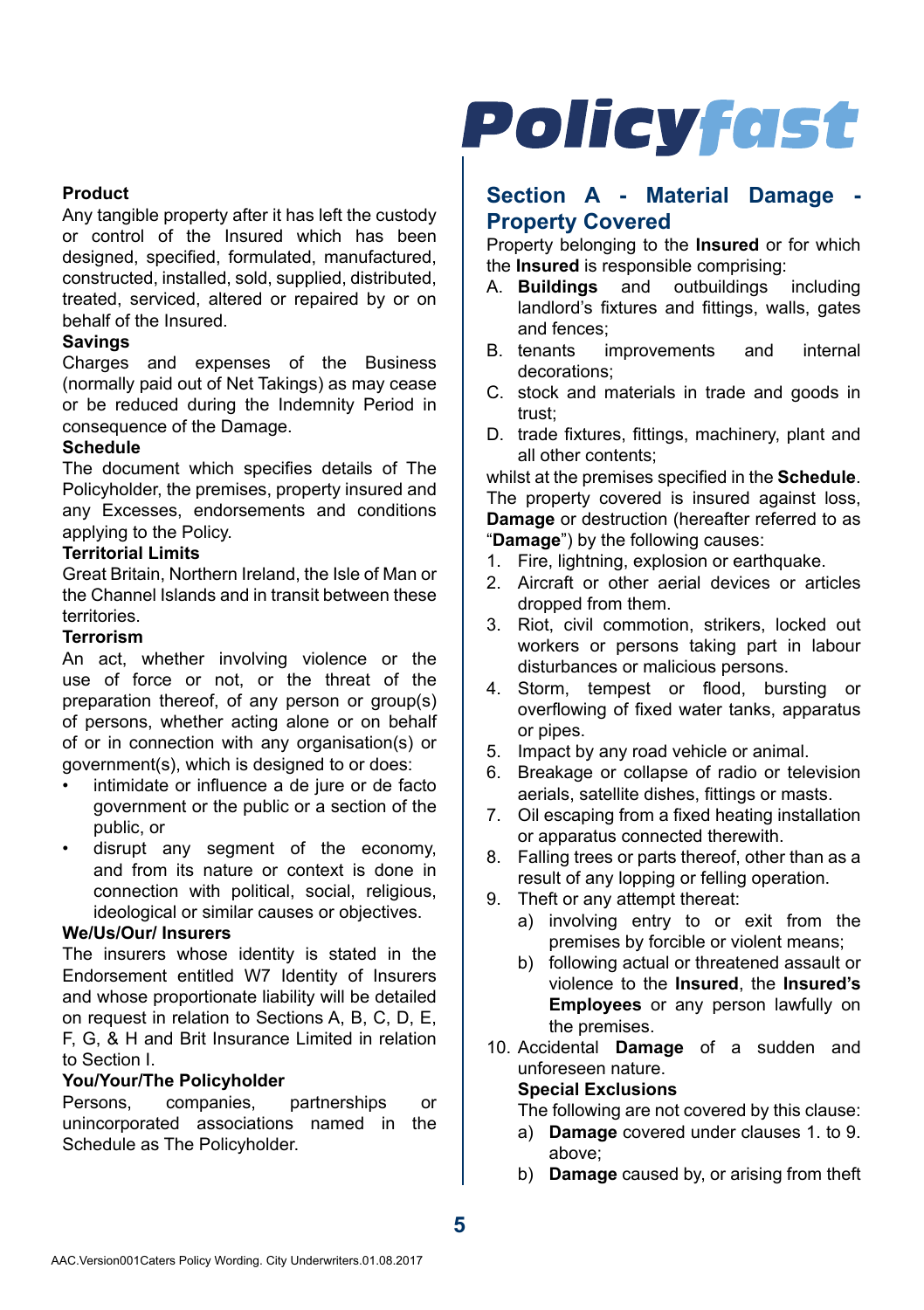or attempted theft unless covered under clause 9. above;

- c) error or omission or shortages revealed at stocktaking;
- d) **Damage** caused by frost, landslip, subsidence, ground heave or settlement;
- e) **Damage** caused by wear and tear, gradual deterioration, inherent defect, rot, mildew, rust, corrosion, insects, woodworm or vermin;
- f) **Damage** caused by dyeing, cleaning, repair, renovation, marring or scratching;
- g) **Damage** caused by faulty manipulation, design, plan, specification or materials;
- h) market depreciation;
- i) **Damage** caused by changes in temperature. shrinkage, evaporation, loss of weight, **Contamination**, change in colour, flavour, texture or finish;<br>**Damage** following dishonesty
- j) **Damage** following dishonesty or fraudulent action by **Employees** or any person lawfully on the premises.

## **Exclusions**

The Underwriters will not pay for:

- 1. The **Excess** as stated in the **Policy Schedule**
- 2. **Damage** to:
	- a) hedges, fences or gates caused by storm, tempest, flood or falling trees;
	- b) radio or television aerials, satellite dishes, fittings or masts due to erection, fitting, dismantling, repair or maintenance;
	- c) any fixed glass and sanitary ware.
- 3. **Damage** caused by water escaping from sprinkler systems.
- 4. **Damage** to empty buildings or property contained in empty buildings or buildings which have been unoccupied for more than twenty one days.
- 5. **Damage** by explosion (other than **Damage**  by fire resulting from explosion) caused by the bursting of a boiler (not being a boiler used for domestic purposes only) economiser or other vessel machine or apparatus in which the internal pressure is due to steam only and belonging to or under the control of the **Insured**.
- 6. **Damage** to property by or in collusion with any of the **Insured's Employees** or inmates of the **Insured's** premises.
- 7. **Damage** to property caused by collapse, cracking, frost, landslip, subsidence, ground heave or settlement unless otherwise agreed hereon.
- 8. **Damage** to stock and materials in trade and goods in trust or trade fixtures, fittings, machinery, plant and all other contents in the open or in any open sided building or structure.
- 9. **Damage** to:
	- a) motor vehicles or their accessories or contents;
	- b) electrical appliances or installations caused by electronic or electrical breakdown, self ignition, short circuiting, overrunning or excessive pressure;
	- c) machinery caused by mechanical breakdown or derangement;
	- d) **Money**, bonds, bills of exchange, deeds, promissory notes, cheques, securities, stamps, medals or coins;
	- e) stock in any basement or cellar caused by water unless such stock is raised at least 10 centimetres above floor level.

## **Limit of Liability**

The sum insured by each item of the **Schedule**  in respect of any one **Period of Insurance** or limit otherwise specified in any extension under this section.

## **Basis of Claims Settlement**

#### **Property as described in A and B of Property Covered**

Where the buildings or tenants improvements and internal decorations are destroyed:

• the cost of rebuilding in a condition equal to but not better or more extensive than their condition when new.

Where the buildings or tenants improvements and internal decorations are damaged:

• the cost of repair or restoration of the damaged portion of the buildings or tenants improvements and internal decorations to a condition substantially the same as but not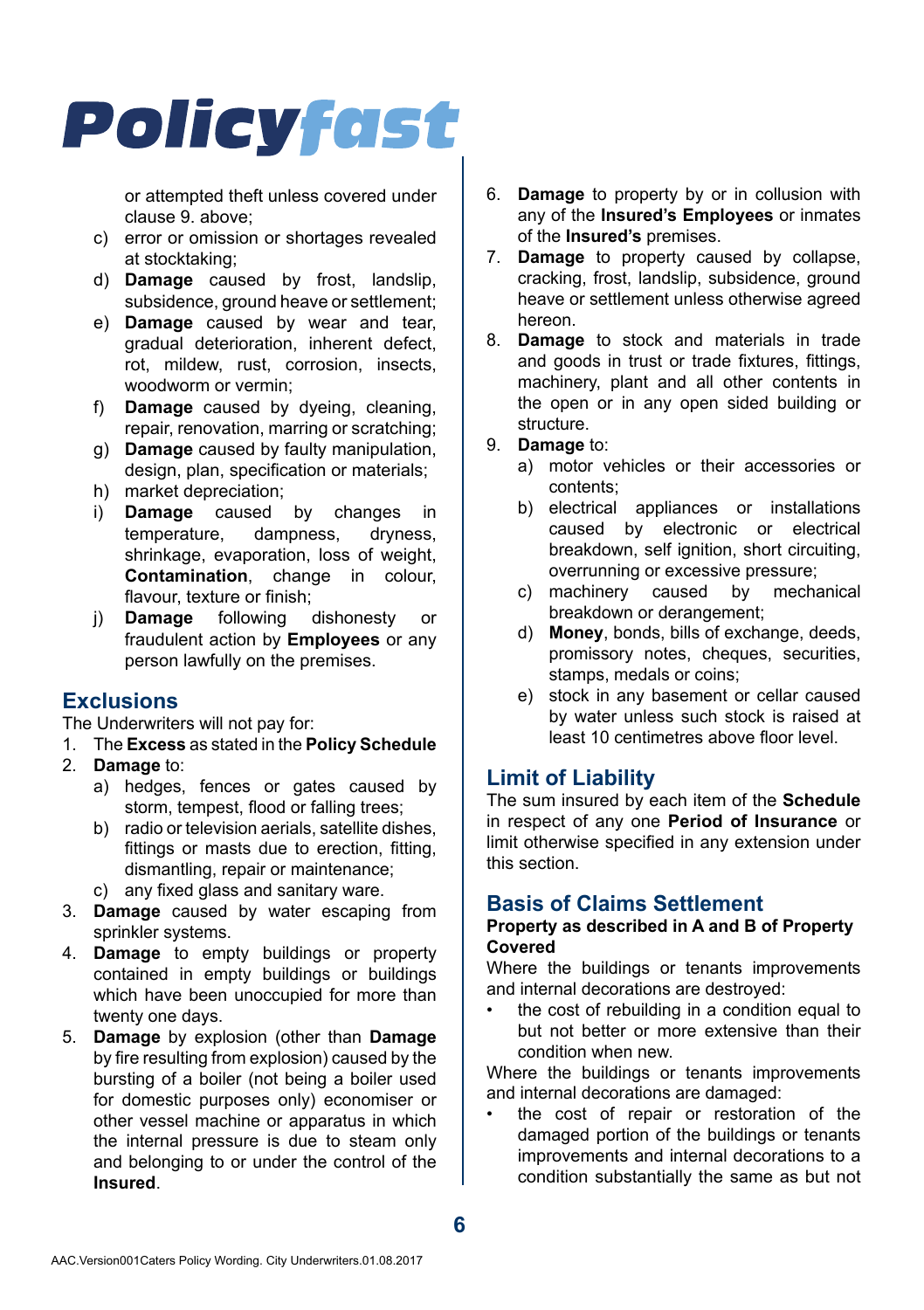better or more extensive than their condition when new.

No payment shall be made until the rebuilding, repair or restoration costs have actually been incurred.

**Property as described in C of Property Covered** The cost price of the goods to the **Insured**.

**Property as described in D of Property Covered** The cost of repair or replacement as new, no deduction being made for wear, tear or depreciation provided that the repair or replacement has been effected.

Underwriters will at their option repair, reinstate or replace such **Damage**.

#### **Special Condition**

**Average** – if at the time of **Damage** the cost of rebuilding the property insured, or the value of the property insured by each item, be collectively greater than the sum insured detailed in the **Schedule**, then the **Insured** shall be considered as being his own **Insurer** for the difference and shall bear a rateable proportion of the **Damage**  accordingly.

#### **Extensions**

Cover under this section is extended to include within the limit of the sum insured specified in the **Schedule** or as stated below:

- 1. **Removal of Debris**  costs and expenses necessarily incurred with the consent of Underwriters in removing debris, dismantling or demolishing or shoring up or propping the portion or portions of the buildings, or in the removal of contents debris following **Damage** insured by this section.
- 2. **Fees**  architects, surveyors, consulting engineers, legal and other fees necessarily incurred with the consent of Underwriters in the reinstatement of the buildings. Fees incurred for the preparation of any claim are not included.
- 3. **Public Authorities**  additional costs of reinstatement of the property sustaining **Damage** hereby insured and undamaged portions thereof incurred solely to comply with European Community legislation, regulations under Acts of Parliament or local

## **Policyfast**

authority bye laws, provided that:

- a) the notice to comply has been received after the **Damage** occurs;
- b) the work of reinstatement is completed within twelve months of the date of the **Damage** or within such further time as may be allowed;
- c) the total amount recoverable under any item of this section in respect of this extension shall not exceed:
	- i) in respect of property sustaining **Damage** 15% of its sum insured;
	- ii) in respect of undamaged portions of property (other than foundations) 15% of the total amount for which the Underwriters would have been liable had the property been wholly destroyed;
- d) the total amount recoverable under any one item of this section shall not exceed its sum insured.<br>derground Services
- 4. **Underground Services**  accidental physical **Damage** to underground pipes, services and cables at the premises for which the **Insured** is responsible.
- 5. **Automatic Reinstatement**  in the absence of written notice by the **Insured** or by the Underwriters to the contrary, the reduction of the sum insured following **Damage** will automatically be reinstated as from the date of the occurrence, the **Insured** undertaking to pay the appropriate additional premium.
- 6. **Damage by Theft Damage** to the premises for which the **Insured** is responsible consequent upon **Theft** involving forcible and violent entry into or exit from the premises or any attempt thereat.
- 7. **Keys and External Door Locks**  the cost of changing external door locks and locks to the intruder alarm system following loss of keys by:
	- a) any peril insured by this section;
	- b) **Theft** involving forcible and violent breaking in or breaking out of the private residence of the **Insured** or any **Employee** authorised by the **Insured** in the safekeeping of such keys;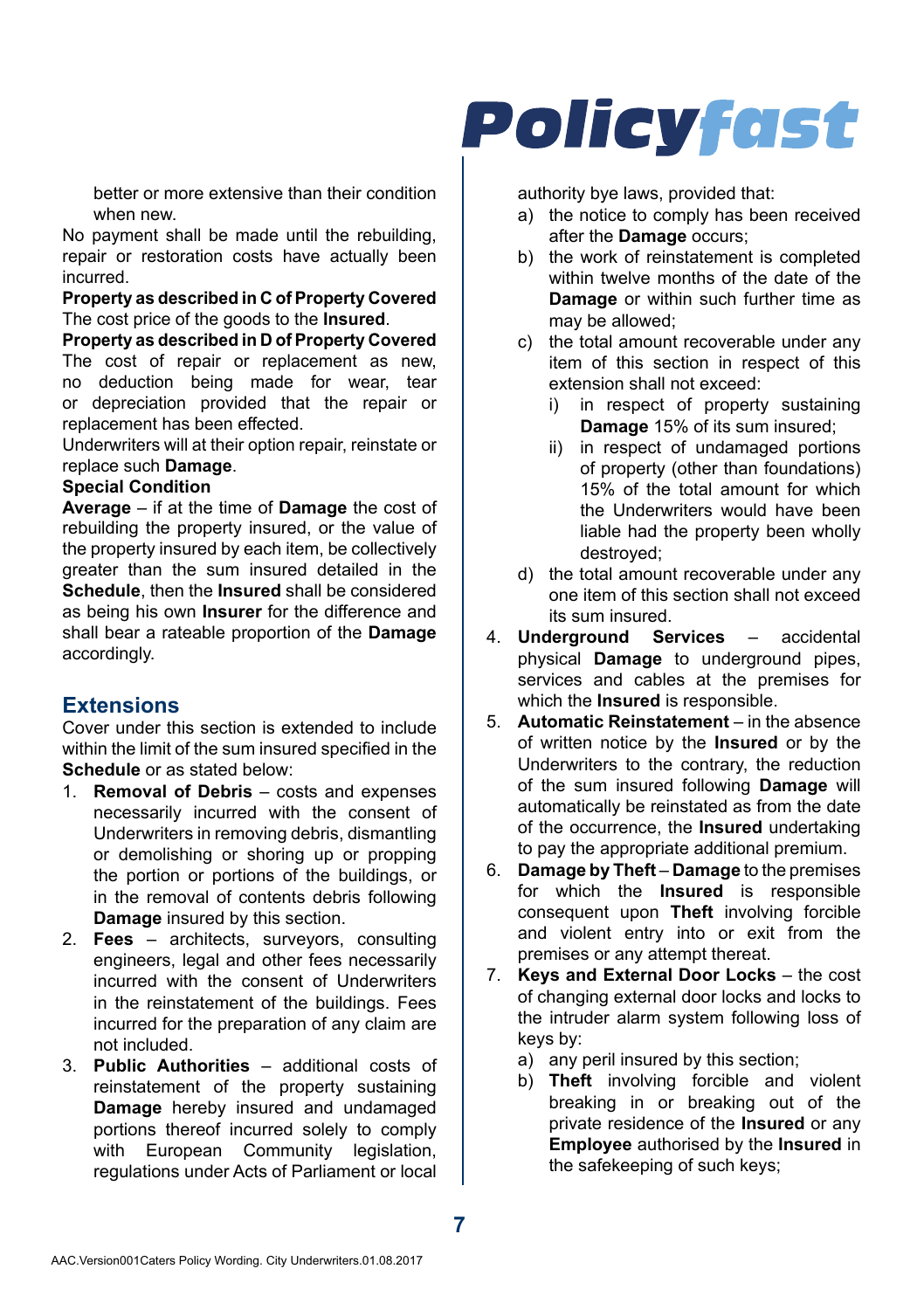c) hold up involving assault or violence or threat thereof whilst the keys are in the personal custody of the **Insured** or an authorised **Employee** of the **Insured.**

The indemnity under this extension is limited to £500 any one event.<br>8 **Contents Temporar** 

- Temporarily Removed contents (other than stock in trade or merchandise or deeds and other **Non Negotiable** documents) are insured whilst in transit or whilst temporarily removed from the premises insured anywhere in the United Kingdom, the Isle of Man or the Channel Islands up to 15% of the sum insured (after deducting therefrom the value of stock or merchandise or deeds and other **Non Negotiable** documents) in so far as they are not otherwise insured and excluding losses to property held by the **Insured** in trust other than machinery and plant.
- 9. **Seasonal Increase**  the sums insured in respect of stock in trade are increased in each **Period of Insurance** by:
	- a) 25% during the months of November and December and for the first 14 days of January;
	- b) 25% for a period of 14 days preceding and including any bank or public holiday other than occurring in the period in a) above and for a period of 14 days thereafter.
- 10. **Capital Additions**  the **Policy** shall subject to the terms and conditions extend to cover:
	- a) any newly acquired and/or newly erected buildings or buildings in the course of erection (excluding any property for which a building contractor is responsible) and trade fixtures, fitting, machinery, plant and all other contents insofar as they are not otherwise insured;
	- b) alterations, additions and improvements to buildings and trade fixtures, fittings, machinery, plant and all other contents, but not in respect of any appreciation in value, anywhere in the United Kingdom, the Isle of Man or the Channel Islands

provided that:

- i) at any one situation this cover shall not exceed 10% of the sum insured or £50,000 whichever is the greater;
- ii) the **Insured** undertakes to give particulars of such extension of cover as soon as practicable and to effect specific insurance thereon retrospective to the date of the commencement of the underwriters liability;
- iii) the provision of this extension shall be fully maintained notwithstanding any specific insurance effected under ii) above.
- 11. **Reinstatement Clause**  subject to the following special conditions the basis upon which the amount payable in respect of the property insured by this section (other than stock and materials in trade) is to be calculated shall be the reinstatement of the property sustaining **Damage**.

For this purpose "reinstatement" means:

- a) the rebuilding or replacement of property lost or destroyed which provided the liability of the underwriters is not increased may be carried out:
	- i) in any manner suitable to the requirements of the **Insured;**
	- ii) upon another site
- b) the repair or restoration of property damaged in either case to a condition equivalent to or substantially the same as but not better or more extensive than its condition when new.

#### **Special Conditions**

- a) the liability of the Underwriters for the repair or restoration of property damaged in part only shall not exceed the amount which would have been payable had such property been wholly destroyed;
- b) if at the time of reinstatement the sum representing 85% of the cost which would have been incurred in reinstating the whole of the property covered by an item subject to this memorandum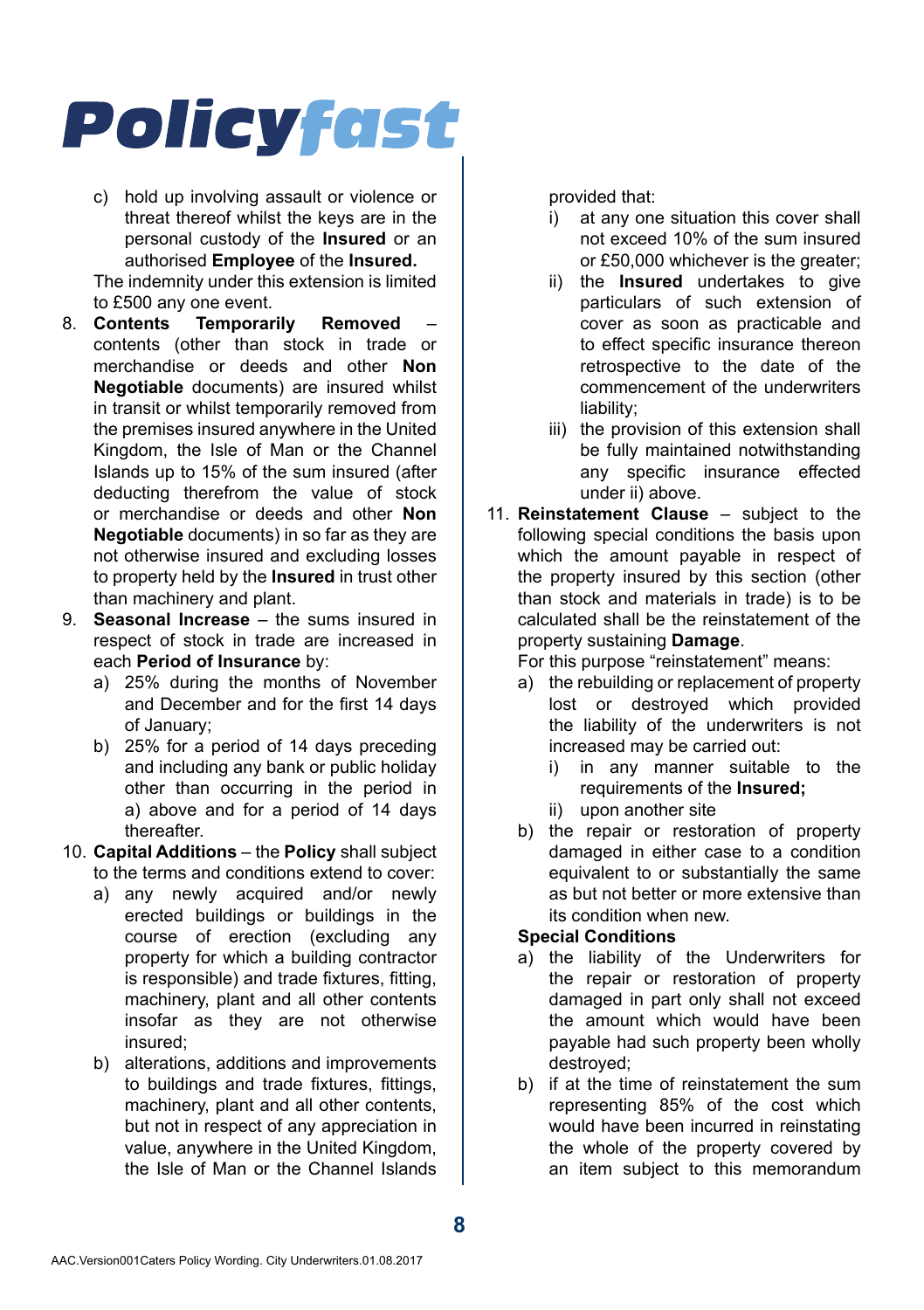exceeds its sum insured at the commencement of any destruction or **Damage** which the said sum insured shall bear to the sum representing the total cost of reinstating the whole of such property at that time;

- c) no payment beyond the amount which would have been payable in the absence of this memorandum shall be made:
	- i) unless reinstatement commences and proceeds without unreasonable delay;
	- ii) until the cost of reinstatement shall have been actually incurred;
	- iii) if the property insured at the time of its loss, destruction or **Damage** shall be insured by any other insurance effected by or on behalf of the **Insured** which is not upon the same basis of reinstatement.
- d) All the terms and conditions of the **Policy** shall apply:
	- i) in respect of any claim payable under the provisions of this memorandum except insofar as they are varied hereby;
	- ii) where claims are payable as if this memorandum had not been incorporated.
- 12. **All Other Contents**  it is agreed that so far as they are not otherwise or more specifically insured by this or any other **Certificate**  the "All Other Contents" is understood to include:
	- a) documents, manuscripts and business books but only for the value of the materials as stationery together with the cost of clerical labour expended in writing up and not for the value to the **Insured** of the information contained therein;
	- b) computer systems records but only for the value of the materials together with the cost of clerical labour and computer time expended in reproducing such records, (excluding any expense in connection with the production of

## **Policyfast**

information to be recorded therein) and not for the value to the **Insured** of the information contained therein for an amount not exceeding £2,500;

- c) patterns, models, moulds, templates, plans and designs for an amount not exceeding the cost of the labour and materials expended in reinstatement;
- d) clothing and personal effects, tools, instruments, pedal cycles and the like of the **Insured**, any partner, director or **Employee** of the **Insured**, visitors and guests for an amount not exceeding £500 in respect of any one person.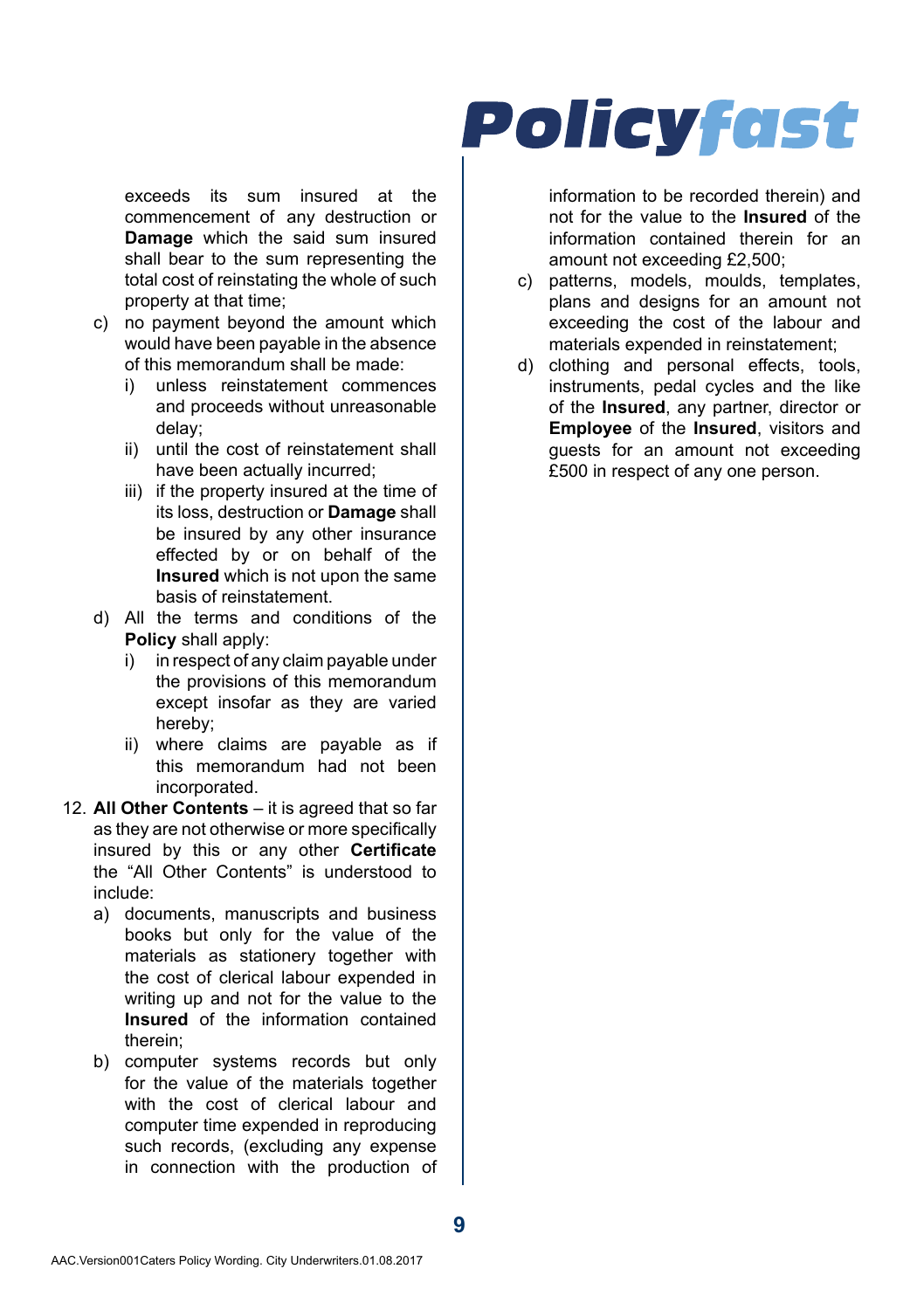### **Section B - Business Interruption The Cover**

**Loss of Net Takings** in the event of the **Business** at the premises being interrupted as a result of **Damage** to the property insured for which liability has been admitted under Section A – Material Damage during the **Period of Insurance**.

### **Limit of Liability**

The sum insured stated in the **Schedule**.

### **Basis of Claims Settlement**

**Loss of Net Takings** and **Increased Cost of Working**, less any **Savings.**

### **Special Conditions**

- 1. **Average**  If at the time of the loss the **Net Takings** as adjusted for the trend of the **Business** and the **Indemnity Period** shall be greater than the sum insured shown in the **Schedule**, then the **Insured** shall be considered as being his own insurer for the difference and shall bear a rateable proportion of the loss accordingly.
- 2. VAT To the extent that the **Insured** is accountable to the tax authorities for Value Added Tax**,** all such terms in this section shall be exclusive of such tax.
- 3. **Goods sold Elsewhere**  If during the **Indemnity Period** goods shall be sold or services rendered elsewhere than at the premises for the benefit of the **Business**, the **Money** paid or payable in respect of such sales or services shall be brought into account in determining the **Loss of Net Takings**.

### **Extensions**

Cover under this section is extended to include **Loss of Net Takings** directly as a result of:

1. **Denial of Access** – interruption of or interference with the **Business** in consequence of **Damage** insured by a specified peril in Section  $\overline{A}$  – Material Damage to property in the vicinity of the premises insured which shall prevent or hinder the use thereof or access thereto whether the premises insured or the property of the **Insured** therein shall be damaged or not shall be deemed a loss resulting from **Damage**.

The indemnity under this extension is limited to £25,000 any one event.

- 2. **Closure**  of the premises by a competent authority due to:
	- a) an outbreak of any notifiable human infectious or contagious disease at the premises;
	- b) murder, suicide or serious crime at the premises;
	- c) food poisoning or drink poisoning at the premises;
	- d) defective sanitary arrangements or vermin or pests at the premises other than the deliberate act of any supply authority to withhold the supply of water.

The indemnity under this extension is limited to £25,000 any one event.

- 3. **Loss of Utilities**  This Insured Section is extended to cover loss of **Net Takings** and/ or **Increased Cost of Working** during the **Indemnity Period** as a result of interference with or interruption to the **Business** caused by a) accidental failure of the public supply of
	- i) electricity at the terminal ends of the electricity supplier's service feeders at the Premises;
	- ii) gas at the gas supplier's meters at the Premises;
	- iii) water at the water authority's main stop cock serving the Premises;

lasting for more than two (2) consecutive hours, provided that the **Insurers** will not indemnify the Insured in respect of the failure of the public supply if the failure is occasioned by:-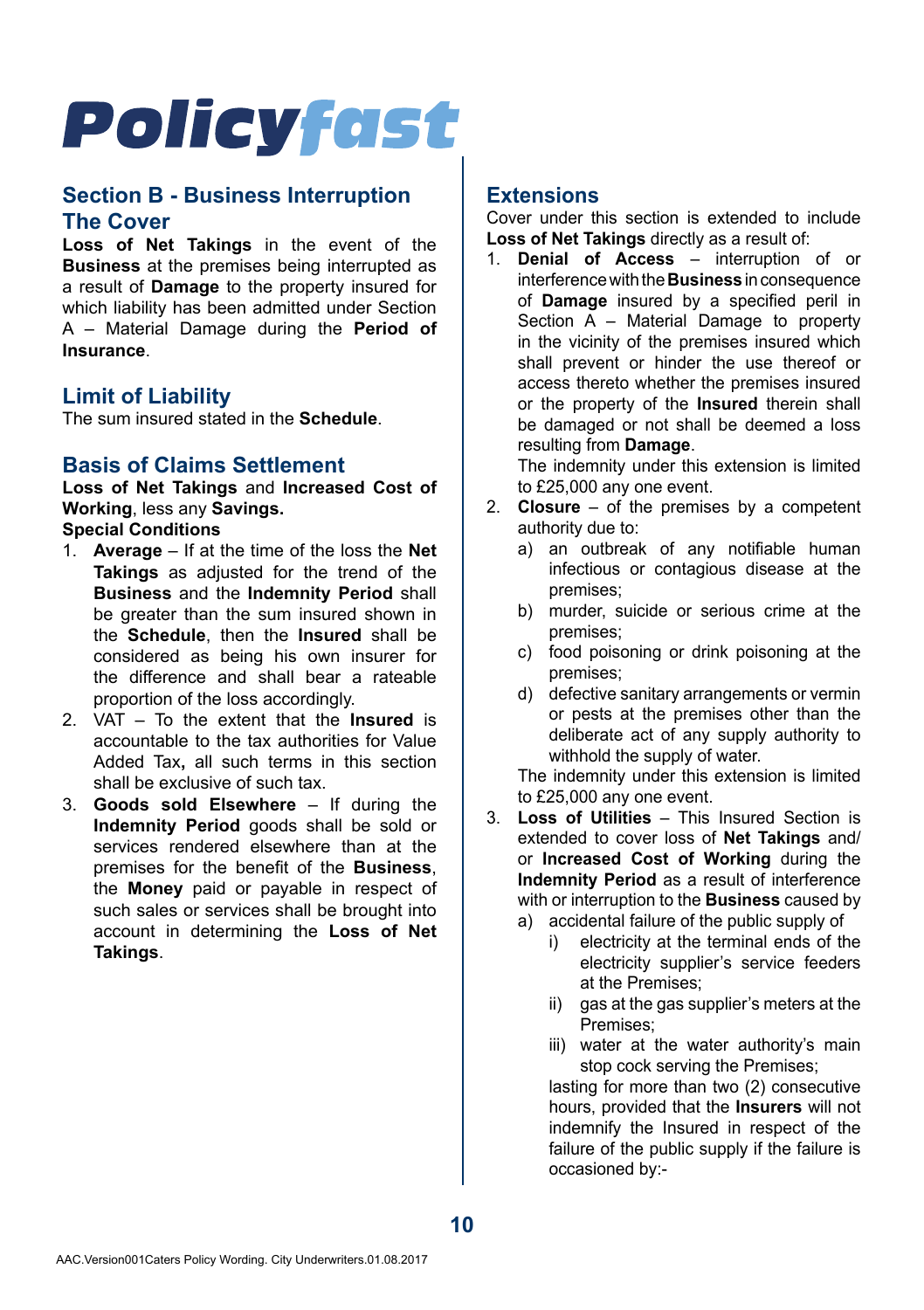- 1) a deliberate act of any electricity or gas supplier or water authority unless for the sole purpose of safeguarding life or protecting any part of their system;
- 2) a scheme of rationing unless solely necessitated by accidental damage to the electricity or gas supplier's or water authority's generating or supply equipment;
- 3) any industrial action;
- 4) drought;
- b) **Damage** to the Premises of the telecommunications undertaking<br>from which the **Insured** obtains from which the **Insured** telecommunications services caused by an Insured Peril entered as operative in the **Certificate Schedule** with respect to the Insured Section – Material Damage.

The indemnity under this extension is limited to £100,000 any one event.

4. **Suppliers** – **Damage** by a specified peril in Section A – Material Damage to the premises or property at the premises of any of **Your** suppliers in the United Kingdom, the Isle of Man or the Channel Islands (other than suppliers of electricity, gas, water or telecommunications services).

The indemnity under this extension is limited to £10,000 any one event.

5. **Outstanding Debit Balance** – **Damage** by a specified peril in Section A – Material Damage to the account books or other business books or records resulting in the inability to trace or establish the outstanding debit balances. Provided that all books of account or other business books are kept in a fire resistant cabinet or safe when not in use.

The indemnity under this extension is limited to £10,000 any one event.

Cover under this section shall also include:

**Automatic Reinstatement** – in the absence of written notice by the **Insured** or by Underwriters to the contrary, the reduction to the sum insured following a loss will automatically be reinstated as from the date of the occurrence, the **Insured**  undertaking to pay the appropriate additional premium.

# **Policyfast**

### **Section C - Combined Liability**

This Section of the **Policy** is subject to its own terms as well as to the General Definitions, General Exclusions and General Conditions applying to the other sections of this **Policy**.

### **Operative Clause**

The Underwriters will indemnify the **Insured**  against their legal liability to pay damages (including claimants' costs, fees and expenses) in accordance with the law of the United Kingdom. This indemnity applies only to such legal liability as defined by each insured sub section of this **Policy** arising out of the **Business** specified in the **Schedule**, subject always to the terms, conditions and exclusions of such sub section and of section C of this **Policy** as a whole.

### **Indemnity to Others**

The indemnity granted extends to:

- 1. managerial or supervisory **Employees** of the **Insured** in their business capacity for legal liabilities arising out of the performance of the **Business** and any director or partner of the **Insured** in respect of private work undertaken by any **Person Employed**  for such director or partner with the prior consent of the **Insured;**
- 2. the officers, committees and members of the **Insured's** canteen, social, sports, medical, fire fighting, security services and welfare organisations for legal liabilities incurred in their respective capacity as such;
- 3. any person or firm for legal liabilities arising out of the performance of a contract with the **Insured** constituting the provision of labour only;
- 4. any principal for legal liabilities arising out of work carried out by the **Insured** under a contract or agreement in respect of which the **Insured** would have been entitled to indemnity under this **Policy** if the claim had been made against the **Insured;**
- 5. the personal representatives of any person or party indemnified by reason of this Clause 3 in respect of legal liability incurred by such person or party;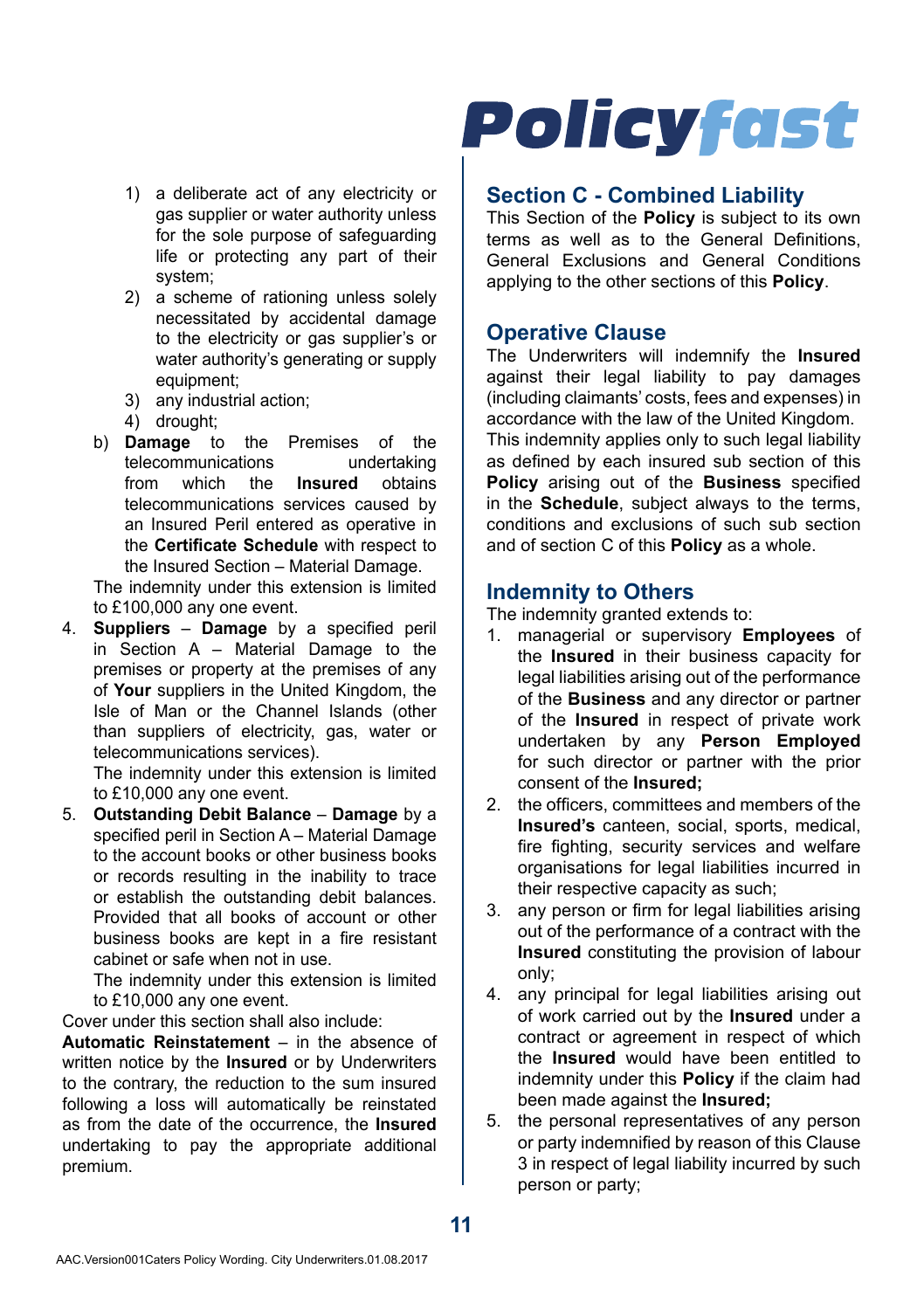provided always that all such persons or parties shall observe, fulfil and be subject to the terms, conditions and exclusions of this **Policy** as though they were the **Insured**.

### **Cross Liabilities**

Each person or party granted indemnity by this **Policy** is separately indemnified in respect of claims made against any of them by any other subject to the Underwriters' total liability not exceeding the stated limits of indemnity.

## **Limits of Indemnity**

- 1**. Sub Section 1**  The Underwriters**'** total liability to pay damages (including claimants' costs, fees and expenses) shall not exceed the sum stated in the **Schedule** in respect of any one claim against the **Insured** or series of claims against the **Insured** arising out of one occurrence.
- 2. **Sub Sections 2 and 3**  The Underwriters' total liability to pay damages (including claimants' costs, fees and expenses) shall not exceed the sum stated in the **Schedule**  against each sub section in respect of any one occurrence or series of occurrences arising from one originating cause.

Provided always that the limit of indemnity:

- a) under sub section 2 in respect of liability arising out of **Pollution** applies to the total amount of damages (including claimants' costs, fees and expenses) payable in respect of all occurrences during the **Period of Insurance**
- b) under sub section 3 applies to the total amount of damages (including claimants' costs, fees and expenses) payable in respect of all occurrences during the **Period of Insurance**.

## **Defence Costs**

The Underwriters will also pay all **Defence Costs**. **Defence Costs** include legal expenses:

- 1. incurred by or awarded against the **Insured**  arising out of any prosecution of the **Insured**;
	- a) for breach or alleged breach of Part 1

of the United Kingdom Health & Safety at Work Act 1974 (and/or legislation of similar effect);

b) for any offence under Part II of the Consumer Protection Act 1987 and/or Part II of the Food Safety Act 1990 (and/ or legislation of similar effect).

Provided that Underwriters' shall not be liable for any fines or penalties imposed as a consequence of such prosecution:

- a) arising out of representation at any Coroner's Inquest or Fatal Accident Inquiry;
- b) arising out of the defence of any proceedings in a Court of Summary Jurisdiction in respect of matters which may form the subject of indemnity by this **Policy.**

**Defence Costs** will be payable in addition to the limits of indemnity except in respect of sub section 1 when the limit of indemnity will be inclusive of **Defence Costs** unless this **Policy** is specifically endorsed to the contrary.

### **Compensation for Court Attendance**

In the event of any director, partner or **Employee**  of the **Insured** attending court as a witness at the request of the Underwriters in connection with a claim which is the subject of indemnity under this **Policy** the Underwriters will provide compensation to the **Insured** at the following rates for each day on which attendance is required:

| 1. any director or partner | £250 |
|----------------------------|------|
| 2. any <b>Employee</b>     | £100 |

## **Corporate Manslaughter Legal Defence Costs Extension**

Subject to the written consent and the control of the Underwriters and subject to all other conditions and exclusions applicable to this **Policy,** the indemnity provided under this **Policy**  is extended to indemnify the **Insured**, and if the **Insured** so requests, any **Person Employed** or director or partner of the **Insured**, in respect of legal costs incurred in the defence of any criminal proceedings brought, or in an appeal against conviction arising from such proceedings,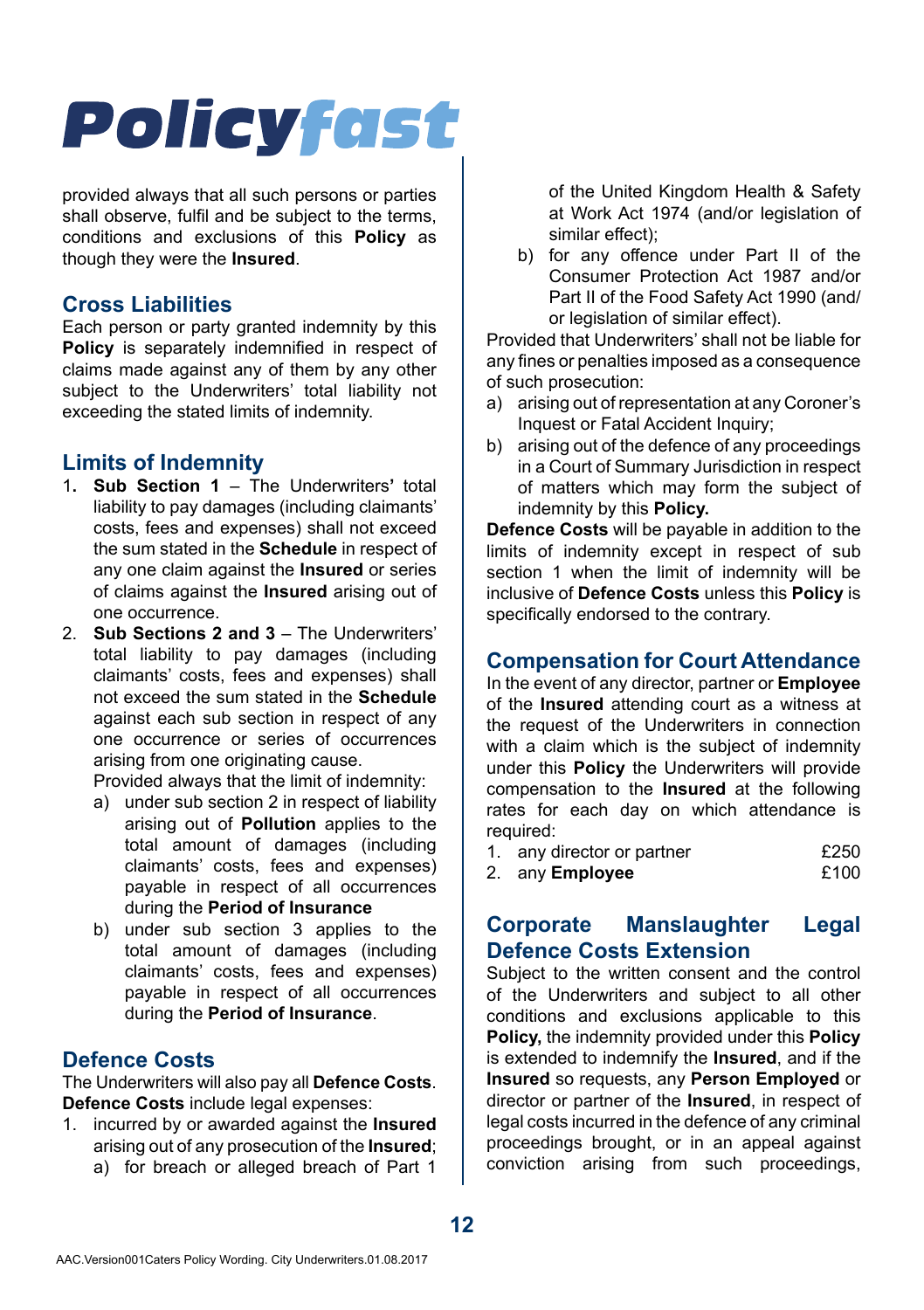in respect of manslaughter or culpable homicide or alleged manslaughter or culpable homicide, including a breach of the Corporate Manslaughter and Corporate Homicide Act 2007 and any amending and/or subsequent legislation provided that an offence is alleged to have been committed during the **Period of Insurance** and in the course of the **Business.**

The maximum amount payable under this extension shall not exceed £1,000,000 in all during any one **Period of Insurance**.

This extension shall not apply:

- a. to fines or penalties of any kind or the cost of implementing any remedial order or publicity order;
- b. where indemnity is provided by any other Insurance.

#### **Sub Section 1 - Employers Liability Sub Section 1 - Indemnity**

The **Insured** is indemnified by this sub section in accordance with the operative clause in respect of **Injury** to any **Person Employed** arising out of and in the course of employment by the **Insured** and occurring during the **Period of Insurance**. **Sub Section 1 - Exclusions**

This sub section does not apply to or include legal liability:

- 1. arising outside Great Britain, Northern Ireland, the Isle of Man and the Channel Islands except in respect of temporary nonmanual visits by **Persons Employed;**
- 2. incurred in circumstances where any road traffic legislation requires compulsory insurance or security and an indemnity is afforded to the **Insured** by any such insurance or security;
- 3. arising out of work on and/or visits to any offshore rig and/or installation and/or platform from the time of embarkation onto a conveyance at the point of final departure to such offshore rig and/or installation and/ or platform until disembarkation from the conveyance from such offshore rig and/or installation and/or platform onto land;
- 4. The Underwriters will not indemnify the **Insured** in respect of any liability arising

# **Policyfast**

under this section arising out of **Terrorism**  other than to the extent that an indemnity is deemed to be required in accordance with any law relating to compulsory insurance of **Employees**, in which case a sub-limit of £5,000,000 shall apply, inclusive of all damages, costs and expenses payable in respect of any one claim or series of claims against the **Insured**;

5. Underwriters will not indemnify the **Insured**  in respect of any liability arising under this section arising out of or related to the manufacture mining processing distribution testing remediation removal storage disposal sale use or exposure to **Asbestos**  or materials or **Products** containing **Asbestos**, other than to the extent that an indemnity is deemed to be required in accordance with the provisions of any law relating to compulsory insurance of liability to **Employees**, in which case a sub-limit of £5,000,000 shall apply, inclusive of all damages, costs and expenses payable in respect of any one claim arising out of any one event or all events of a series consequent on or attributable to one source or original cause.

It is a condition precedent to the liability of Underwriters that the **Insured** do not manufacture mine process distribute test remediate remove store dispose sell or use **Asbestos** or materials or **Products**  containing **Asbestos.**

**Sub Section 1 - Compulsory Insurance Clause** The indemnity granted by this sub section is deemed to be in accordance with the provisions of any law enacted in Great Britain, Northern Ireland, the Isle of Man or the Channel Islands relating to compulsory insurance of liability to **Employees**. If however, there has been nonobservance of any **Policy** conditions by the **Insured**, and the Underwriters shall have paid any sum which would not have been paid but for the provisions of such law then the **Insured** shall forthwith repay such sum to the Underwriters.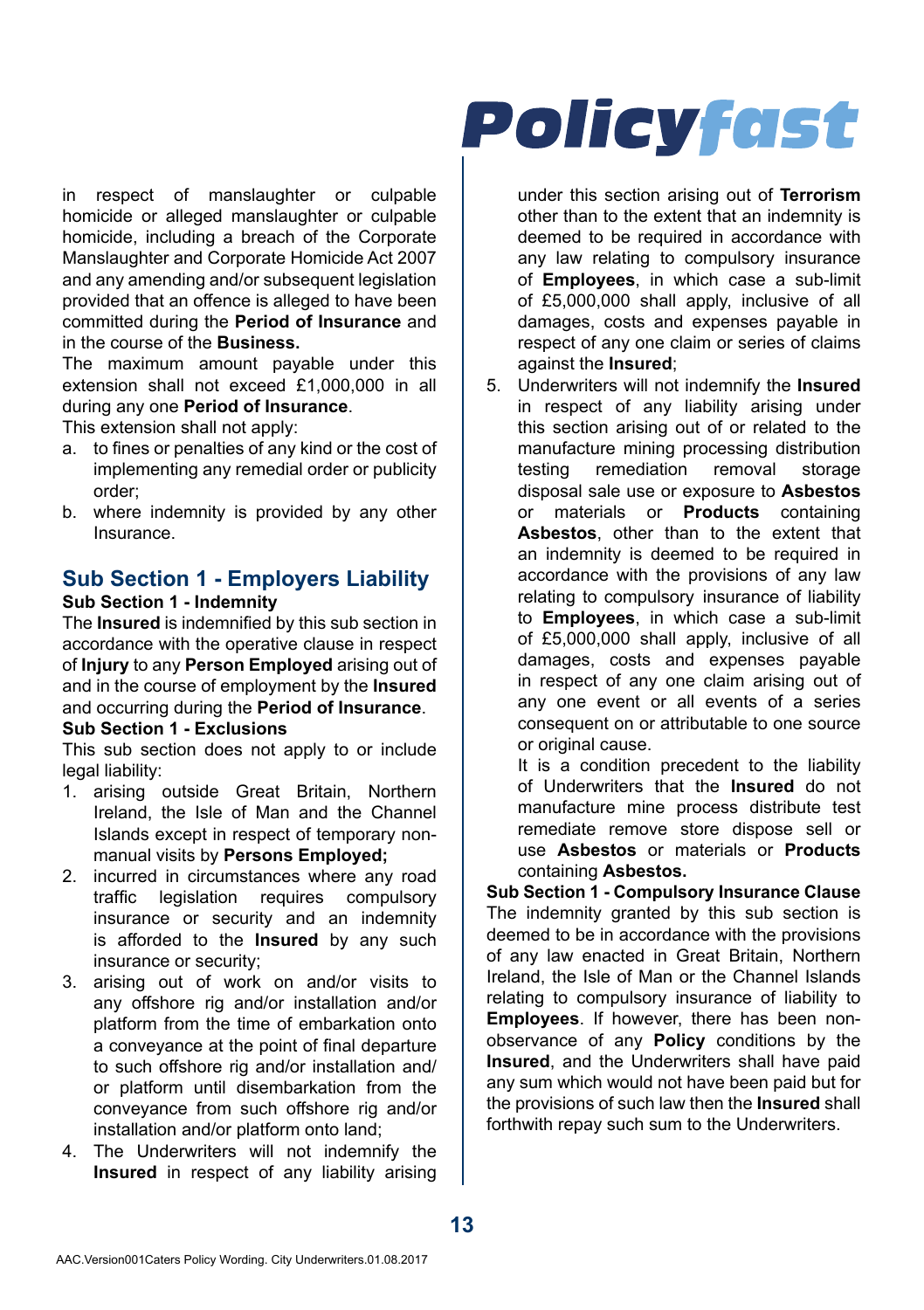#### **Sub Section 2 - Public Liability Sub Section 2 - Indemnity**

The **Insured** is indemnified by this sub section in accordance with the operative clause for and/or arising out of accidental **Injury** and/or **Damage**  occurring during the **Period of Insurance**. **Sub Section 2 - Exclusions**

This sub section does not apply to or include legal liability:

- 1. in respect of **Injury** to any **Person Employed** arising out of and in the course of employment by the **Insured;**
- 2. arising out of or in connection with any **Product;**
- 3. arising out of the ownership, possession or use by or on behalf of the **Insured**, or any person or party entitled to indemnity, of any motor vehicle or trailer for which compulsory insurance or security is required by legislation, other than legal liability:
	- a) caused by the use of any tool or plant forming part of or attached to or used in connection with any motor vehicle or trailer in circumstances where compulsory insurance or security is not required by any legislation:
	- b) arising beyond the limits of any carriageway or thoroughfare caused by the loading or unloading of any motor vehicle or trailer except where indemnity is provided by any motor insurance contract;
	- c) arising out of any motor vehicle or trailer temporarily in the **Insured's** custody or control for the purpose of parking except liability for which compulsory insurance or security is required by any legislation,
- 4. arising out of the ownership, possession or use by or on behalf of the **Insured** of any aircraft, hovercraft, offshore installation and/ or rig and/or platform or watercraft (other than watercraft not exceeding 10 metres in length whilst on inland waterways);
- 5. for **Damage** to property owned, leased to, hired by, under hire purchase, on loan to, held in trust by or otherwise in the **Insured's**  care, custody or control other than:
- a) clothing and personal effects (including<br>vehicles and their contents) of contents) of **Employees** and visitors;
- b) premises (including contents therein) temporarily occupied by the **Insured** for work therein or thereon but no indemnity shall be granted for **Damage** to that part of the property on which the **Insured** is or has been working and which arises out of such work;
- c) premises tenanted by the **Insured**  provided always that liability for such **Damage** is not assumed by the **Insured**  under agreement where liability would not have existed in the absence of the agreement,
- 6. arising out of breach of professional duty, or wrongful or inadequate advice given separately for a fee or in circumstances where a fee would normally be charged.

## **Sub Section 3 - Products Liability Sub Section 3 - Indemnity**

The **Insured** is indemnified by this sub section in accordance with the operative clause for and/or arising out of accidental **Injury** and/or **Damage**  occurring during the **Period of Insurance** and arising out of or in connection with any **Product.**

### **Sub Section 3 - Exclusions**

This sub section does not apply to or include legal liability:

- 1. in respect of **Injury** to any **Person Employed** arising out of and in the course of employment by the **Insured;**
- 2. for costs incurred in the repair, reconditioning or replacement of any **Product** or part thereof which is alleged to be defective;
- 3. arising out of the recall of any **Product** or part thereof;
- 4. arising out of any **Product** which with the **Insured's** knowledge is intended for incorporation into the structure, machinery or controls of any aircraft, other aerial device, hovercraft or waterborne craft;
- 5. arising by virtue of a contract or agreement but which would not have arisen in the absence of such contract or agreement;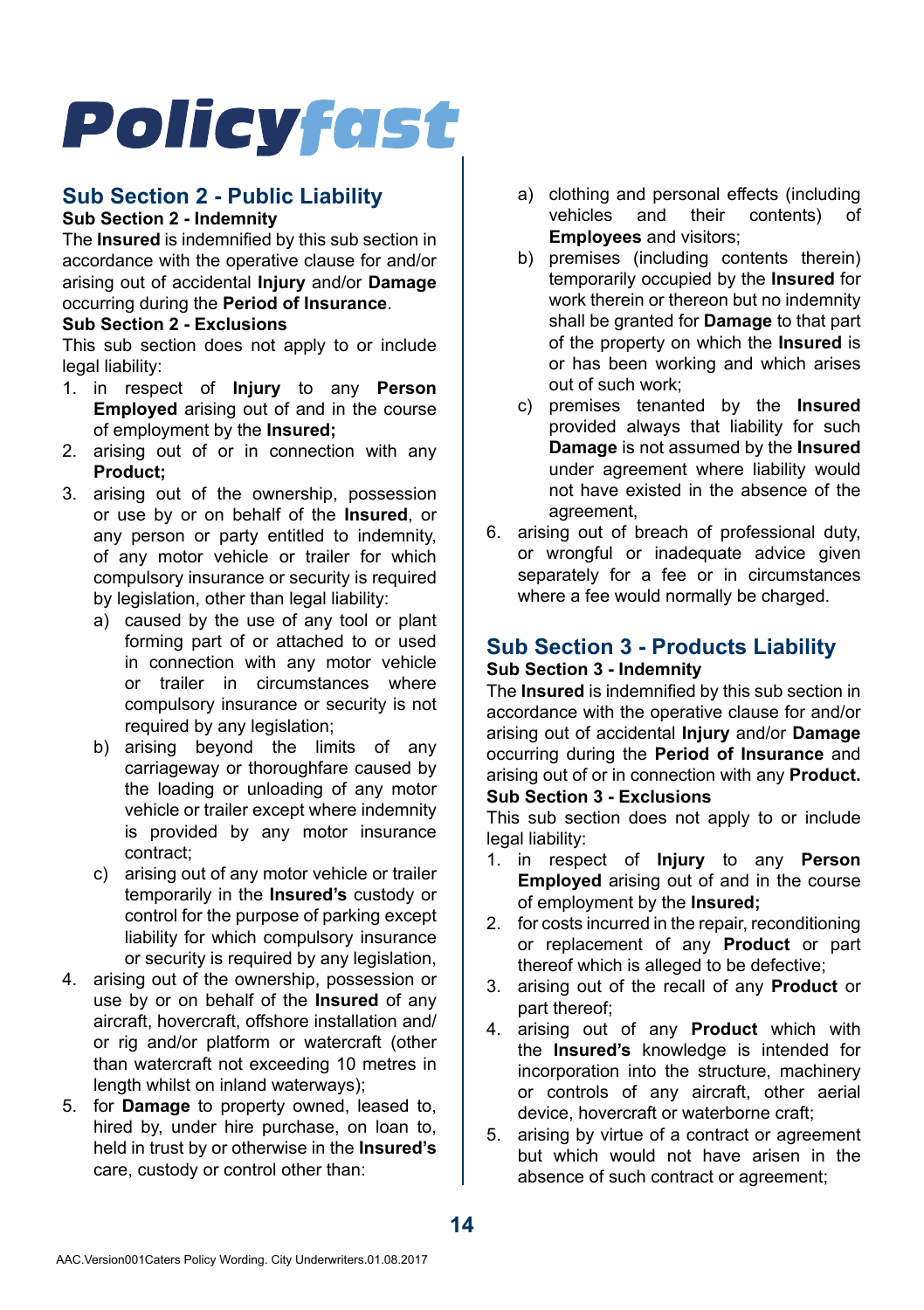- 6. arising from circumstances known to the **Insured** prior to the inception date of this insurance;
- 7. arising from the failure of any **Product** to perform its intended function.

### **Exclusions applicable to Section C - Combined Liability**

Sub sections 2 and 3 do not apply to or include legal liability:

- 1. arising out of the deliberate, conscious or intentional disregard by the **Insured's**  technical or administrative management of the need to take all reasonable steps to prevent **Injury** or **Damage;**
- 2. arising out of liquidated damages clauses, penalty clauses or performance warranties unless proven that liability would have attached in the absence of such clauses or warranties;
- 3. arising out of **Pollution** of the atmosphere or of any water, land, buildings or other tangible property except to the extent that the **Insured** demonstrates that such **Pollution**:
	- a) was the direct result of a sudden identifiable, unintended and unexpected incident occurring in its entirety at a specific time and place during the **Period of Insurance;**
	- b) was not the direct result of the **Insured**  failing to take reasonable precautions to prevent such **Pollution**.

Provided always that all such **Pollution**  which arises out of one incident shall be considered for the purposes of this **Policy** to have occurred at the time such incident takes place and that Underwriters total liability to pay damages (including claimants' costs, fees and expenses) under this clause shall not exceed the limit of indemnity stated in the **Schedule** in the aggregate in respect of the **Period of Insurance,**

4. directly or indirectly occasioned by, happening through or in consequence of war, invasion, act of foreign enemy, hostilities (whether war be declared or not), civil war, rebellion,

## **Policyfast**

revolution, insurrection or military or usurped power;

- 5. The Underwriters will not indemnify the **Insured** under these Sections in respect of **Injury**, loss, **Damage**, cost or expense of whatsoever nature directly or indirectly caused by, resulting from or in connection with any act of **Terrorism**. These Sections also exclude legal liability directly or indirectly occasioned by, happening through, in consequence of, arising out of, resulting from or in connection with any action taken in controlling, preventing, suppressing or in any way relating to any act of **Terrorism;**
- 6. The Underwriters shall not indemnify the **Insured** under this Section against:
	- a. damages, direct or consequential, on account of "bodily **Injury**", "property **Damage**", "personal or advertising **Injury**", or "medical payments" arising out of, resulting from, caused by, contributed to, or in any way related to any fungus of any kind whatsoever, including but not limited to mildew, mould, spore(s) or allergens;
	- b. any costs or expenses associated, in any way, with the abatement, mitigation, remediation, containment, detoxification, neutralization, monitoring, removal, disposal, or any obligation to investigate or assess the presence or effects of any fungus of any kind whatsoever, including but not limited to mildew, mould, spore(s) or allergens;
	- c. any obligation or duty to defend any actions on account of "bodily **Injury**", "property **Damage**", "personal or advertising **Injury**", or "medical payments" arising out of, resulting from, or in any way related to any fungus of any kind whatsoever, including but not limited to mildew, mould, spore(s) or allergens.

Irrespective of the cause of such fungus, mildew, mould, spore(s) or allergens, and whenever or wherever occurring.

For the purpose of this exclusion, "bodily **Injury**" shall include mental anguish, mental **Injury** and/or emotional distress,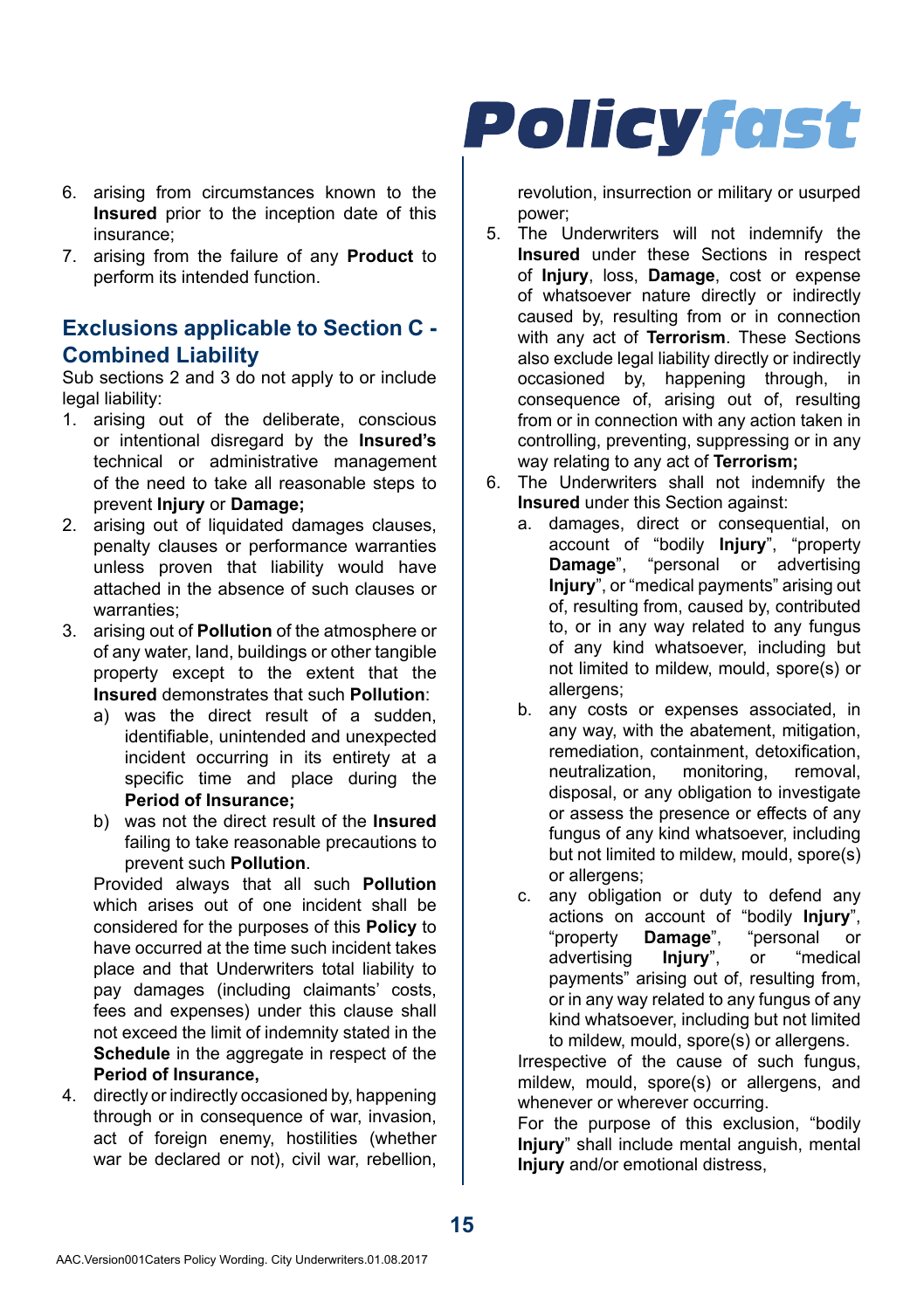- 7. directly or indirectly caused by, resulting from or in connection with any component building material that must be removed, encapsulated, or otherwise abated because its presence or release is a hazard to human health;
- 8. arising from the manufacture, mining, processing, distribution, testing, remediation, removal, storage, disposal, sale, use or exposure to **Asbestos** or materials or **Products** containing **Asbestos** whether or not there is another cause of loss which may have contributed concurrently or in consequence of a loss;
- 9. directly or indirectly resulting from, or<br>in consequence of any travel package consequence of any travel package arrangement.

### **Exclusions applicable to All Sub Sections of Section C**

This **Policy** does not apply to or include legal liability:

- 1. directly or indirectly caused by or contributed to by or arising from:
	- a) ionising radiations or **Contamination**  by radioactivity from any nuclear fuel or from any nuclear waste from the combustion of nuclear fuel;
	- b) the radioactive, toxic, explosive or other hazardous properties of any explosive nuclear assembly or nuclear component thereof.

Provided that in respect of claims arising out of **Injury** which form the subject of indemnity under sub section A this exclusion shall only apply to liability:

of any party to whom indemnity is granted under Clause 3.4. (or their personal representatives) assumed by the **Insured** by agreement which would not have attached in the absence of such agreement,

- 2. for any award of punitive or exemplary damages whether as fines, penalties, multiplication of compensatory awards or damages, or in any other form whatsoever;
- 3. for the **Excess** stated in the **Schedule** in respect of the first amount of each claim arising out of **Damage;**
- 4. which forms the subject of insurance by any other **Policy** and this **Policy** shall not be drawn into contribution with such other insurance.

## **General Conditions applicable to Section C**

(Conditions 1. to 5. are precedent to Underwriters' liability to provide indemnity under this **Policy**).

- 1. The **Insured** shall give immediate notice in writing to the Underwriters of any occurrence that may give rise to a claim under this **Policy**  and shall give all such additional information as the Underwriters may require. Every claim, writ, summons, notice of adjudication, referral notice or process and all documents relating thereto shall be forwarded to the Underwriters immediately they are received.
- 2. No admission, offer, promise or payment shall be made or given by or on behalf of the **Insured** without the written consent of the Underwriters who shall be entitled to take over and conduct in the name of the **Insured**  the defence or settlement of any claim or to prosecute in the name of the **Insured** for their own benefit any claim for indemnity or damages or otherwise and shall have full discretion in the conduct of any proceedings and in the settlement of any claim and the **Insured** shall give all such information and assistance as the Underwriters may reasonably require.
- 3. The Underwriters may at any time pay to the **Insured** in connection with any claim or series of claims under this **Policy** to which a limit of indemnity applies the amount of such limit (after deduction of any sums already paid) or any lesser amount for which such claims can be settled and upon such payment being made the Underwriters shall relinquish the conduct and control of and be under no further liability in connection with such claims except for the payment of **Defence Costs** incurred prior to the date of such payment (unless the limit of indemnity is stated to be inclusive of **Defence Costs**).

Provided that if the Underwriters exercise the above option and the amount required to dispose of any claim or series of claims exceeds the limit of indemnity and such **Excess** amount is insured either in whole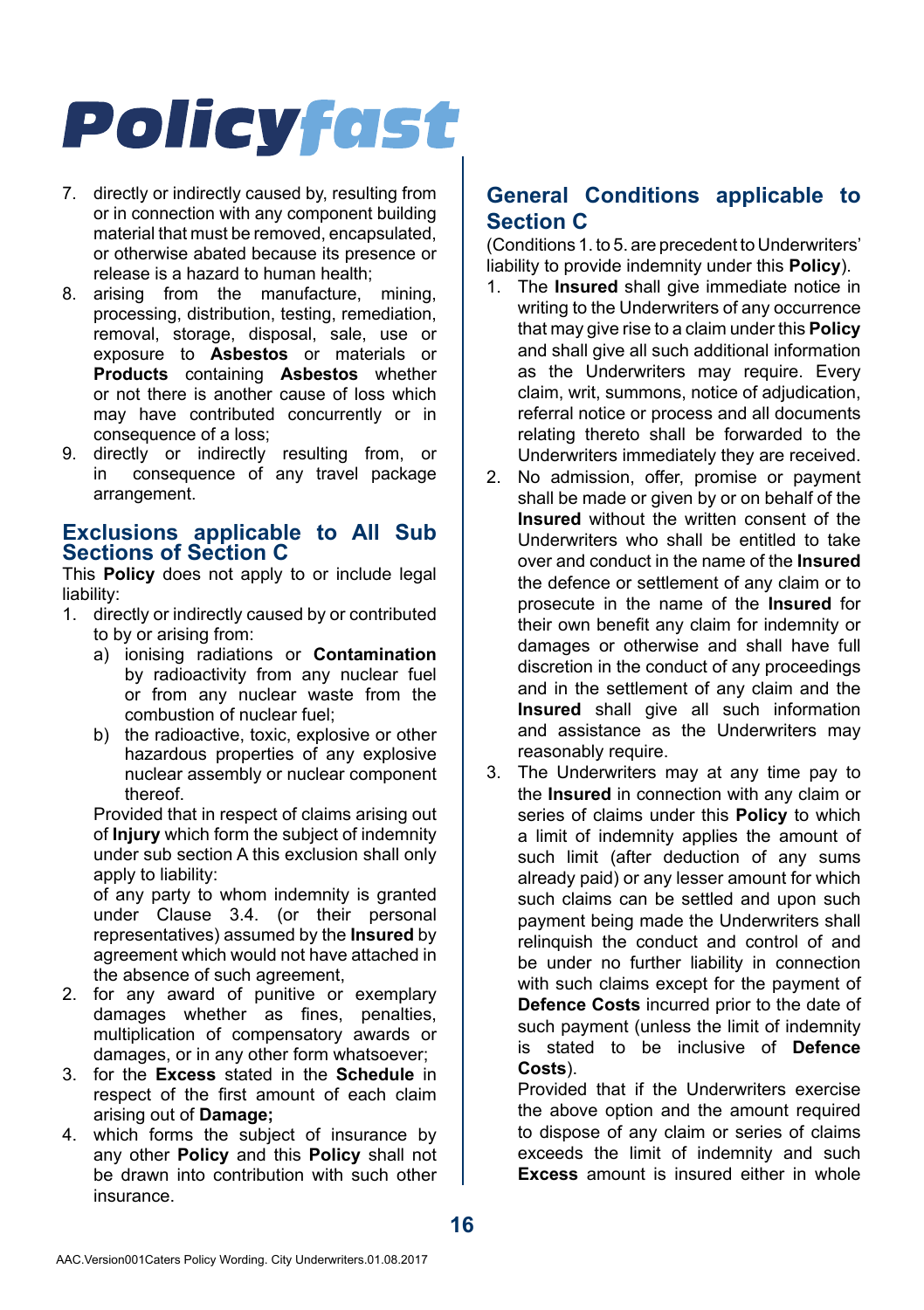or in part, with **Defence Costs** payable in addition to the limit of indemnity under this **Policy** then the Underwriters will also contribute their proportion of subsequent **Defence Costs** incurred with their consent as the limit of indemnity bears to the amount paid to dispose of a claim.

- 4. The **Insured** shall give notice to the Underwriters of any alteration or circumstance which materially affects the risks insured under this **Policy** and until the Underwriters be advised of such alteration or circumstance and shall have expressly agreed in writing to accept liability for such altered risk and the **Insured** has paid or agreed to pay the additional premium (if any) the Underwriters shall not be liable in respect of any claim or claims due wholly or partially to any such alteration or circumstance.
- 5. Where the premium is provisionally based on the **Insured's** estimates, the **Insured**  shall keep accurate records and within 90 days of expiry of the **Period of Insurance**  declare such particulars as the Underwriters require. The premium shall then be adjusted and any difference paid or allowed to the **Insured** as the case may be subject to any minimum premium that may apply. Where such estimates include remuneration to **Employees**, the required declaration shall also include remuneration to all persons defined as **Persons Employed** by this **Policy.**

Failure to declare such particulars to the Underwriters shall entitle the Underwriters to estimate if they so wish such particulars and to assess the further premium payment due calculated on such estimated particulars.

- 6. Any written proposal and/or declaration and/ or statement of fact made by the **Insured**  shall form the basis of this contract of insurance and is deemed to be incorporated herein.
- 7. Any phrase or word in this **Policy** and the **Schedule** will be interpreted in accordance with the law of England. The **Policy** and the **Schedule** shall be read together as

## **Policyfast**

one contract and any word or expression to which a specific meaning has been attached in any part of this **Policy** or the **Schedule**  shall bear such specific meaning wherever it may appear.

8. All disputes concerning the interpretation of this **Policy** are understood and agreed by both the **Insured** and the Underwriters to be subject to English Law. Each party agrees to submit to the jurisdiction of any court of competent jurisdiction within England and to comply with all requirements necessary to give such court jurisdiction. All matters arising hereunder shall be determined in accordance with the law and practice of such court.

### **Section D - Loss of Money The Cover**

Loss of **Money** up to the limits of liability stated for any one loss, occurring within the United Kingdom, the Isle of Man or the Channel Islands during the **Period of Insurance**.

### **Exclusions**

The Underwriters will not pay for loss:

- 1. the **Excess** as stated in the **Policy Schedule;**
- 2. due to depreciation in value or dishonoured cheques or accounting or clerical errors;
- 3. of **Money** from unattended vehicles;
- arising from dishonesty of any of the **Insured's** partners, directors or **Employees,**  unless such loss is discovered and reported to Underwriters within 14 working days of such loss;
- 5. more specifically insured;
- 6. of **Money** outside Great Britain.

## **Limits of Liability**

- 1. **Non-Negotiable Money** £250,000
- 2. in the premises during **Business Hours** or in transit in the personal custody of the **Insured**  or his authorised **Employees** between the premises and any bank, building society or post office or at a bank night safe  $£5,000$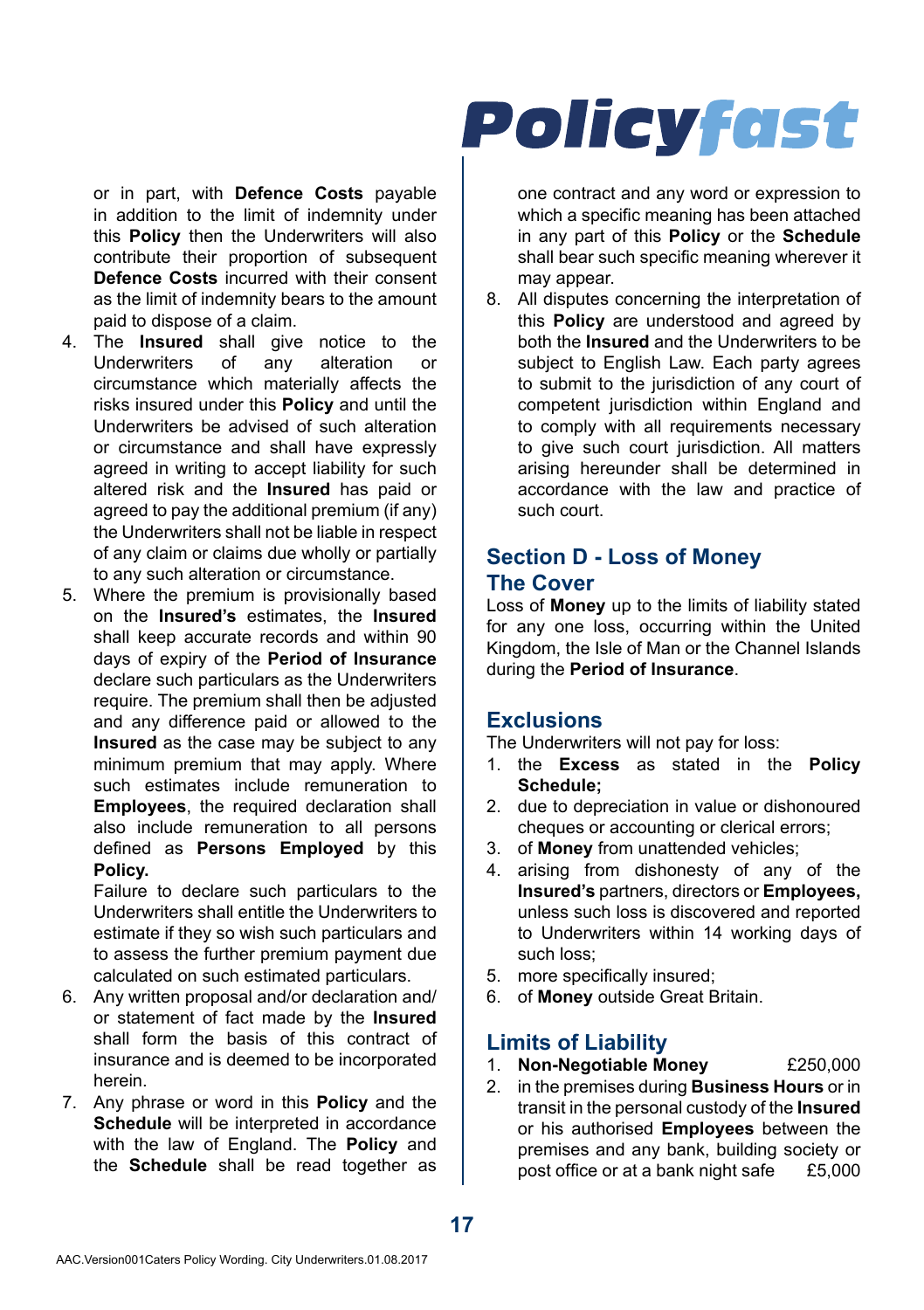- 3. in the premises outside **Business Hours**  contained in a securely locked safe £2,500
- 4. in the premises outside **Business Hours**  not contained in a locked safe
- 5. in the premises contained in gaming<br>machines and nay telephones f500 machines and pay telephones
- 6. in the custody or private dwelling of the **Insured** or any authorised partner, director or **Employee** of the **Insured** out of **Business Hours** £500. Unless stated or specified otherwise in the **Schedule.**

## **Special Conditions**

It is a condition precedent to any liability under this section that:

- 1. The **Insured** shall keep a record of all **Money** insured under this section and such record be kept in a secure place, other than in safes or strong rooms on the premises.
- 2. Keys or specification of combination lock numbers of any safe or strong rooms containing **Money** must be removed from the premises outside **Business Hours**.
- 3. The **Insured** shall at all times exercise reasonable care in the selection and employment of **Employees** involved with the handling and or transit of **Money**  and has obtained and will continue to obtain satisfactory written references and confirmation of such references from previous employers.
- 4. Safes shall be locked and keys removed whenever the room containing the safe is left unattended.
- 5. It is warranted that **Money** in transit shall be accompanied by at least:
	- a) 2 able bodied adults for amounts between £3,001 and £5,000;
	- b) 3 able bodied adults for amounts between £5,001 and £7,500;
	- c) 4 able bodied adults for amounts between £7,501 and £10,000.

Any transit of **Money** over £10,000 must be agreed by the Underwriters prior to such transit.

This warranty does not provide any

extension of the agreed **Money** limits stated or specified herein or otherwise in the **Schedule.**

- 6. Phone cards must be kept in a securely locked safe outside **Business Hours.**
- 7. Loss or **Damage** as a result of theft or any attempted theft to cash tills or registers outside **Business Hours** is excluded unless the drawers thereof are at the time of the incident either left open or removed.

## **Extensions**

Cover under this section is extended to include:

- **1. Damage to Safes**  indemnity in respect of **Damage** to any cash box, till, franking machine, safe or security bag arising from theft or attempted theft provided the Underwriters**'** liability does not exceed the cost of repair or where damaged beyond economic repair the cost of replacement. The indemnity under this extension is limited to £1,000 any one event.
- **2. Assault**  personal assault benefits in accordance with the table of benefits hereunder in the event of a robbery or attempted robbery of the **Insured** or any partner, director or **Employee** in the course of their employment by the **Insured** which directly results in death or disablement.
	- a) death £25,000
	- b) total and irrecoverable loss of sight in one or both eyes £25,000
	- c) total loss of use of an entire hand, arm, foot or leg £25,000
	- d) permanent total disablement from usual occupation £25,000
	- e) temporary total disablement from usual occupation £200 per week
	- f) loss or **Damage** to clothing or personal effects £500 per person.

Provided that:

- benefits shall only be payable under one of the table of benefits a) to d) in respect of any one **Injury** and such payment shall be the maximum payable per person in any one **Period of Insurance**
- ii) no benefit shall be payable under benefits a) to d) unless death or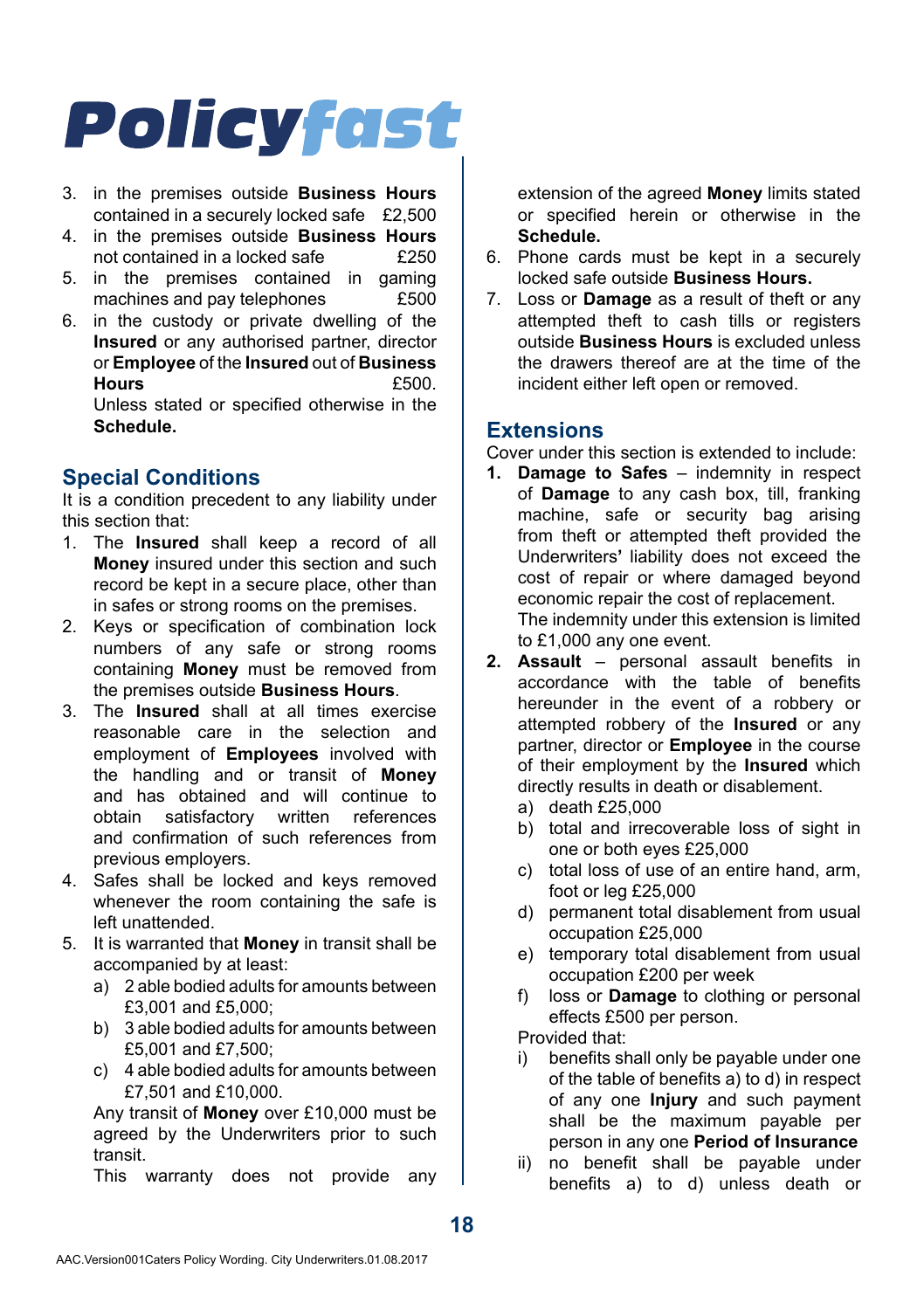disablement occurs within twelve months of the **Injury**

- iii) benefit e) shall cease immediately the **Insured** are entitled to claim benefits a) to d)
- iv) the maximum period payable for benefit e) shall be 104 weeks from the date on which the **Insured**, partner, director or **Employee** first attends a qualified medical practitioner.

#### **Section E - Plate Glass The Cover**

- 1. Breakage of:
	- a) interior and exterior fixed glass, fixed wall mirrors, glass fixed in show cases, shelves and counters including lettering thereon;
	- b) sanitary ware;
	- c) neon and illuminated signs.
- 2. **Damage** to window frames, framework and fittings of the frontage and **Damage** to trade contents on display caused by breakage of glass in the shop front

happening at the premises during the **Period of Insurance.**

### **Exclusions**

Underwriters will not pay for:

- 1. the **Excess** as stated in the **Policy Schedule;**
- 2. breakage or **Damage** arising from repairs, alterations or refurbishment of the insured premises;
- 3. glass or sanitary ware which at the inception of this insurance is broken or damaged;
- 4. glass or sanitary ware forming part of the **Insured's** stock and materials in trade and goods in trust;
- 5. breakage or **Damage** caused by chipping or scratching;
- 6. breakage or **Damage** at empty premises or premises which have been unoccupied for more than twenty one days.

### **Limit of Liability**

The sum insured stated in the **Schedule**.

# **Policyfast**

## **Basis of Claims Settlement**

In respect of 1 a)

Underwriters will replace the broken glass with glass of similar quality or at their option pay to the **Insured** the value of the glass broken at the current price at the date of breakage, less any salvage. Underwriters will also pay the reasonable cost of any necessary boarding up pending replacement of the broken glass.

In respect of 1 b), 1 c) and 2.

Indemnity by payment, or at the Underwriters option, replacement, reinstatement or repair of the broken or damaged items.

## **Section F - Goods in Transit Property Covered**

Stock pertaining to the **Business** belonging to the **Insured** or for which they have accepted responsibility.

### **The Cover**

The property covered is insured against loss, **Damage** or destruction (hereafter referred to as "**Damage**") whilst in transit by any vehicle owned or used by the **Insured** anywhere in the United Kingdom, the Isle of Man or the Channel Islands, including loading and unloading of such vehicles.

### **Exclusions**

The Underwriters will not pay for:

- 1. the **Excess** as stated in the **Policy Schedule.**
- 2. **Damage** caused by:
	- a) wear, tear, gradual deterioration, depreciation, scratching, marring, latent defect, inherent vice, moth, insects or vermin;
	- b) faulty packing or loading, wrongful delivery or consequential loss of any kind.

#### 3. **Damage** to:

- a) jewellery, watches, precious metals or stones or articles composed of them, furs, livestock, works of art and antiques;
- b) **Money** and securities;
- c) property in open topped or sided vehicles or vehicles with fabric roofs or canvas tilts.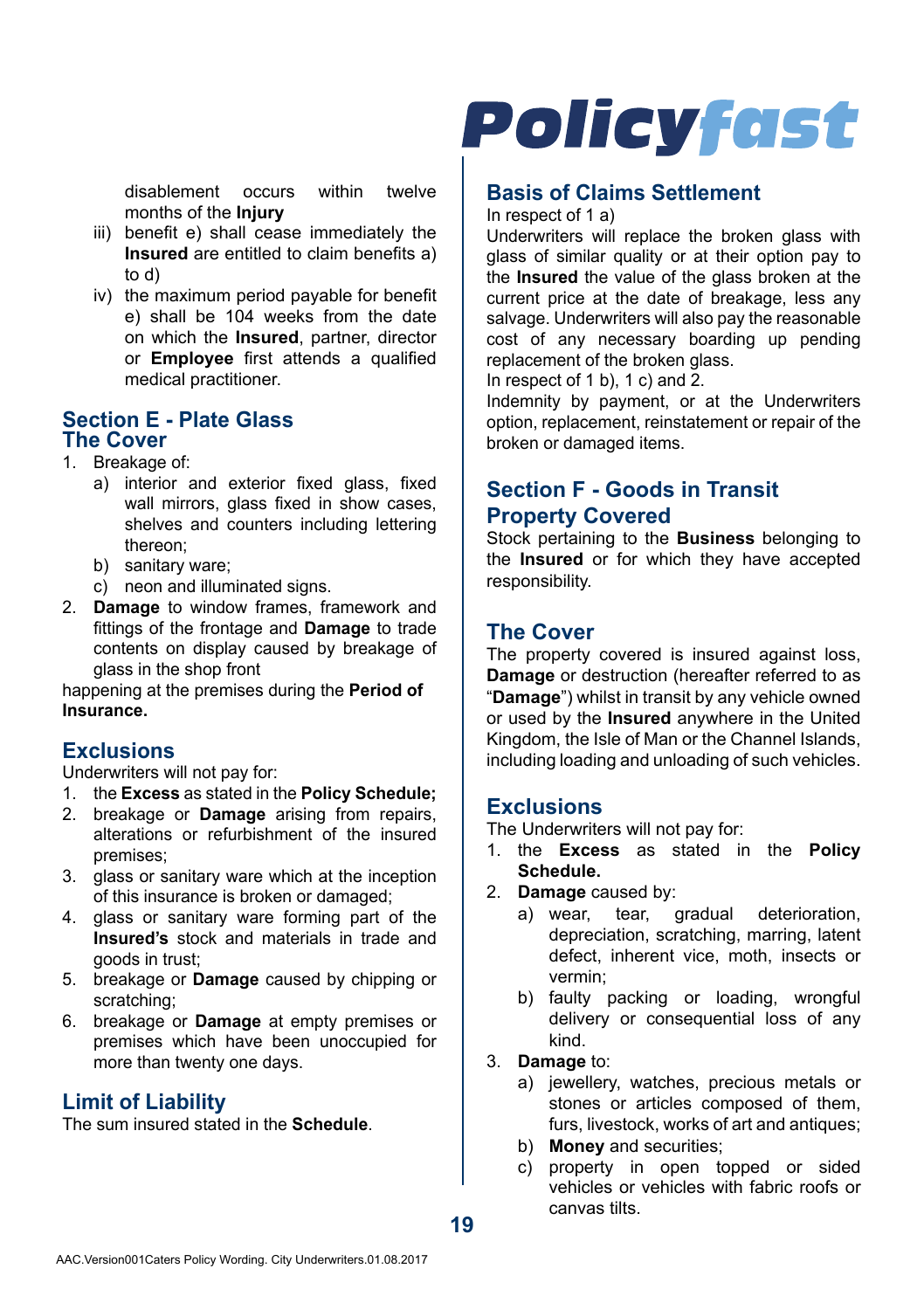#### 4. **Damage** by theft or attempted theft:

a) from any vehicles being used by the **Insured** or any **Employee** of the **Insured** when such vehicle is left unattended, unless the vehicle is locked at all points of access and any security devices set to operate.

The security devices referred to above are such locks, alarms and immobilisers advised to and approved by Underwriters at inception of this insurance, together with the standard makers locks supplied with the vehicle and such devices shall not be withdrawn or varied to the detriment of Underwriters without their prior consent:

- b) from any vehicle **Overnight,** unless such vehicle is contained in a securely locked building or securely locked and completely enclosed yard or manned and patrolled vehicle car park.
- 5. **Damage** arising out of riot, violent disorder, strike, labour disturbance or civil commotion.

#### **Limit of Liability**

The limit any one vehicle as stated in the **Schedule**.

#### **Basis of Claims Settlement**

Indemnity by payment or at Underwriters option, replacement, reinstatement or repair.

### **Special Conditions**

- 1. **Average**  If the value of the property **Insured** hereby on one vehicle shall at the time of **Damage** be collectively greater than the limit any one vehicle stated on the **Schedule**, then the **Insured** shall be considered as being his own insurer for the difference and shall bear a rateable proportion of the **Damage** accordingly.
- 2. **Reasonable Care**  The **Insured** shall take reasonable measures to ensure:
	- a) that vehicles are maintained in a roadworthy condition;
	- b) security locks and other security devices are maintained in efficient working condition;
	- c) that goods are correctly packaged and vehicles are correctly loaded.

### **Extensions**

Cover under this section is extended to include: **Additional Expenses** – reasonably incurred in connection with the transfer of property to any other vehicle or delivering it to its original destination or returning it to its place of dispatch, consequent upon collision or overturning of the conveying vehicle or reloading the vehicle following accidental discharge.

### **Section G - Deterioration of Stock The Cover**

**Damage** to frozen or refrigerated foodstuffs contained in any freezer or refrigeration units at the premises due to or arising from:

- 1. a rise or fall in temperature due to a failure of the freezer or refrigeration unit:
- 2. accidental escape of refrigerant or refrigerant fumes;
- 3. accidental failure of the public or private supply of electricity.

#### **Exclusions**

The Underwriters will not pay for:

- 1. the **Excess** as stated in the **Policy Schedule;**
- 2. **Damage** arising from:
	- a) the wilful act or neglect of the **Insured**, any partner, director or **Employee**  or their families, including accidental switching off;
	- b) the failure of the public or private electricity supply occasioned by the deliberate act of any electricity authority to withhold or restrict the supply;
	- c) consequential loss of any kind;
	- d) The failure of freezer or refrigeration units which are:
		- i) over 10 years old:
		- ii) not the subject of a maintenance service agreement unless the unit has a hermetically sealed motor and compress.

### **Limit of Liability**

The sum insured stated in the **Schedule**.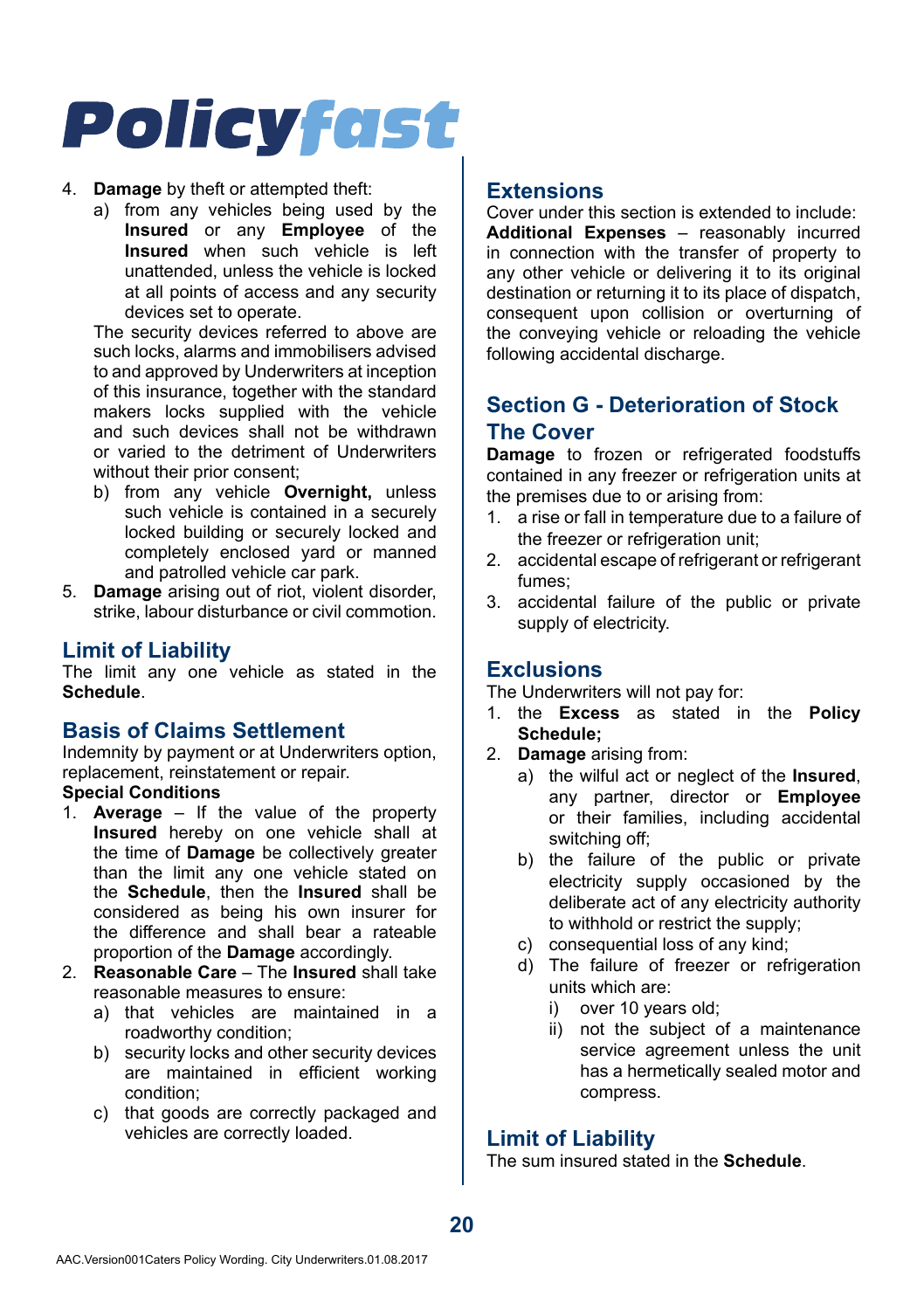### **Basis of Claims Settlement**

The cost price of the goods to the **Insured Special Condition**

The **Insured** must provide a Certificate of Condemnation issued by the local authority to substantiate any loss.

### **Section H - Loss of Licence The Cover**

In the event of the Premises Licence or Club Premises Certificate ("the licence/Certificate") or any part thereof which has been granted under the Licensing Act 2003 ("the Act") or any subsequent legislation in respect of the Premises described in the **Schedule** being totally and permanently forfeited or revoked or refused renewal by the Licensing Authority during the **Period of Insurance**, **Insurers** will pay or make good to the **Insured** all loss that the **Insured** may sustain in respect of:

- 1. the depreciation in value of the interest of the **Insured** in the Premises by the forfeiture of or revocation of the licence/certificate(s);
- 2. the cost and expenses being incurred by the **Insured** with the prior written consent of **Insurers** in connection with any appeal against the forfeiture of or revocation of the licence/certificate(s).

Provided that the liability of **Insurers** under this extension shall not exceed the limit of liability stated in the **Schedule**.

It is a condition precedent to the liability of **Insurers** that in the event of the receipt by the **Insured**, his tenant, **Employee** or agent of any notice or other communication which could lead to an application to forfeit, revoke, suspend, restrict or withdraw the licence/certificate(s) or impose conditions thereon that the **Insured** will notify the **Insurer** forthwith and will allow the **Insurer's** solicitors full discretion in the conduct of proceedings, including any decision to appeal or otherwise.

### **Exclusions**

This extension does not cover:

1. Any claim arising directly or indirectly from any scheme of town or country planning improvement, redevelopment or compulsory



purchase.

- 2. Any claim arising from any alteration in the law or statutory guidance or statement of **Policy** affecting the grant, lapse, withdrawal, surrender forfeiture, suspension extent renewal or duration of any licence/certificate or the imposition of conditions thereon.
- 3. Any claim occasioned wholly or partly by or through the misconduct, procurement, connivance, action, neglect or omission of the **Insured** (his tenant(s) **Employee(s)**  or agent(s)) to take any step necessary for keeping the licence/certificate(s) in force (including but not limited to the payment of any fee due) unless the **Insured** or any other claimant hereunder shall prove to the reasonable satisfaction of **Insurers** that such matter was beyond the power or control of the **Insured**, his tenant(s), **Employee(s)** or agent(s).
- 4. Any claim arising from the suspension, lapse, withdrawal, forfeiture of or revocation of or refusal to renew the licence/certificate(s) or the imposition of conditions thereon occasioned wholly or partly by a Criminal Act of the owner manager or the **Insured**, his tenant(s) **Employee(s)** or agent(s).
- 5. Any claim arising from the suspension, lapse, withdrawal, forfeiture of or revocation of the licence/certificate(s) or the imposition of conditions thereon on the grounds that there is or may be a problem relating to the supply or use of illegal or controlled drugs at the Premises.
- 6. Any claim arising from the lapse of the licence/certificate(s) on the grounds that the holder of the licence/certificate has died, been dissolved, become mentally incapable or insolvent which includes but not exclusively the approval of a voluntary arrangement, an adjudication of bankruptcy or order of sequestration, or the entering into of a deed of arrangement or a trust deed made for the benefit of his creditors or in the case of a company, the approval of a voluntary arrangement proposed by its directors, the appointment of an administrator or an administrative receiver in respect of the company, or entering into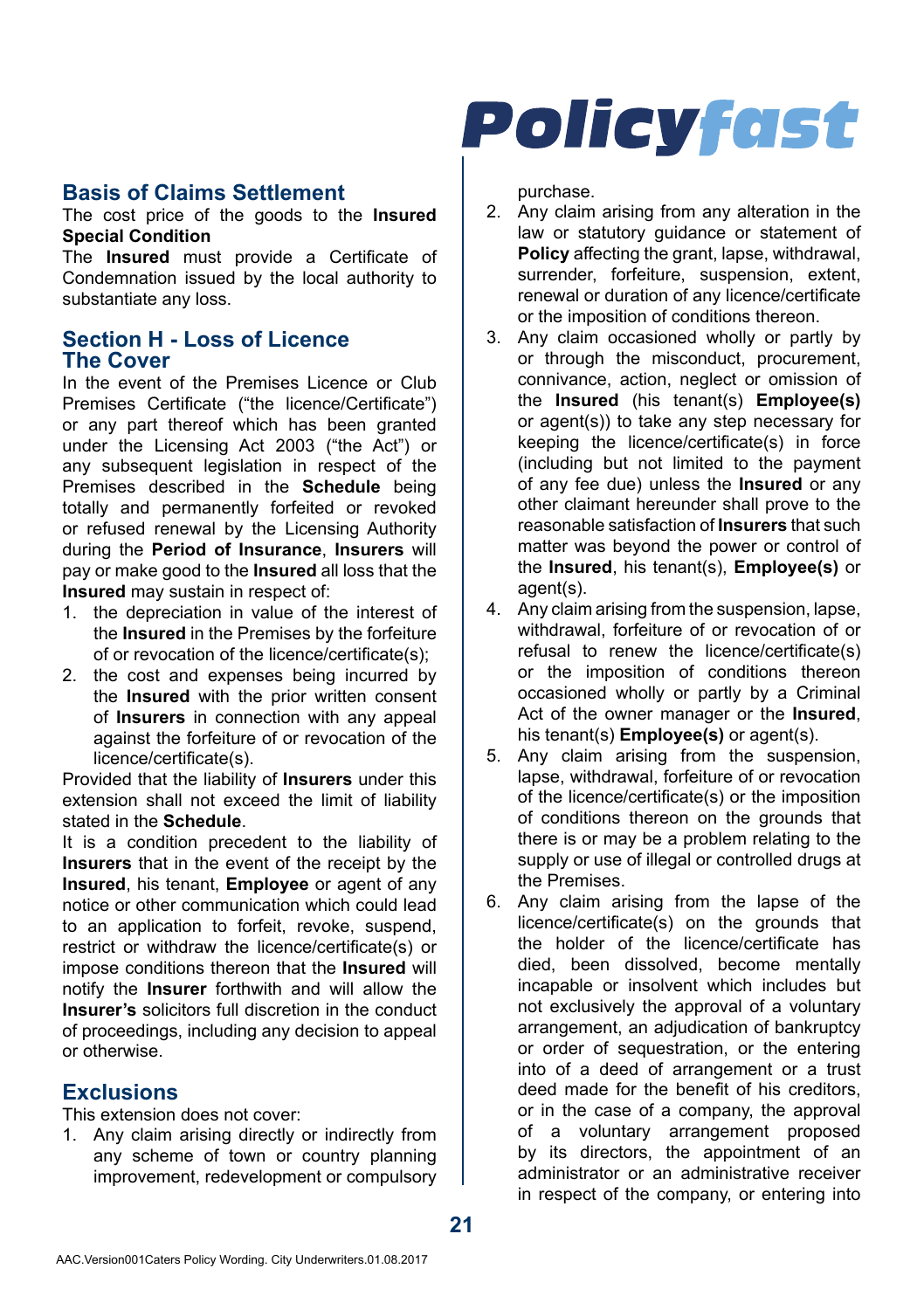liquidation.

- 7. Any claim arising from the surrender of the licence/certificate(s) by the holder of the licence/certificate or other person.
- 8. Any claim where the **Insured** is entitled to obtain the payment of compensation under the provisions of any Act of Parliament in respect of the suspension, lapse, withdrawal, forfeiture, revocation or refusal to renew the licence/certificate(s) or the imposition of conditions thereon.
- 9. Any claim arising from the withdrawal of a Club Premises Certificate following a review or a club ceasing to be a qualifying club as defined by the Act or and subsequent legislation.

### **Warranties**

- 1. It is warranted that in the event of the death, incapacity, insolvency, or dissolution of the Premises Licence/Certificate holder, or the desertion of the Premises, or the conviction for any offence (where such conviction affects the character or reputation of the convicted person with respect of his honesty, moral standing or sobriety) of the Tenant Manager Occupier or Personal Licence holder, the **Insured** shall forthwith (and in any event within 7 days from the date of the foregoing event) procure a suitable person to replace him with a person to whom the Licensing Authority has granted a Personal Licence and serve all necessary notices within that period
- 2. It is warranted that on the **Insured** becoming aware of any:
	- a) complaint (formal or otherwise) against<br>the premises. Premises licence/ the premises certificate or its control;
	- b) proceedings against or conviction of the holder of the Premises licence/ certificate, Tenant, Manager, Occupier of the Premises, the Designated Premises Supervisor, or the holder of any Personal Licence/certificate or other **Person Employed** at the premises for any breach of licensing law or any matter whatsoever whereby the character or reputation of the person concerned is

affected or called into question with respect of his honesty moral standing or sobriety;

- c) transfer or proposed transfer of the licence(s);
- d) alteration in the purpose for which them Premises are used or any other intended variation of the Premises licence/ certificate (save that applications may be made without notice to the **Insurer** to vary the licence/certificate under section 37(1) of the Licensing Act 2003 to specify an individual as the designated premises supervisor);
- e) application for revocation or suspension of the licence/certificate(s)or the imposition of conditions thereon;<br>other circumstances which
- f) other circumstances which may endanger the licence/certificate(s) or give rise to a claim under this insurance, the **Insured** shall immediately give notice in writing to the **Insurers** and supply such additional information and give such assistance as the **Insurers** or their solicitors may require.
- 3. It is warranted that the **Insured** shall not use any reference to the **Insurers** hereon to promote his **Business** or advertise or inform any other party of the existence of the insurance under this extension.
- 4. It is warranted that the **Insured** will make all necessary arrangements for fulfilment of the **Business** in a prudent and timely manner.
- 5. It is warranted that the **Insured** will ensure all necessary licence/certificates visas and permits are obtained and are current for the **Period of Insurance** and that all contractual arrangements have been confirmed in writing by the **Insured.**
- 6. It is warranted that the **Insured** shall undertake to do everything in his ability to avoid or diminish a loss under this extension and shall (without limiting the foregoing) comply with any reasonable request or direction given by the licensing authority or magistrates on appeal or official employed by any responsible authority (as defined by the Act).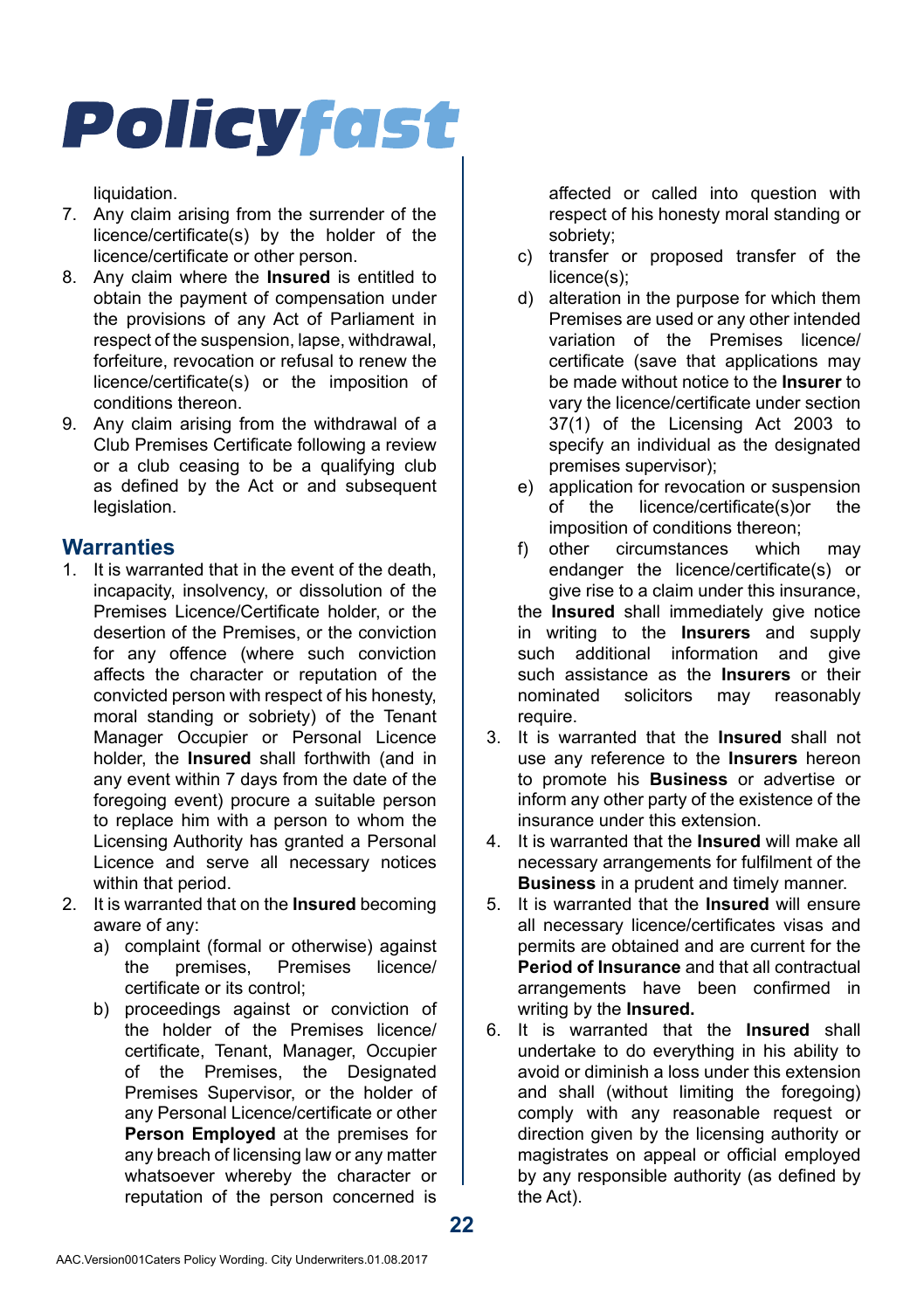### **Section I - Essential Business Legal**

This Section of the **Policy** is subject to its own terms and not to the **General Definitions**, **General Exclusions** and **General Conditions**  applying to Sections A, B, C, D, E, F, G and H.

**Main benefits of Essential Business Legal** Cover empowers you to protect your legal rights in the future. With support from ARAG you and your business could be protected from legal costs arising from:

- employment disputes (including TUPE) & compensation awards
- employment restrictive covenants
- tax investigations & VAT disputes
- legal nuisance, trespass or damage to property
- legal defence
- compliance & regulation
- statutory licence appeals
- loss of earnings
- employees' extra protection & identity theft
- crisis communication
- contract & debt recovery (optional cover).
- crisis communication
- contract & debt recovery. (optional cover).

#### **Who is ARAG?**

ARAG plc is a legal expenses and assistance insurance provider, operating nationwide from our headquarters in Bristol. ARAG plc is part of ARAG SE recognised as a global leader, generating an annual premium income of over €1.5 billion.

We understand the varied and many legal systems that exist and are expert in advancing the concept of legal insurance by offering innovative products and services.

Our mission from the very beginning has always been to enable every citizen to be able to assert their legal rights. Our pioneering spirit has made us successful in an international market environment.

Our ethos is to work in partnership with our clients, listening to your expectations. With ARAG, there is no need to put your business on hold.

**Helplines** (Calls are charged at the national rate). **Legal and tax advice 0344 571 7978**

# **Policyfast**

If you have a legal or tax problem relating to your business, we recommend you call our confidential legal and tax advice helpline. Legal advice is available 24/7, and tax advice is available between 9am and 5pm on weekdays (except bank holidays). The advice covers business-related legal matters within EU law and tax matters within the UK. Your query will be dealt with by a qualified specialist experienced in handling legal and tax-related matters. Use of this service does not constitute reporting of a claim.

#### **Redundancy approval 0117 917 1698**

We can arrange for specialist advice if you are planning redundancies. This will assist you to implement a fair selection process and ensure that the redundancy notices are correctly served. This unfunded service is available 9am and 5pm on weekdays (except bank holidays).

#### **Crisis communication 0344 571 7964**

Where you need help to respond to negative publicity or media attention. You can access professional public relations support and crisis communication services. You are insured against the cost of crisis communication services under INSURED EVENT 11 when you use this helpline.

#### **Counselling assistance 0333 000 2082**

For an employee (including family members permanently living with them) needing confidential help and advice, our qualified counsellors are available to provide telephone support on any matter that is causing your employee upset or anxiety, from personal problems to bereavement.

#### **Claims procedure**

If you need to make a claim you must notify us as soon as possible.

- 1. Under no circumstances should you instruct your own lawyer or accountant as the insurer will not pay any costs incurred without our agreement.
- 2. You can request a claim form between 9am and 5pm Monday to Friday (except bank holidays) by telephoning 0117 917 1698 or by downloading one at www.arag.co.uk/ newclaims
- 3. We will issue you with a written acknowledgement within one working day of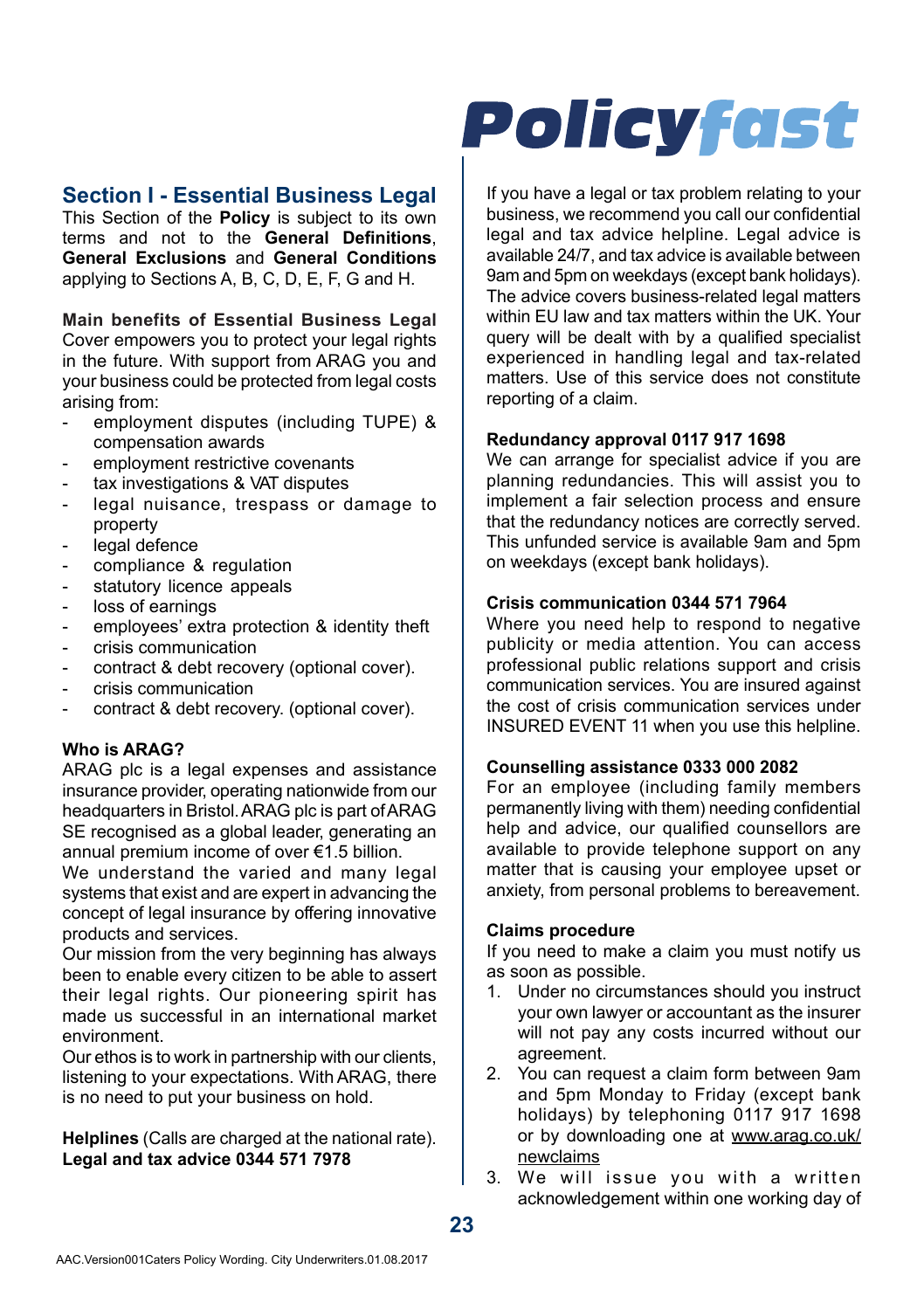receiving your claim form.

- 4. Within five working days of receiving all the information needed to assess the availability of cover under the policy, we will write to you either:
	- confirming the appointment of a qualified representative who will promptly progress the claim for you; or
	- if the claim is not covered, explaining in full why and whether we can assist in another way.
- 5. When a lawyer is appointed they will try to resolve your dispute without delay, arranging mediation whenever appropriate. Matters cannot always be resolved quickly particularly if the other side is slow to cooperate or a legal timetable is decided by the courts.

#### **What happens if the insurer cannot meet its liabilities?**

Brit Syndicate 2987 at Lloyd's is covered by the Financial Services Compensation Scheme (FSCS). You may be entitled to compensation of up to 90% of the cost of your claim, in the unlikely event that the insurer cannot meet its obligations. Further information about compensation scheme arrangements is available from the FSCS.

### **Essential Business Legal**

This policy is evidence of the contract between **you** and the **insurer**. The policy and schedule shall be read together as one document.

### **YOUR POLICY COVER UNDER SECTION I**

Following an INSURED EVENT the **insurer** will pay **legal costs & expenses** (and compensation awards under INSURED EVENT 2 EMPLOYMENT COMPENSATION AWARDS) up to the limit of indemnity and aggregate limit specified in **your**  policy schedule for all claims related by time or originating cause including the cost of appeals provided that:

- 1. **you** have paid the insurance premium
- 2. the **insured** keeps to the terms of this policy and cooperates fully with **us**
- 3. the INSURED EVENT arises in connection

with the business shown in the schedule and occurs within the **territorial limit**

- 4. the claim
	- · always has **reasonable prospects of success**
	- · is reported to **us**
		- − during the **period of insurance**
		- − as soon as the **insured** first becomes aware of circumstances which could give rise to a claim
- 5. unless there is a conflict of interest, the **insured** always agrees to use the **appointed advisor** chosen by **us** in any claim
	- to be heard by the **small claims court** or an Employment Tribunal and/or
	- before proceedings have been or need to be issued
- 6. any dispute will be dealt with by a court, tribunal, Advisory Conciliation and Arbitration Service or a relevant regulatory or licensing body.

A claim is considered to be reported to **us** when **we** have received the **insured's** fully completed claim form.

## **INSURED EVENTS COVERED**

#### **1 EMPLOYMENT**

A dispute between **you** and **your employee**, ex-**employee**, or a prospective employee, arising from a breach or an alleged breach of their

- a) contract of service with **you** and/or
- b) related legal rights.

A claim can be made under the policy provided that all internal procedures as set out in the

- ACAS Code of Practice for Disciplinary and Grievance Procedures, or
- Labour Relations Agency Code of Practice on Disciplinary and Grievance Procedures in Northern Ireland

have been or ought to have been concluded. **What is not covered under INSURED EVENT 1**

Any claim relating to:

1. the pursuit of an action by **you** other than an appeal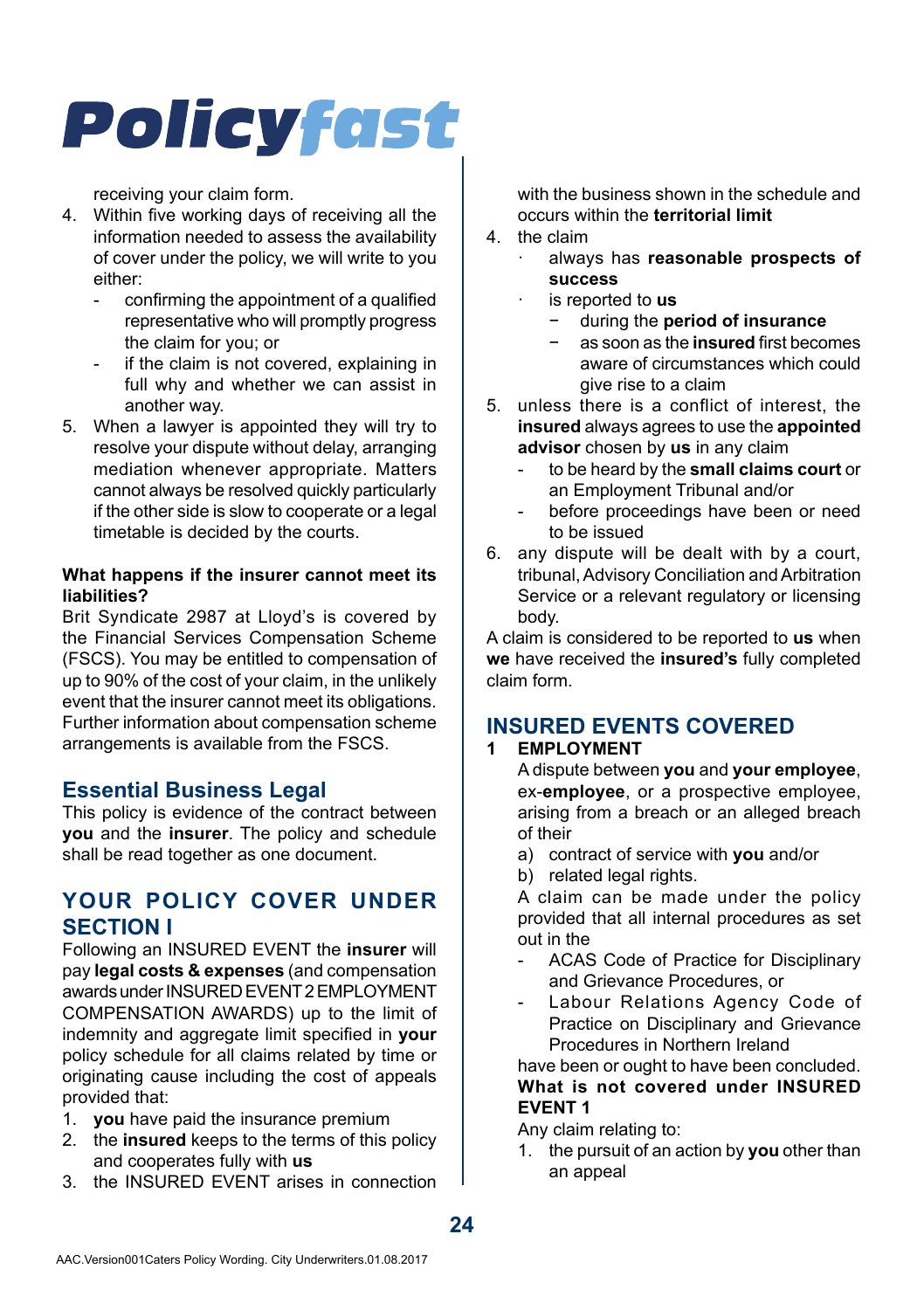- 2. redundancy, alleged redundancy or unfair selection for redundancy, occurring during the first 180 days of this policy, except where **you** have had equivalent cover in force up until the start of this policy
- 3. **legal costs & expenses** for preparation and representation at an internal disciplinary hearing, grievance or appeal.

#### **2 EMPLOYMENT COMPENSATION AWARDS**

Following a claim **we** have accepted under INSURED EVENT 1 EMPLOYMENT, the **insurer** will pay any

- a) basic and compensatory award
- b) Employment Tribunal fees under Schedule 3 of the Employment Tribunals and the Employment Tribunal Fees Order 2013

awarded against **you** by a tribunal or

- c) an amount agreed by **us** in settlement of a dispute.
- Provided that:
- i) **reasonable prospects of success**  exist for a wholly successful defence throughout and
- ii) compensation is
	- agreed through mediation or conciliation or under a settlement approved by **us** or
	- awarded by a tribunal judgment after full argument unless given by default.

#### **What is not covered under INSURED EVENT 2**

Compensation awards and settlements relating to:

- 1. trade union membership or nonmembership, industrial or labour arbitration, collective bargaining agreements, trade union recognition or matters concerning a European Works Council
- 2. money due to an **employee** under a contract or a statutory provision relating thereto
- 3. civil claims or statutory rights relating to trustees of occupational pension schemes.

# **Policyfast**

#### **3 E M P L O Y M E N T R E S T R I C T I V E COVENANTS**

- a) A dispute with **your employee** or ex**employee** which arises from their breach of a restrictive covenant where **you** are seeking financial remedy or damages. Provided that the restrictive covenant
	- i) is designed to protect **your** legitimate business interests and
	- ii) is evidenced in writing and signed by **your employee** or ex-**employee** and
	- iii) extends no further than is reasonably necessary to protect the business interests and
	- iv) does not contain restrictions in excess of 12 months.
- b) A dispute with another party who alleges that **you** have breached their legal rights protected by a restrictive covenant.

#### **4 TAX PROTECTION**

- a) A formally notified aspect or full enquiry into **your** tax affairs, or into the personal tax affairs of **your** directors and/or partners.
- b) A dispute about **your** compliance with regulations relating to:
	- i) Value Added Tax, or
	- ii) Pay As You Earn, or
	- iii) Social Security, or
	- iv) National Insurance Contributions, or
	- v) the Construction Industry Scheme, or vi) IR35

following a compliance check by HM Revenue & Customs.

c) An enquiry into **your** tax affairs, or into the personal tax affairs of **your** directors and/or partners, arising from an alleged discovery by HM Revenue & Customs.

Provided that:

- all returns are completed and have been submitted within the statutory timescales permitted
- **vou** keep proper records in accordance with statutory requirements
- in respect of any appealable matter **you** have requested an Internal Review from HM Revenue & Customs where available.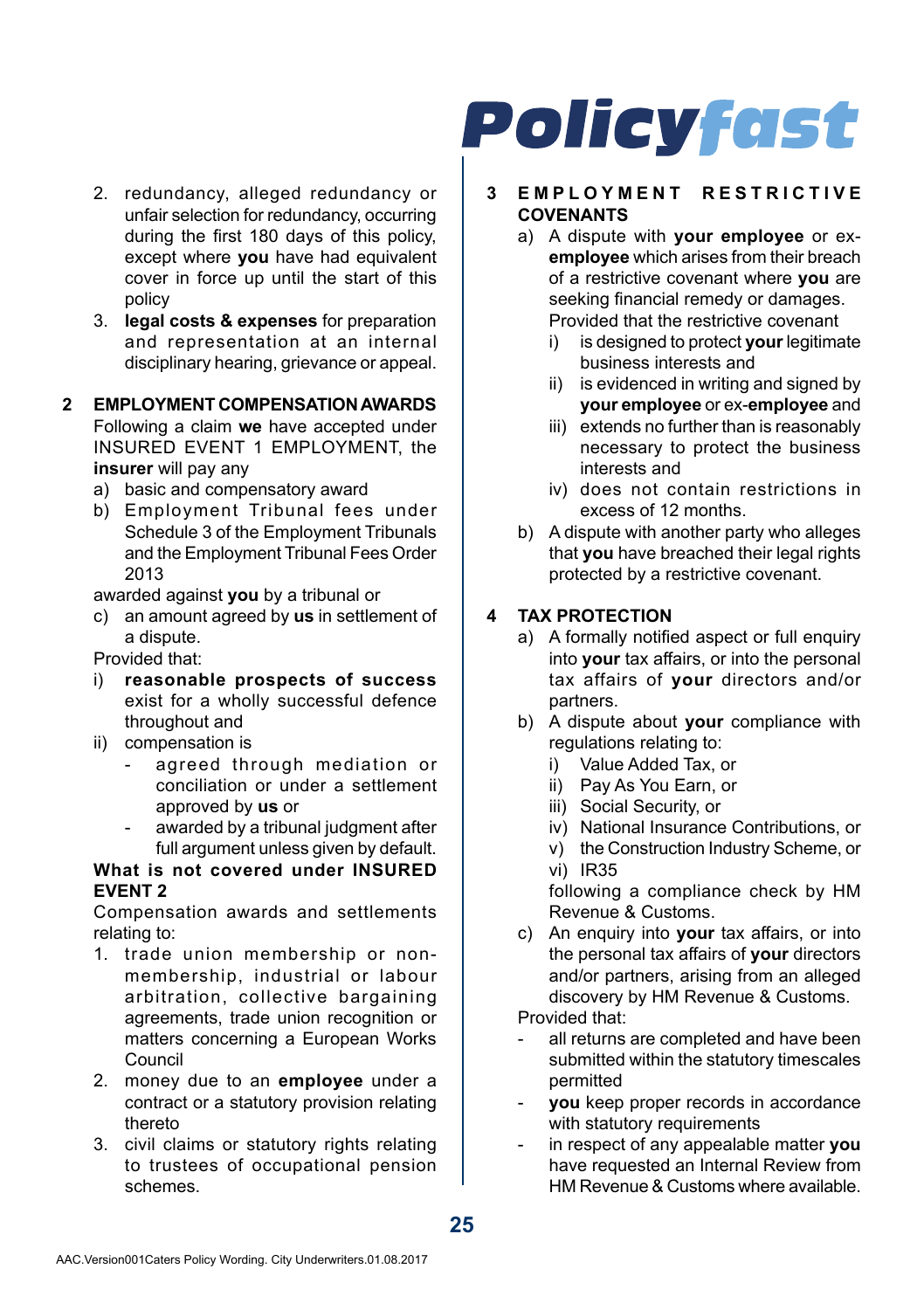#### **What is not covered under INSURED EVENT 4**

Any claim relating to:

- 1. tax returns which result in HM Revenue & Customs imposing a penalty or claiming interest or which contain negligent misstatements
- 2. an investigation by the Specialist Investigations Branch of HM Revenue & Customs
- 3. where the Disclosure of Tax Avoidance Scheme Regulations apply or should apply to the **insured's** financial arrangements
- 4. any enquiry that concerns assets, monies or wealth outside of Great Britain and Northern Ireland
- 5. **your** failure to register for VAT.

### **5 PROPERTY**

A dispute relating to material property which **you** own or is **your** responsibility:

- a) following an event which causes physical damage to **your** material property
- b) following a public or private nuisance or trespass
- c) which **you** wish to recover or repossess from an **employee** or ex-**employee**.
- d) with **your** business tenant that arises from a written lease agreement granted under the Landlord & Tenant Act 1954.

#### **What is not covered under INSURED EVENT 5**

Any claim relating to:

- 1. a contract between **you** and a third party except for a claim under 5 c) and 5 d) above provided that in respect of 5 d) **you** will not be insured for
	- a) negotiating a rent review or any dispute that arises from a disagreement with **your** tenant over the revision of rent and service charges that shall be payable
	- b) renewal of **your** lease agreement or the granting of a new tenancy other than where
		- **i)** vou have a reasonable prospect of successfully opposing **your**

tenant's right to a new or renewal tenancy under Section 30(1) of the Landlord and Tenant Act ; and

- ii) **you** can demonstrate that **you**  have served the correct legal notice to terminate on the tenant in the prescribed form before **your** tenant has served **you** with a request for a new tenancy**.**
- 2. goods in transit or goods lent or hired out
- 3. the compulsory purchase of, or demolition restrictions, controls or permissions placed on land or property by any government, local or public authority
- 4. a dispute with any party other than the party who caused the damage, nuisance or trespass.

#### **6 LEGAL DEFENCE**

- a) A criminal investigation and/or enquiry by:
	- i) the police
	- ii) a health & safety authority or
	- iii) other body with the power to prosecute

where it is suspected that an offence may have been committed that could lead to the **insured** being prosecuted.

- b) An offence or alleged offence which leads to the **insured** being prosecuted in a court of criminal jurisdiction.
- c) A motor prosecution brought against **your** directors and/or partners which does not relate to the business.

#### **What is not covered under INSURED EVENT 6**

Any claim relating to a parking offence.

#### **7 COMPLIANCE & REGULATION**

- a) Receipt of a Statutory Notice served against **you**.
- b) Notice of a formal investigation or disciplinary hearing by any professional or regulatory body.
- c) A civil action alleging wrongful arrest arising from an allegation of theft.
- d) A claim against **you** for compensation under Section 13 of the Data Protection Act 1998 including compensation awarded against **you** provided that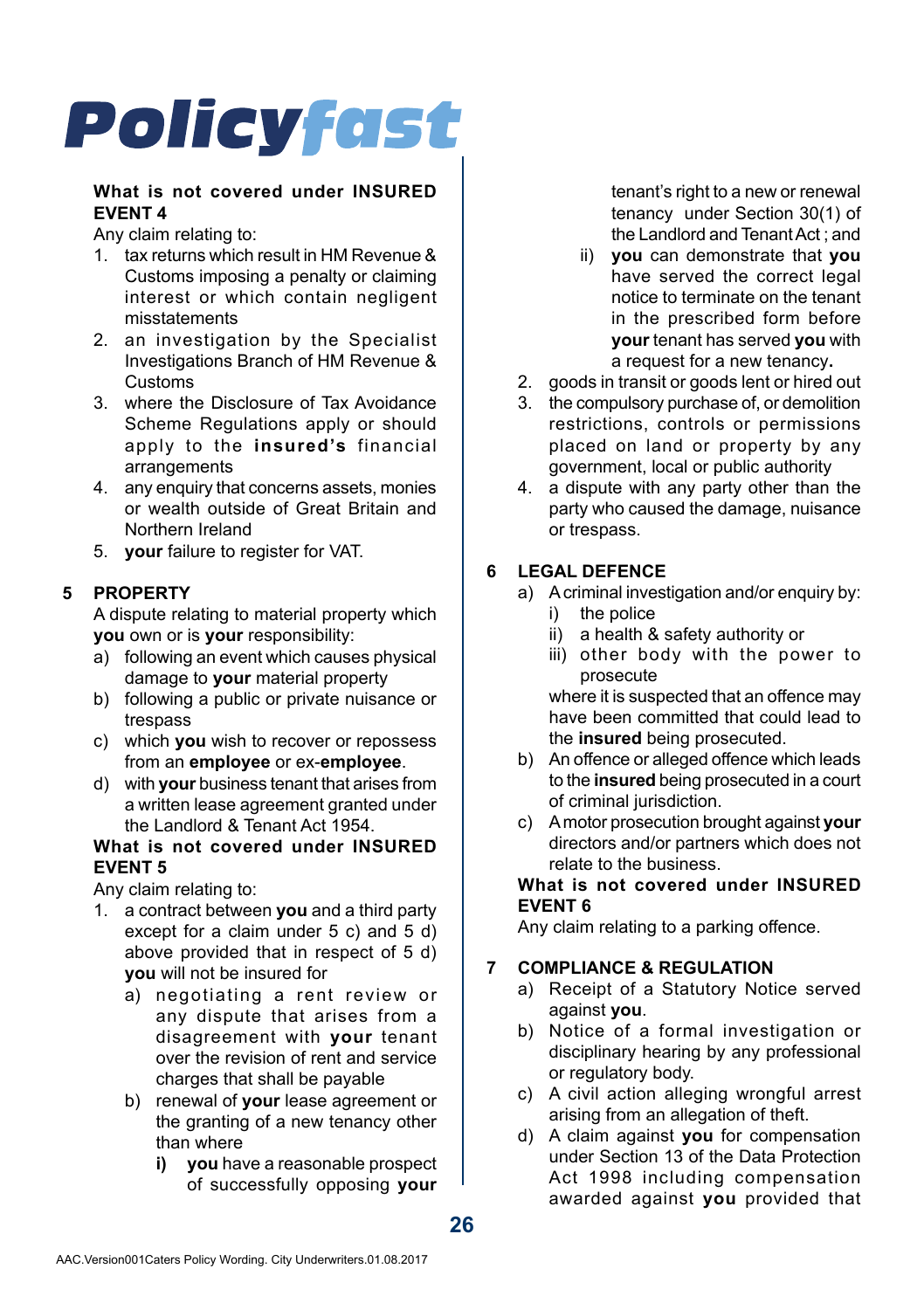**you** are registered with the Information Commissioner.

#### **What is not covered under INSURED EVENT 7**

Any claim relating to:

- 1. the pursuit of an action by **you** other than an appeal
- 2. a routine inspection by a regulatory authority
- 3. a Health and Safety Executive Fee For Intervention.

#### **8 STATUTORY LICENCE APPEALS**

An appeal against a decision by the relevant authority to alter, suspend, revoke or refuse to renew **your** statutory licence or compulsory registration.

#### **9 LOSS OF EARNINGS**

The **insured's** absence from work to attend court, tribunal, arbitration, disciplinary hearing or regulatory proceedings at the request of the **appointed advisor** or whilst on Jury Service which results in loss of earnings.

#### **What is not covered under INSURED EVENT 9**

Any sum which can be recovered from the court or tribunal.

#### **10 EMPLOYEES' EXTRA PROTECTION**

At **your** request

- a) where civil proceedings are issued against **your employee**:
	- i) for unlawful discrimination; or
	- ii) in their capacity as a trustee of a pension fund set up for the benefit of **your employees**;
- b) where **your employee** or a member of their family suffers physical bodily injury or death as a result of a sudden event provided that the **employee** is under a

contract of service with **you**

c) a claim arising from personal identity theft targeted at **your** directors and/or partners.

#### **What is not insured under INSURED EVENT 10 a) & b)**

Any claim relating to:

## **Policyfast**

- 1. defending **you**
- 2. a condition, illness or disease which develops gradually over time.

#### **11 CRISIS COMMUNICATION**

Following an event which causes **your** business significant adverse publicity or reputational damage which is likely to have a widespread financial impact on **your** business, **we** will

- a) liaise with **you** and **your** solicitor (whether the solicitor is an **appointed advisor**  under this policy, or acts on **your** behalf under any other policy), to draft a media statement or press release and/or
- b) arrange, support and represent an **insured** at a press conference and/ or
- c) prepare communication for **your** customers and/or a telephone or website script

provided that **you** have sought and followed advice from **our** Crisis Communication helpline

#### **What is not covered under INSURED EVENT 11**

Any claim relating to:

- 1. **Legal costs & expenses** in excess of £10,000.
- 2. Matters that should be dealt with through **your** normal complaints procedures.

#### **OPTIONAL COVER**

#### **12 CONTRACT & DEBT RECOVERY**

A breach or alleged breach of an agreement or alleged agreement which has been entered into by **you** or on **your** behalf relating to the purchase, hire, hire purchase, lease, servicing, maintenance, testing, sale or provision of goods or services, provided that if **you** are claiming for an undisputed debt **you** have exhausted **your** normal credit control procedures.

#### **What is not covered under INSURED EVENT 12**

Any claim relating to:

- 1. an amount which is less than £200
- 2. the letting, leasing or licensing of land or buildings where **you** act as the landlord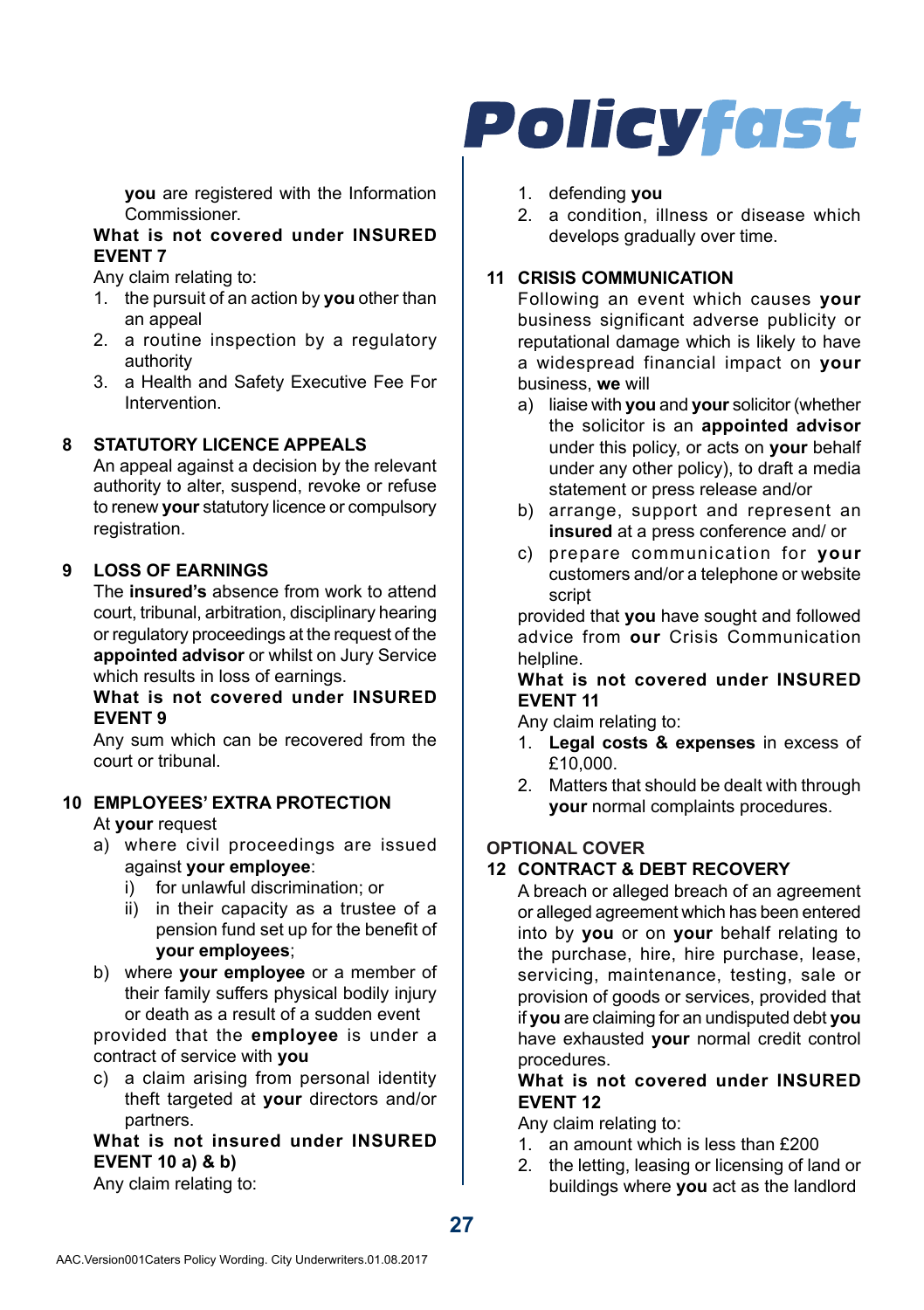- 3. the sale or purchase of land or buildings
- 4. loans, mortgages, endowments, pensions or any other financial product
- 5. computer hardware, software, internet services or systems which
	- a) have been supplied by **you** or
	- b) have been tailored to **your** requirements
- 6. a breach or alleged breach of a professional duty by an **insured**
- 7. the settlement payable under an insurance policy
- 8. a dispute relating to an **employee** or ex**employee**
- 9. adiudication or arbitration.

## **WHAT IS NOT COVERED BY SECTION I**

The **insured** is not covered for any claim arising from or relating to:

- 1. **legal costs & expenses** or compensation awards incurred without **our** consent
- 2. any actual or alleged act, omission or dispute happening before, or existing at the start of the policy, and which the **insured** knew or ought reasonably to have known could lead to a claim
- 3. an allegation against the **insured** involving:
	- a) assault, violence, indecent or obscene materials, dishonesty, malicious falsehood or defamation (except in relation to INSURED EVENT 11 CRISIS COMMUNICATION
	- b) the manufacture, dealing in or use of alcohol, illegal drugs, illegal immigration;
	- c) offences under Part 7 of the Proceeds of Crime Act 2002 (money laundering offences)
- 4. defending a claim in respect of damages for personal injury (other than injury to feelings in relation to INSURED EVENT 1 EMPLOYMENT), or loss or damage to property owned by the **insured**
- 5. patents, copyright, passing-off, trade or service marks, registered designs and confidential information (except in relation to INSURED EVENT 3 EMPLOYMENT RESTRICTIVE COVENANTS)
- 6. a dispute with any subsidiary, parent, associated or sister company or between shareholders or partners
- 7. franchise or agency agreements
- 8. a judicial review
- 9. a dispute with **us**, the **insurer** or the party who arranged this cover not dealt with under Condition 6
- 10.
	- a) ionising radiations or contamination by radioactivity from any nuclear fuel or from any nuclear waste or from the combustion of nuclear fuel
	- b) radioactive, toxic, explosive or other hazardous properties of any explosive nuclear assembly or nuclear component thereof
	- c) war, invasion, act of foreign enemy hostilities (whether war is declared or not), civil war, rebellion, revolution, insurrection or military or usurped power
	- d) pressure waves from aircrafts or other aerial devices travelling at sonic or supersonic speed
	- e) any terrorist action (regardless of any other cause or event contributing concurrently or in any other sequence to the liability) or any action taken in controlling, preventing or suppressing terrorist action. If the **insurer** alleges that by reason of this exclusion any liability or loss is not covered by this policy, the burden of proving the contrary shall be upon the **insured**.
- 11. the payment of fines, penalties or compensation awarded against the **insured** (except as covered under INSURED EVENT 2 EMPLOYMENT COMPENSATION AWARDS or 7d) or costs awarded against the **insured** by a court of criminal jurisdiction.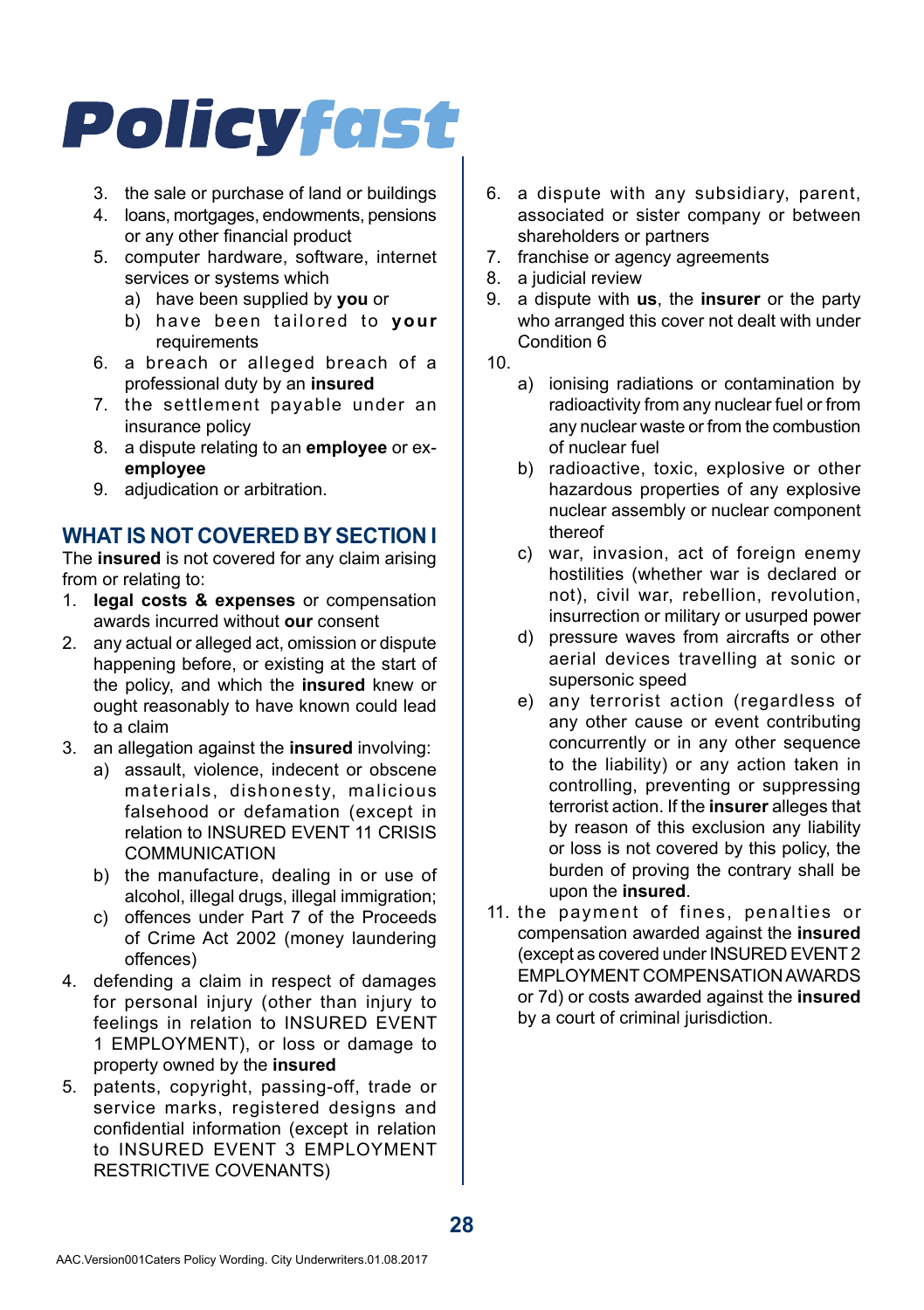## **POLICY CONDITIONS WHICH APPLY TO THE WHOLE OF SECTION I**

Where the **insurer's** risk is affected by the **insured's** failure to keep to these conditions the **insurer** can cancel **your** policy, refuse a claim or withdraw from an ongoing claim. The **insurer**  also reserves the right to claim back **legal costs & expenses** from the **insured** if this happens

- **1. The Insured's responsibilities** An **insured** must:
	- a) tell **us** immediately of anything that may make it more costly or difficult for the **appointed advisor** to resolve the claim in **your** favour
	- b) cooperate fully with **us**, give the **appointed advisor** any instructions **we** require, and keep them updated with progress of the claim and not hinder them
	- c) take reasonable steps to claim back **legal costs & expenses** and, where recovered, pay them to the **insurer**
	- d) keep **legal costs & expenses** as low as possible
	- e) allow the **insurer** at any time to take over and conduct in the **insured's** name, any claim.

#### **2. Freedom to choose an appointed advisor**

- a) In certain circumstances as set out in 2.b) below the **insured** may choose an **appointed advisor**. In all other cases no such right exists and **we** shall choose the **appointed advisor**.
- b) If:
	- i) **we** agree to start proceedings or proceedings are issued against an **insured**, or
	- ii) there is a conflict of interest the **insured** may choose a qualified **appointed advisor** except where the **insured's** claim is to be dealt with by the Employment Tribunal or **small claims court** where **we** shall always choose the **appointed advisor**.
- c) Where the **insured** wishes to exercise the right to choose, the **insured** must write to

# **Policyfast**

**us** with their preferred representative's contact details. Where the **insured** chooses to use their preferred representative, the **insurer** will not pay more than **we** agree to pay a solicitor from **our** panel.

- d) If the **insured** dismisses the **appointed advisor** without good reason, or withdraws from the claim without **our** written agreement, or if the **appointed advisor** refuses with good reason to continue acting for an **insured**, cover will end immediately.
- e) In respect of a claim under INSURED EVENT 12 CONTRACT & DEBT RECOVERY **you** must enter into a **conditional fee agreement** (unless the **appointed advisor** has entered into a **collective conditional fee agreement**) where legally permitted.

#### **3. Consent**

The **insured** must agree to **us** having sight of the **appointed advisor's** file relating to the **insured's** claim. The **insured** is considered to have provided consent to **us** or our appointed agent to have sight of their file for auditing and quality and cost control purposes.

#### **4. Settlement**

- a) The **insurer** can settle the claim by paying the reasonable value of the **insured's** claim.
- b) The **insured** must not negotiate, settle the claim or agree to pay **legal costs & expenses** without **our** written agreement.
- c) If the **insured** refuses to settle the claim following advice to do so from the **appointed advisor** the **insurer** reserves the right to refuse to pay further **legal costs & expenses**.

#### **5. Barrister's opinion**

**We** may require the **insured** to obtain and pay for an opinion from a barrister if a dispute arises regarding the merits or value of the claim. If the opinion supports the **insured**, then the **insurer** will reimburse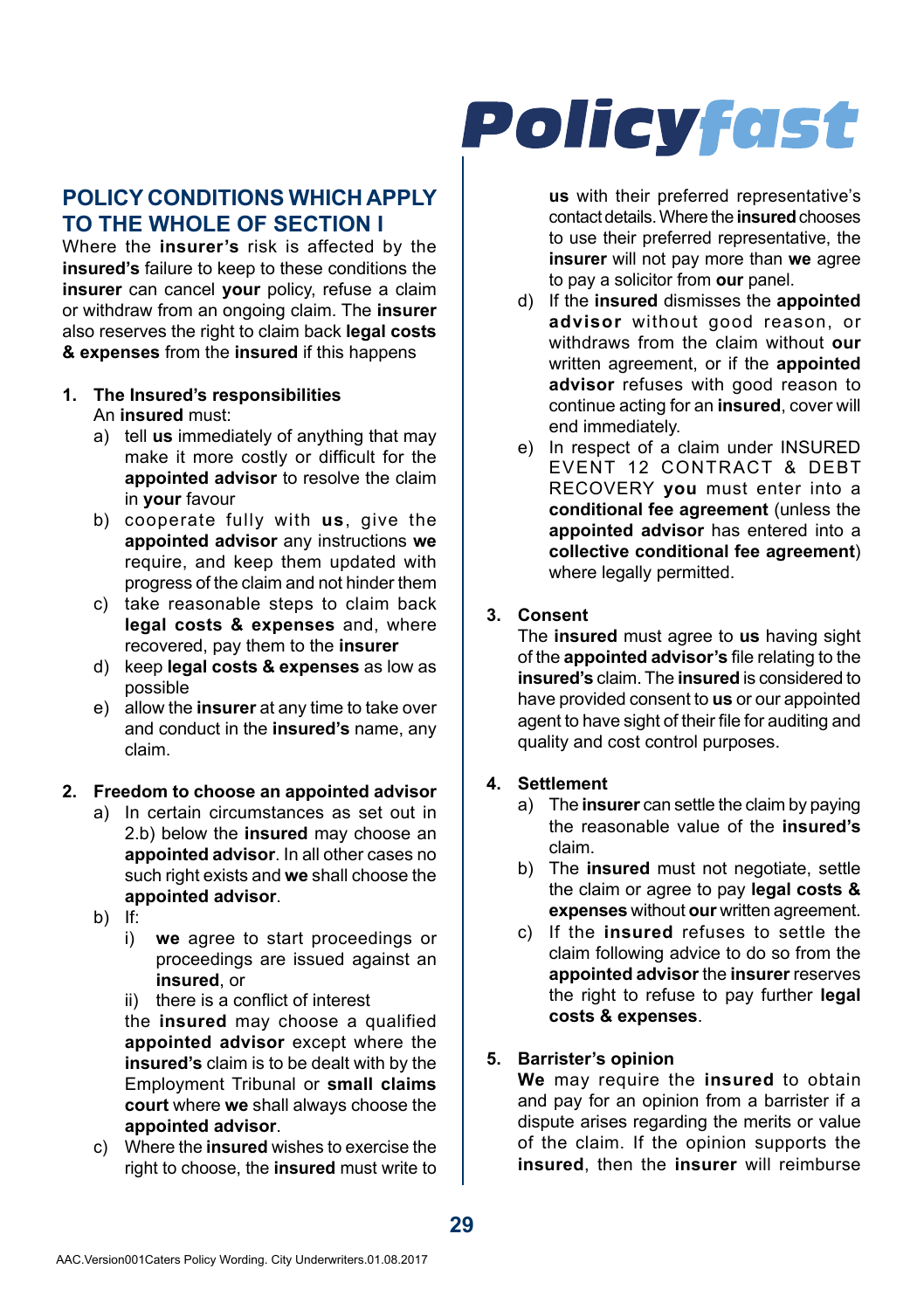the reasonable costs of that opinion. If that opinion conflicts with advice obtained by **us**, then the **insurer** will pay for a final opinion which shall be binding on the **insured** and **us**. This does not affect **your** right under Condition 6 below.

#### **6. Arbitration**

If any dispute between the **insured** and **us**  arises from this policy, the **insured** can make a complaint to **us** as described on the back page of this policy and **we** will try to resolve the matter. If **we** are unable to satisfy the **insured's** concerns and the matter can be dealt with by the Financial Ombudsman Service the **insured** can ask them to arbitrate over the complaint.

If the dispute cannot be dealt with by the Financial Ombudsman Service, it can be referred for independent arbitration to a qualified person agreed upon by both parties. The loser of the dispute shall be liable to pay the costs incurred.

If **we** fail to agree on a suitable person to arbitrate the matter **we** will ask the President of the relevant Law Society to nominate. The arbitration shall be subject to the Arbitration Acts and the arbitrator's decision shall be binding on the parties.

#### **7. Other insurance**

The **insurer** will not pay more than their fair share (rateable proportion) for any claim covered by another policy, or any claim that would have been covered by any other policy if this policy did not exist.

#### **8. Fraudulent claims**

If the **insured** makes any claim which is fraudulent or false, the policy shall become void and all benefit under it will be lost.

#### **9. Cancellation**

- a) **You** may cancel the policy:
	- i) within 14 days of the date of its purchase with a full refund of premium paid provided a claim has not been

accepted; or

- ii) at any other time by giving **us** at least 21 days written notice and the **insurer** will refund part of the premium for the unexpired period unless a claim has been or is later accepted by **us** in which case no return of premium shall be allowed.
- b) Where there is a valid reason for doing so, the **insurer** has the right to cancel the policy at any time by giving at least 21 days written notice to the **insured**. The **insurer** will refund part of the premium for the unexpired term. **We** will set out the reason for cancellation in writing. Valid reasons may include but are not limited to:
	- i) where the party claiming under this policy fails to co-operate with or provide information to **us** or the **appointed advisor** in a way that materially affects **our** ability to process a claim, or **our** ability to defend the **insurer's** interests,
	- ii) where the **insured** uses threatening or abusive behaviour or language, or intimidation or bullying of **our** staff or suppliers,
	- iii) where **we** reasonably suspect fraud.
- c) The **insurer** may also cancel the policy and refund part of the premium for the unexpired period if at any time **you**
	- i) enter into a voluntary arrangement or a deed of arrangement
	- ii) become bankrupt, are placed into administration, receivership or liquidation
	- iii) have **your** affairs or property in the care or control of a receiver or administrator.

The **insurer** also reserves the right to withdraw from any claim.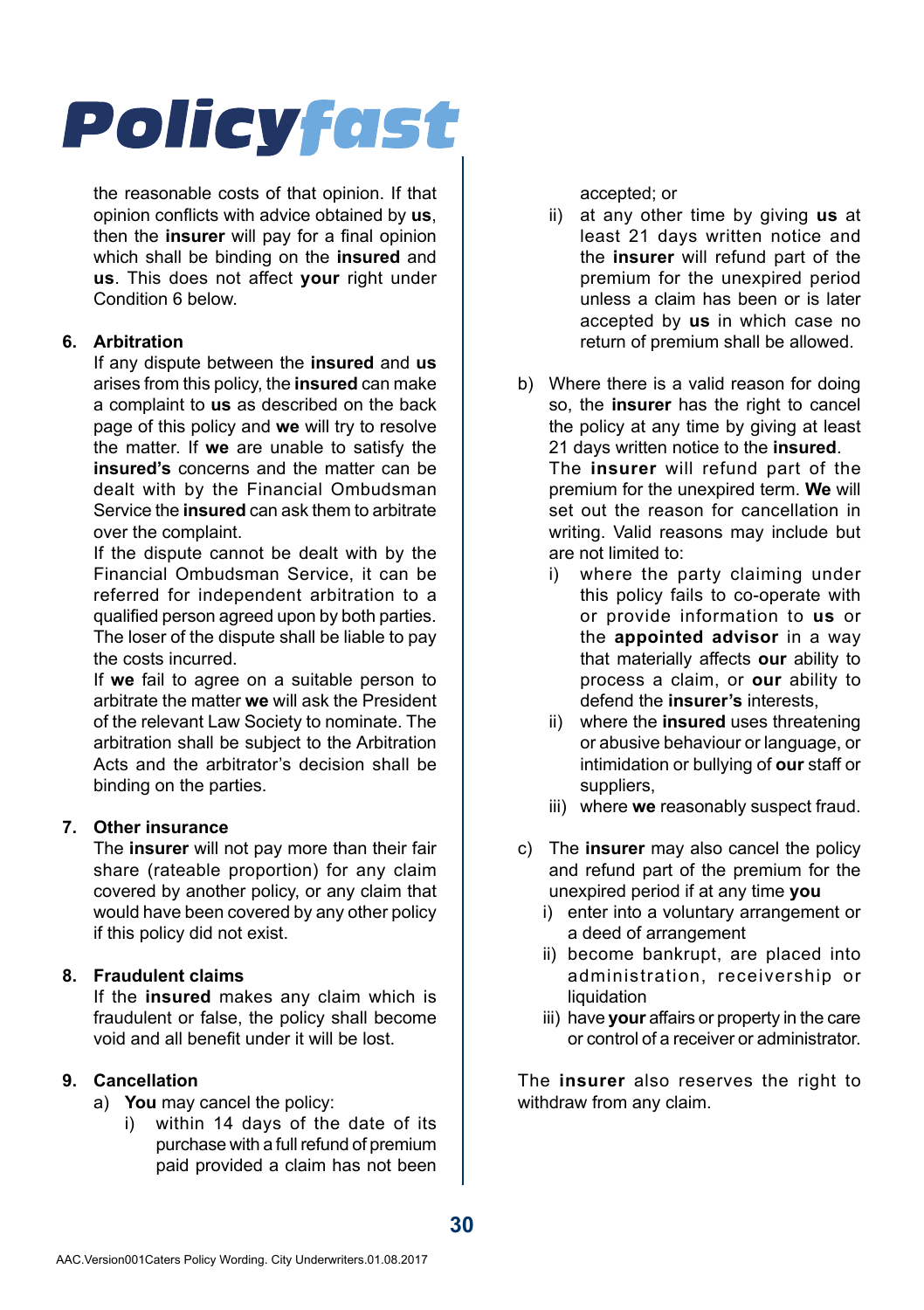#### **10. Acts of Parliament, Statutory Instruments, Civil Procedure Rules & Jurisdiction**

All legal instruments and rules referred to within the policy shall include equivalent legislation in Scotland, Northern Ireland, the Isle of Man and the Channel Islands and any subsequent amendment or replacement legislation. This policy will be governed by English law.

#### **11. Data Protection Act 1998**

It is agreed by the **insured** that any information provided to **us** and/or the **insurer** regarding the **insured** will be processed by **us** and/or the **insurer**, in compliance with the provisions of the Data Protection Act 1998, for the purpose of providing insurance and handling claims, if any, which may involve passing information to other parties. For our mutual protection and **our** training purposes, calls may be recorded.

#### **12. Contracts (Rights of Third Parties) Act 1999**

A person who is not an **insured** under this contract has no right to enforce the terms and conditions of this policy under the Contracts (Rights of Third Parties) Act 1999.

### **MEANING OF WORDS & TERMS APPLICABLE TO SECTION I**

Certain words and terms contained in this policy have been defined as they have the same meaning wherever they appear.

#### **Appointed Advisor**

The solicitor, accountant, mediator or other advisor appointed by **us** to act on behalf of the **insured**.

#### **Collective Conditional Fee Agreement**

A legally enforceable agreement entered into on a common basis between the **appointed advisor**  and **us** to pay their professional fees on the basis of 100% "no-win no-fee".

#### **Conditional Fee Agreement**

A legally enforceable agreement between the **insured** and the **appointed advisor** for paying their professional fees on the basis of 100% "no-

# **Policyfast**

win no-fee"

#### **Employee**

A worker who has or alleges they have entered into a contract of service with **you**, provided they have been declared to **us**.

#### **Insured**

- 1. **You**, **your** directors, partners, managers, officers and employees of **your** business.
- 2. The estate, heirs, legal representatives or assigns of any persons mentioned in 1. in the event of such person dying.
- 3. A person declared to **us**, who is contracted to perform work for **you**, who in all other respects **you** have arranged to insure on the same basis as **your** other **employees** and who performs work under **your** supervision.

#### **Insurer**

Brit Syndicate 2987 at Lloyd's (written under unique market reference B0356KA233D12A000 or replacement thereof).

#### **Legal Costs & Expenses**

- 1. Reasonable legal costs and disbursements reasonably and proportionately incurred by the **appointed advisor** on the standard basis and agreed in advance by **us**. The term "standard basis" can be found within the Courts' Civil Procedure Rules Part 44.
- 2. In civil claims, other side's costs, fees and disbursements where the **insured** has been ordered to pay them or pays them with **our**  agreement.
- 3. Reasonable accountancy fees reasonably incurred under INSURED EVENT 4 TAX by the **appointed advisor** and agreed by **us** in advance.
- 4. **Your employee's** basic wages or salary under INSURED EVENT 9 LOSS OF EARNINGS in the course of their employment with **you** while attending court or tribunal at the request of the **appointed advisor** or whilst on jury service where **you** do not pay for time lost and lost wages or salary cannot be claimed back from the court or tribunal.
- 5. The professional fees and expenses of an **appointed advisor** selected by **us** to reduce the actual or anticipated adverse or negative publicity or media attention directed towards **you** under INSURED EVENT 11 CRISIS COMMUNICATION.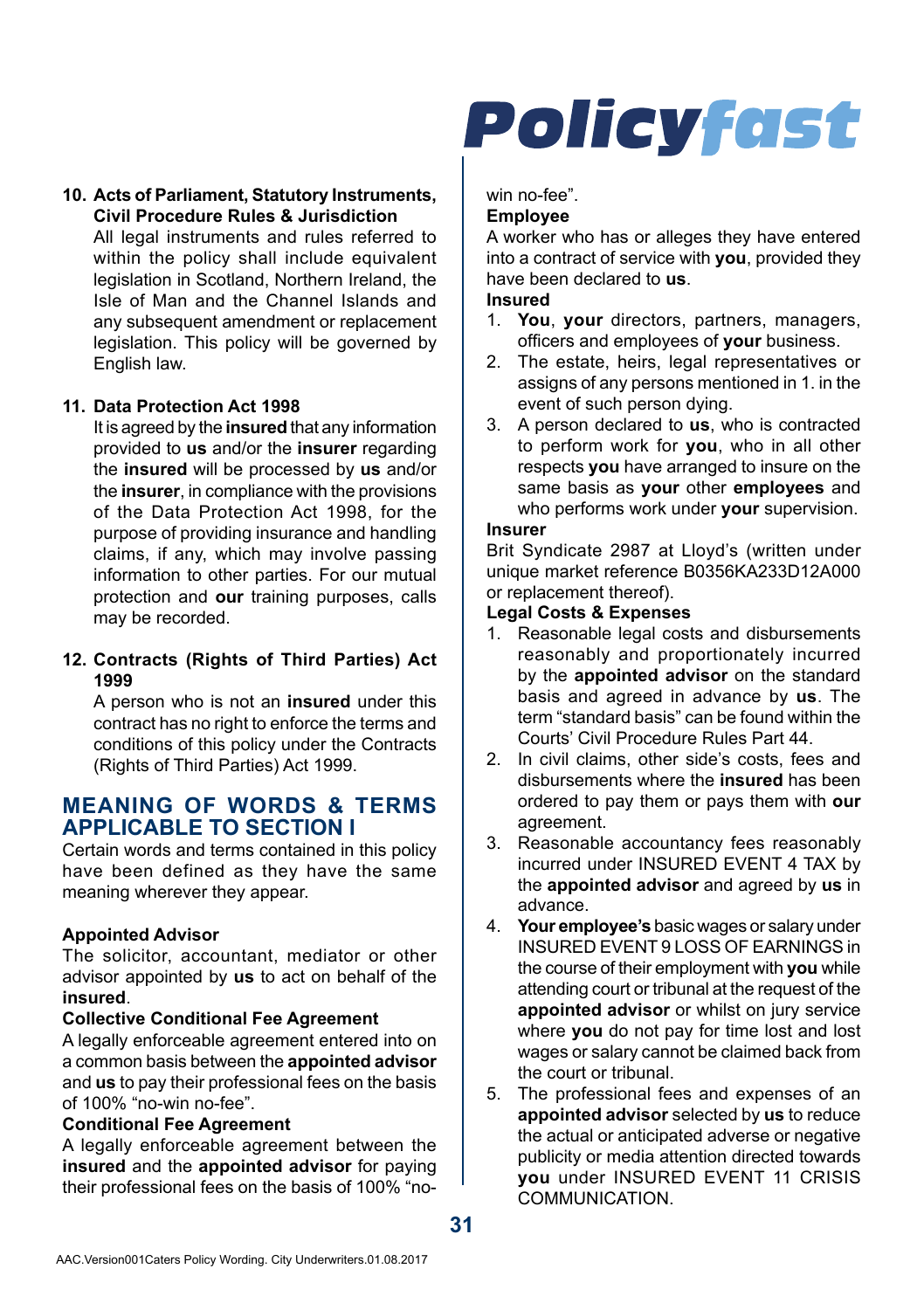#### **Period of Insurance**

The period shown in the schedule to which this policy attaches.

#### **Reasonable Prospects of Success**

- 1. Other than as set out in 2. and 3. below, a greater than 50% chance of the **insured**  successfully pursuing or defending the claim and, if the **insured** is seeking damages or compensation, a greater than 50% chance of enforcing any judgment that might be obtained.
- 2. In criminal prosecution claims where the **insured**
	- a) pleads quilty, a greater than 50% chance of successfully reducing any sentence or fine or
	- b) pleads not guilty, a greater than 50% chance of that plea being accepted by the court.
- 3. In all claims involving an appeal, a greater than 50% chance of the **insured** being successful.

#### **Small Claims Court**

A court in England & Wales that hears a claim falling under the small claims track in the County Court as defined by Section 26.6 (1) of the Civil Procedure Rules 1999; a court in Scotland that uses the small claims procedure as set out by the Act of Sederunt (Small Claims) Rules 2002, a court in Northern Ireland where the sum in dispute is less than £3,000 or the equivalent jurisdiction in the United Kingdom where the policy applies. **Territorial Limit**

For INSURED EVENTS 6 LEGAL DEFENCE, 7 COMPLIANCE & REGULATION and 12 CONTRACT & DEBT RECOVERY the United Kingdom, Channel Islands, Isle of Man, Norway, Switzerland and countries in the European Union. For all other INSURED EVENTS the United Kingdom, Channel Islands and the Isle of Man. **We/Us/Our**

ARAG plc who is authorised under a binding authority agreement to administer this insurance on behalf of the **insurer**, Brit Syndicate 2987 at Lloyd's.

#### **You/Your**

The business named in the schedule, including any subsidiary and/or associated companies declared to **us**.

## **General Conditions – not applicable to Section I**

These conditions are to be read in conjunction with those in Section C

**1. Observance**

The observance and fulfilment of the terms and conditions of this **Certificate** by the **Insured**  insofar as they relate to anything to be done or complied with by the **Insured** shall be a condition precedent to any liability of the Underwriters to make any payment under this **Certificate.**<br>2 **Misrepresentation Misdescription** 

**2. Misrepresentation Misdescription or Non-disclosure**

You must make a fair presentation of the risk in a manner which would be reasonably clear and accessible before entering into this Policy including If You knew You did not provide a fair presentation of the risk or if You did not care whether You made a fair presentation of the risk We may avoid this Policy and retain all premiums and You shall reimburse Us in respect of all payments already made by Us

In all other cases if You did not provide a fair presentation of the risk Our rights are set out below

- 1) if We would not have entered into this Policy if You had made a fair presentation of the risk We may avoid this Policy and return all premiums to You and You shall reimburse us in respect of all payments already made by Us
- 2) if We would have entered into this Policy but on different terms other than as to premium this Policy will be treated as if it had been entered into on those different terms
- 3) in addition if We would have entered into this Policy but would have charged a higher premium We may reduce proportionately the amount to be paid on any claim by reference to the calculation below in which "X" represents the percentage of the full value of the claim that We shall be required to pay  $X =$  premium charged divided by the premium that would have been charged if You made a fair presentation of the risk all multiplied by  $100$

#### **3. Material Alteration**

This **Certificate** will become voidable if: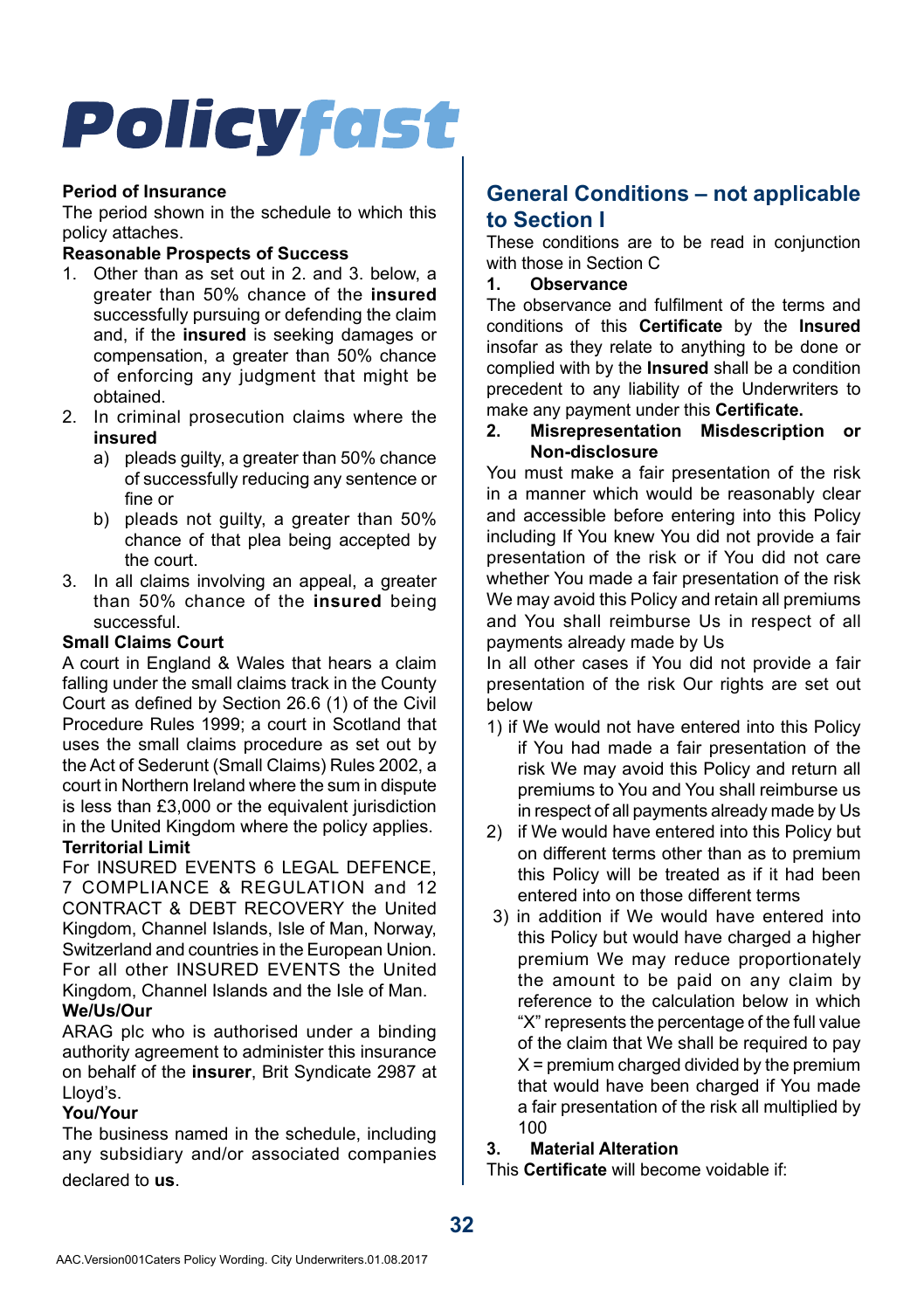- a) there is any alteration in the risk whereby the risk of **Injury**, liability or **Damage** is increased;
- b) the **Business** is wound up or carried on by a liquidator or receiver or permanently discontinued;
- c) the interest of the **Insured** ceases other than by will or operation of the law unless the underwriters agree in writing to continue the insurance.

### **4. Fraud**

If any claim under this Policy is in any respect fraudulent or if any fraudulent means be used by You or anyone acting on Your behalf to obtain any benefit under this Policy or if any Damage be occasioned by the wilful act or with Your connivance We may terminate this Policy with effect from date of the fraudulent or wilful act and We shall not be liable to provide an indemnity in respect of the claim and will be entitled to recover any amounts already paid in respect of the claim and We shall not be liable to provide an indemnity in respect of any act event claim or incident after such date and We shall be entitled to retain all premiums paid in

respect of the Policy<br>5 **Notification an** 

### **5. Notification and Claims Procedure**

In the event of any occurrence that may give rise to a claim under this **Certificate** the **Insured** must:

- a) notify the broker that the policy was taken out with so that the broker can advise Underwriters immediately;
- b) take all practical steps to recover property lost, minimise **Damage,** avoid interruption of the **Business** and prevent further **Injury** or **Damage;**
- c) advise the police immediately in respect of malicious **Damage,** theft or loss of **Money**  or other property;
- d) at the **Insured's** own expense deliver to Underwriters;
	- i) within 30 days (7 days in the case of riot, civil commotion or malicious **Damage**) or such further time as Underwriters may in writing allow, a claim in writing, giving full particulars of the accident, **Injury** or property

damaged and substantiation of any amount claimed;

- ii) every document or information as to any verbal notice of claim and all proceedings;
- iii) any evidence and information that may be required together with (if demanded) a statutory declaration of the truth of the claim or any matters connected with it,
- e) give to Underwriters any required assistance and forward all documents to enable Underwriters to settle, investigate or resist any claim as underwriters may think fit;
- f) not incur any expense or make any admission of liability without the written authority of Underwriters.

In respect of any claim made under this **Certificate,** Underwriters will be entitled to use the name of the **Insured** in legal proceedings but will not be under any obligation to undertake the conduct of any proceedings in connection with claims of the **Insured**. Underwriters will also be at liberty to leave the conduct of proceedings entirely to the **Insured** subject to the conditions regarding payment of costs.

No claim under this **Certificate** will be paid unless the terms of this condition have been complied with and in the event of non-compliance any payment on account of the claim which has already been paid will be repaid to underwriters.

**6. Reinstatement of Property** (not applicable to section H)

If Underwriters elect or become bound to reinstate or replace any property the **Insured** must at his expense produce and give **Insurers** any plans, documents, books and information that Underwriters may require. Underwriters will not be bound to reinstate exactly or completely, but only as circumstances permit and in a reasonably sufficient manner and will not in any case be liable in respect of any one of the items **Insured** for more than the sum **Insured** or limit of indemnity of that item.

**7. Underwriters' Rights** (not applicable to section H).

As a result of any **Damage** for which a claim is or may be made under this **Certificate** the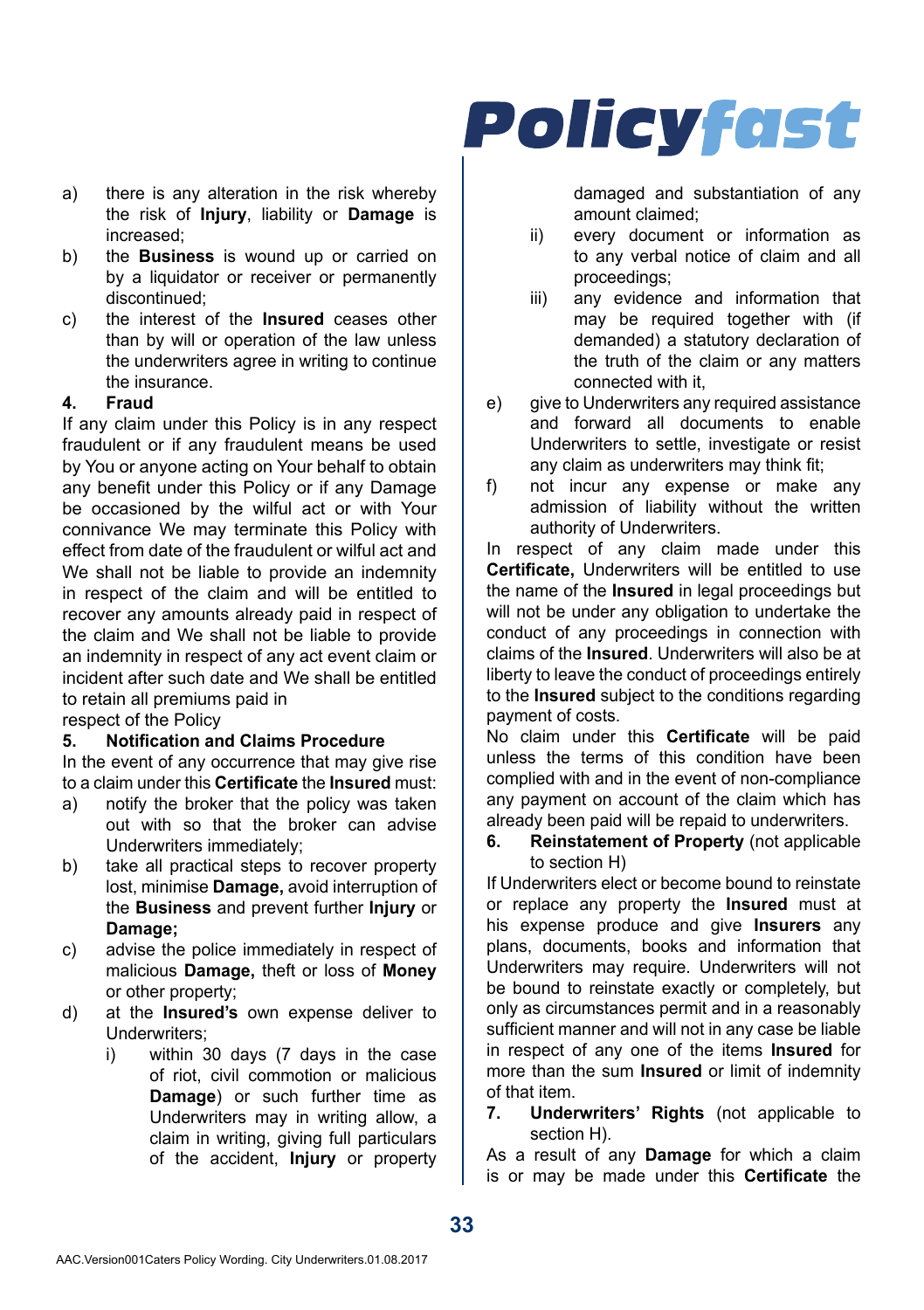Underwriters and every person authorised by the Underwriters may without incurring any liability and without diminishing the right of Underwriters to rely upon any conditions of the **Certificate**:

- a) enter, take or keep possession of the buildings or premises where the **Damage**  has occurred;
- b) take possession of or require to be delivered to Underwriters any of the items **Insured;**
- c) keep possession of and deal with the property for all reasonable purposes and in any reasonable manner.

This condition will be evidence of the **Insured's**  permission and licence for Underwriters to do so. If the **Insured** or anyone acting on his behalf does not comply with Underwriters requirements, hinders or obstructs Underwriters in carrying out any of these acts then all benefits under this **Certificate** will be forfeited.

The **Insured** will not in any case be entitled to abandon any property to Underwriters whether taken possession of by Underwriters or not.<br>8 Contribution

#### **8. Contribution**

If at the time of any claim under this **Certificate**  there is any other insurance covering the same risk or any part of the risk Underwriters will not be liable for more than their rateable portion.

If the other insurance is subject to any condition of average this **Certificate** if not already subject to any condition of average will be subject to average in the same manner.

#### **9. Subrogation**

Any claimant under this **Certificate** must permit any action that may be required by Underwriters in order to enforce any rights and remedies or obtain relief or indemnity from other parties which Underwriters become entitled to, upon Underwriters paying for or making good any **Damage** under this **Certificate**, whether the action is or becomes necessary before or after their indemnification by Underwriters.

#### **10. Arbitration**

If any difference arises concerning the amount to be paid under this **Certificate** (liability being otherwise admitted) the difference will be referred to an arbiter, to be appointed by the parties in accordance with the statutory provisions in force at that period of time.

Where any difference in accordance with this condition is referred to arbitration, the making of any award will be a condition precedent to any right of action against Underwriters.

#### **11. Conditions Precedent & Warranties**

It is a condition precedent to Our liability that You comply with all terms, conditions and exclusions of this Policy, insofar as they relate to anything to be done or complied with by You. Where:

(i) there has been a failure to comply with a term (express or implied) of this Policy, other than a term which defines the risk as a whole;

and

(ii) compliance with such term would tend to reduce the risk of loss of a particular kind and/or loss at a particular location and/ or loss at a particular time, the Insurer cannot rely on the breach of such term to exclude, limit or discharge its liability if the Insured shows that the failure to comply with such term could not have increased the risk of the loss which actually occurred in the circumstances in which it occurred."

If You breach any warranty in this Policy, Our liability under the Policy shall be suspended from the time of the breach until the time when the breach is remedied (if it is capable of being remedied). We will have no liability to the Insured for any loss which occurs, or which is attributable to something happening, during the period when the Insurer's liability is suspended.

#### **12. Cancellation**

Underwriters may at any time during the **Period of Insurance** cancel this **Policy** by giving 14 days written notice to the **Insured** at the address shown on the **Schedule** but without prejudice to obligations incurred prior to the expiry of such notice.

Underwriters will return to the **Insured** a proportionate part of the premium paid minus an administration fee.

#### **13. Reasonable Precautions**

The **Insured** must take all reasonable precautions to prevent accidents or **Damage**. Further, the **Insured** must ensure that all locking and or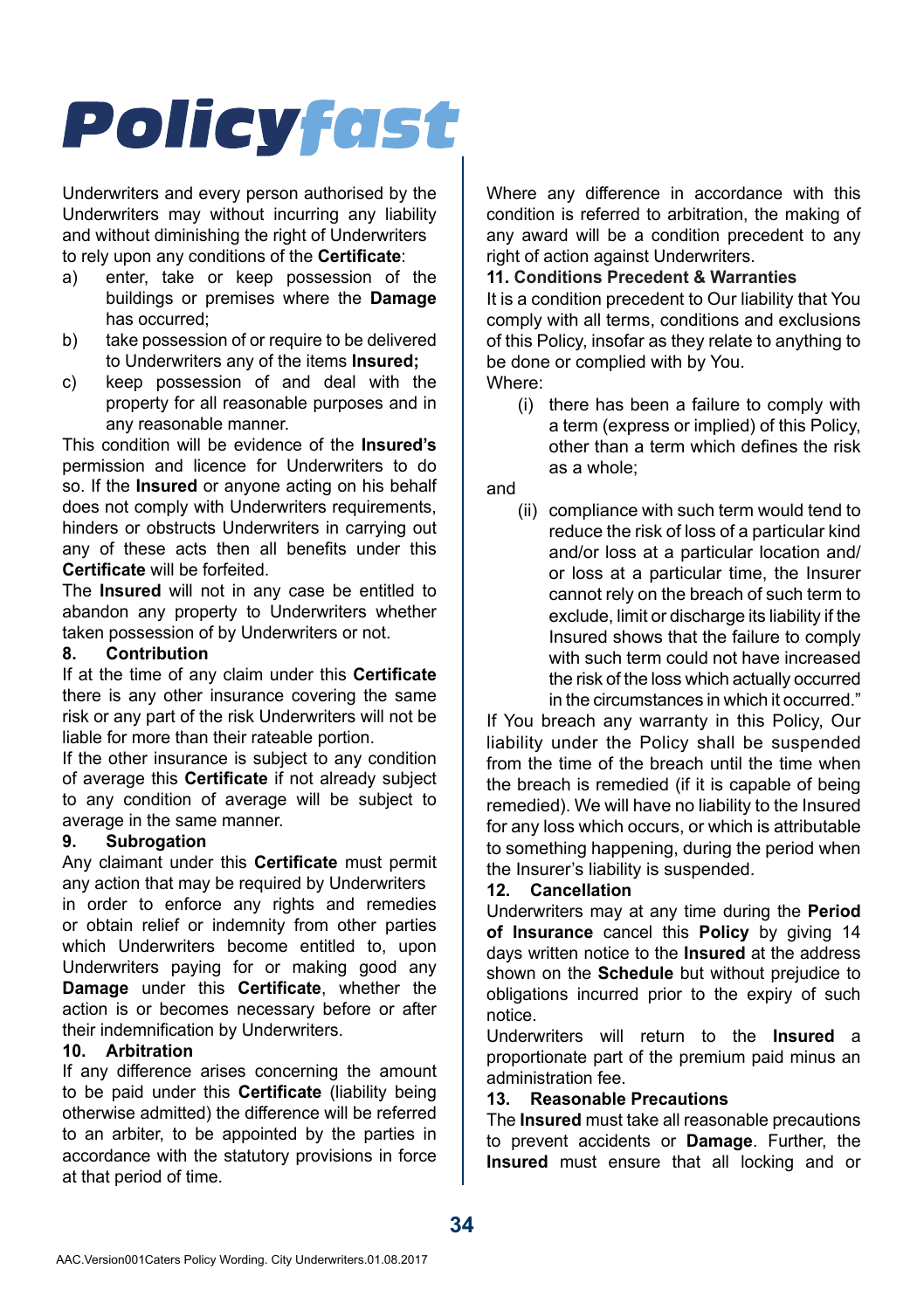fastening devices including alarm (if any) fitted for the protection of the items insured are brought into operation whenever the premises are closed for **Business** or vehicles containing items insured are left unattended.

#### **14. Additional Interests**

The interest of other parties in this insurance is noted if stated in the **Schedule** or in any endorsement attaching to this **Policy**.

## **15.** Change In Circumstances<br>The Insured must advise

**I** Inderwriters immediately of any change in the **Business** or address of the **Insured.**

### **General Exclusions – not applicable to Section I**

These conditions are to be read in conjunction with those in Section C.

Underwriters shall not indemnify the **Insured** for:

- 1**.** a) loss or destruction of or **Damage** to any property whatsoever or any loss or expense whatsoever resulting or arising there from or any consequential loss;
	- b) any legal liability of whatsoever nature directly or indirectly caused by or contributed to by:
		- i) ionising radiations or **Contamination**  by radioactivity from any radioactive fuel or from any nuclear waste from the combustion of nuclear fuel;
		- ii) the radioactive, toxic, explosive or other hazardous properties of any explosive nuclear assembly or nuclear component thereof,
- 2. any consequence of war, invasion, act of foreign enemy, hostilities (whether war be declared or not) civil war, rebellion, revolution, insurrection or military or usurped power;
- 3. loss or destruction of or **Damage** to any property directly occasioned by pressure waves caused by aircraft or other aerial devices travelling at sonic or super sonic speeds;
- 4. loss, **Damage** or destruction caused by **Pollution or Contamination** except (unless otherwise excluded) destruction of or

## **Policyfast**

#### **Damage** to the property insured caused by:

- a) **Pollution or Contamination** which itself results from a peril hereby insured against;
- b) any peril hereby insured against which itself results from **Pollution or Contamination,**
- 5. loss, **Damage** or destruction attributable solely to a change in the water table level:
- 6. **Cyber Exclusion Clause.**

#### **Electronic Data Exclusion**

Notwithstanding any provision to the contrary within the **Certificate** or any endorsement thereto, it is understood and agreed as follows:

a) This **Certificate** does not insure loss, **Damage**, destruction, distortion, erasure, corruption or alteration of Electronic Data from any cause whatsoever (including but not limited to Computer Virus) or loss of use, reduction in functionality, cost, expense of whatsoever nature resulting therefrom, regardless of any other cause or event contributing concurrently or in any other sequence to the loss.

Electronic Data means facts, concepts and information converted to a form useable for communications, interpretation or processing by electronic and electromechanical data processing or electronically controlled<br>equipment and includes programmes. equipment and includes software and other coded instructions for the processing and manipulation of data or the direction and manipulation of such equipment.

Computer Virus means a set of corrupting, harmful or otherwise unauthorised instructions or code including a set of maliciously introduced unauthorised instructions or code, programmatic or otherwise, that propagate themselves through a computer system or network of whatsoever nature. Computer Virus includes but is not limited to 'Trojan Horses', 'worms' and 'time or 'logic bombs'.

b) However, in the event that a peril listed below results from any of the matters described in paragraph a) above, this **Certificate**, subject to all its terms, conditions and exclusions, will cover physical **Damage** occurring during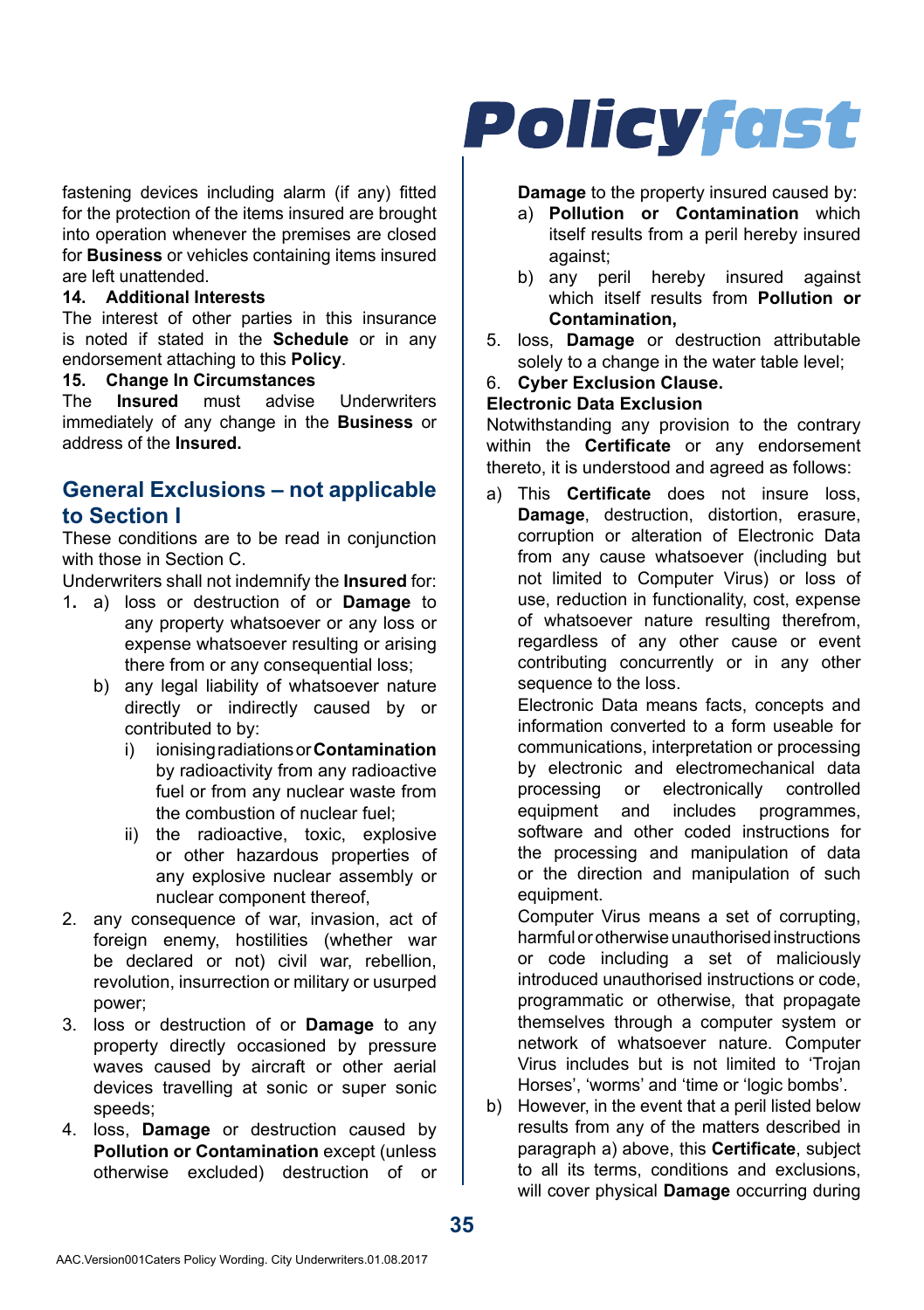the **Certificate** period to property insured by this **Certificate** directly caused by such listed peril.

## **Listed Perils**

Fire

- 
- Explosion<br>7 Electronic Data Processing Media **Valuation**

Notwithstanding any provision to the contrary within the **Certificate** or any endorsement thereto, it is understood and agreed as follows:

Should electronic data processing media insured by this **Policy** suffer physical loss or **Damage**  insured by this **Certificate**, then the basis of valuation shall be the cost of the blank media plus the costs of copying the Electronic Data from back-up or from originals of a previous generation. These costs will not include research and engineering nor any costs of recreating, gathering or assembling such Electronic Data**.**  If the media is not repaired, replaced or restored the basis of valuation shall be the cost of the blank media. However this **Certificate** does not insure any amount pertaining to the value of such Electronic Data to the **Insured** or any other party, even if such Electronic Data cannot be recreated gathered or assembled.

- **8. Terrorism Exclusion Clause For Contamination And Contingent Business Interruption**
- a) It is agreed that, regardless of any contributory causes, this **Certificate** does not cover any loss, **Damage,** cost or expense directly or indirectly arising out of biological or chemical **Contamination** due to any act of **Terrorism.**  For the purpose of this exclusion<br>"Contamination" means the "Contamination" **Contamination**, poisoning, or prevention and/or limitation on the use of objects due to the effects of chemical and/or biological substances.
- b) It is further agreed that, regardless of any contributory causes, this **Certificate** does not cover any loss, **Damage**, cost or expense directly or indirectly arising out of:
	- i) any **Business** interruption, losses, resulting from customers and suppliers

extension, or denial of access;

ii) loss, **Damage**, cost or expenses directly or indirectly arising out of any service interruption (e.g. power, gas, water, communications) due to any act of **Terrorism.**

For the purpose of this endorsement an act of **Terrorism** means an act, including but not limited to the use of force or violence and/or the threat thereof, of any person or group(s) of persons, whether acting alone or on behalf or in connection with any organisation(s) or government(s), committed for political, religious, ideological, or ethnic purposes or reasons including the intention to influence any government and/or to put the public, or any section of the public in fear.

**9. Biological And Chemical Contamination Exclusion**

Underwriters will not pay for:

- a) loss or destruction of or **Damage** to any property whatsoever, or any loss or expenses whatsoever resulting or arising therefrom or any consequential loss;
- b) any legal liability of whatsoever nature;
- c) death or **Injury** to any person; directly or indirectly caused by or contributed to by or arising from biological or chemical **Contamination** due to or arising from:
	- i) **Terrorism** and/or
	- steps taken to prevent, suppress, control or reduce the consequences of any actual attempted, threatened, suspected or perceived **Terrorism**.

For the purposes of this exclusion **"Terrorism"** means any act(s) of any person(s) or organisation(s) involving:

- i) the causing, occasioning or threatening of harm of whatever nature and by whatever means:
- ii) putting the public or any section of the public in fear;

in circumstances in which it is reasonable to conclude that the purpose(s) of the person(s) or organisation(s) concerned are wholly or partly of a political, religious, ideological or similar nature.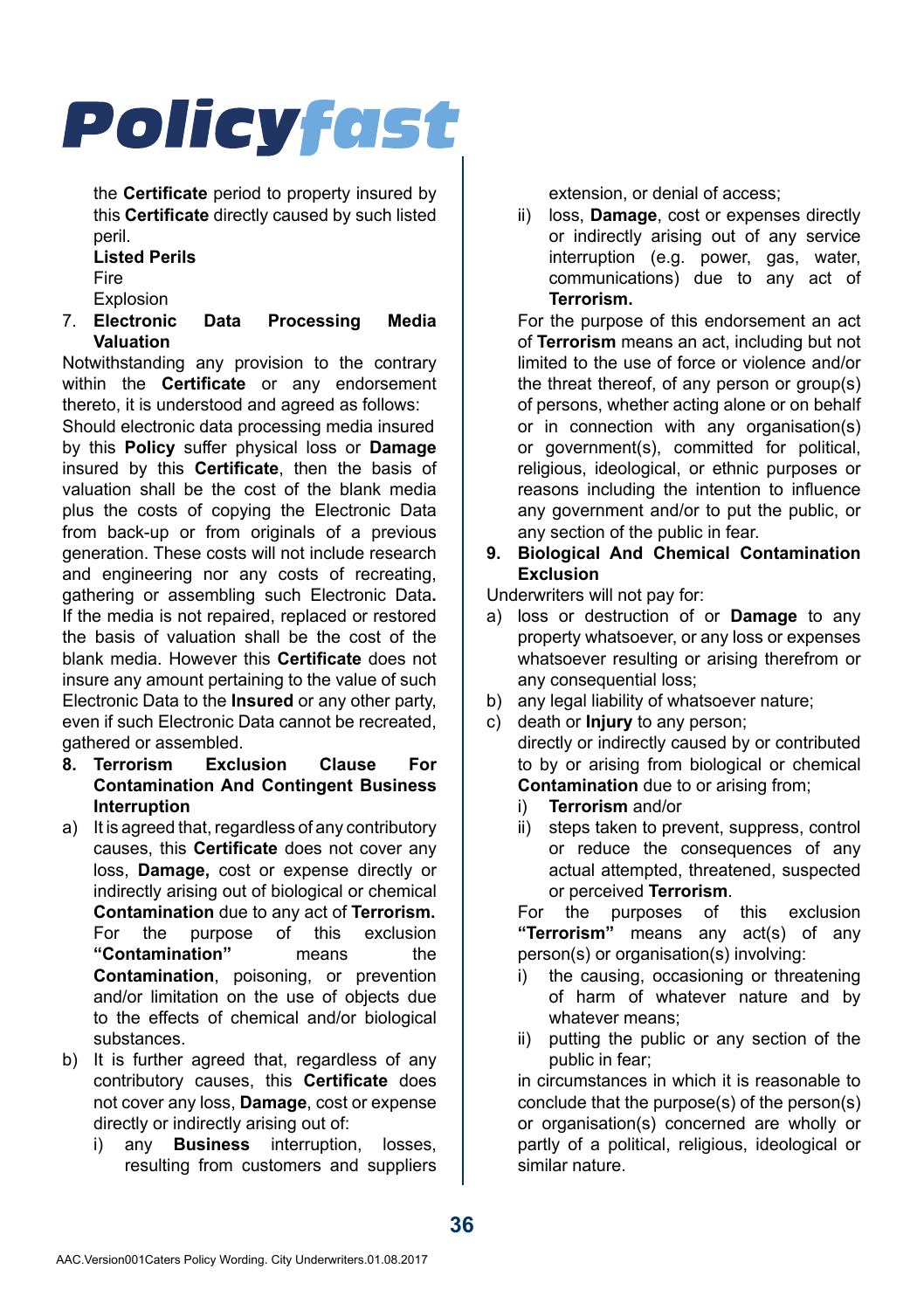#### **10. Terrorism Exclusion Endorsement**

Notwithstanding any provision to the contrary within this **Certificate** or any endorsement thereto it is agreed that this insurance excludes loss, **Damage**, cost or expense of whatsoever nature directly or indirectly caused by, resulting from or in connection with any act of **Terrorism**  regardless of any other cause or event contributing concurrently or in any other sequence to the loss. For the purpose of this endorsement an act of **Terrorism** means an act, including but not limited to the use of force or violence and/or the threat thereof, of any person or group(s) of persons, whether acting alone or on behalf of or in connection with any organisation(s) or government(s), committed for political, religious,

ideological or similar purposes including the intention to influence any government and/or to put the public, or any section of the public, in fear. This endorsement also excludes loss, **Damage**, cost or expense of whatsoever nature directly or indirectly caused by, resulting from or in connection with any action taken in controlling, preventing, suppressing or in any way relating to any act of **Terrorism.**

If the Underwriters allege that by reason of this exclusion, any loss, **Damage**, cost or expense is not covered by this insurance the burden of proving the contrary shall be upon the **Insured.**

In the event any portion of this endorsement is found to be invalid or unenforceable, the remainder shall remain in full force and effect.

**11. Northern Ireland Overriding Exclusion Applicable To Insurances Relating To Property In Northern Ireland Other Than Private Dwellings**

Notwithstanding anything in this **Certificate** or in any extensions thereof, it is hereby declared and agreed that as an exclusion overriding all other terms (including the nature and terms of perils insured against) this **Certificate** does not cover loss or destruction of or **Damage** to any property in Northern Ireland or loss resulting therefrom caused by or happening through or in consequence of:

i) civil commotion;

ii) any unlawful, wanton or malicious act

## **Policyfast**

committed maliciously by a person or persons acting on behalf of or in connection with any unlawful association.<br>"Unlawful associa

association" means any organisation which is engaged in **Terrorism**  and includes an organisation which at any relevant time is a proscribed organisation within the meaning of the Criminal Damage (Compensation) (Northern Ireland) Order 1977.

**"Terrorism"** means the use of violence for political ends and includes any use of violence for the purpose of putting the public or any section of the public in fear.

In any action, suit or other proceedings where the Underwriters allege that by reason of the provisions of this exclusion any loss, destruction or **Damage** is not covered by this **Certificate** the burden of proving that such loss, destruction or **Damage** is covered shall be upon the **Insured.**

This overriding exclusion applies to this **Certificate** and to extensions thereof, whether such extensions be issued before or after this overriding exclusion except only if an extension be issued hereafter which expressly cancels this overriding exclusion.

#### **12. Asbestos Endorsement**

a) This insurance only insures **Asbestos**  physically incorporated in an insured building or structure, and then only provides indemnity in respect of that part of the **Asbestos** which has been physically damaged during the period by one of these insured perils:

Fire, Lightning, Explosion, Aircraft, Riot or Civil Commotion, Earthquake, Subterranean Fire, Storm, Tempest or Flood, Escape of Water, Impact.

This coverage is subject to all limitations in the **Policy** to which this endorsement is attached and in addition to each of the following specific limitations:

- 1. the said building or structure must be insured under this insurance for **Damage**  by a Listed Peril;
- 2. the Listed Peril must be the immediate sole cause of the **Damage** to the **Asbestos;**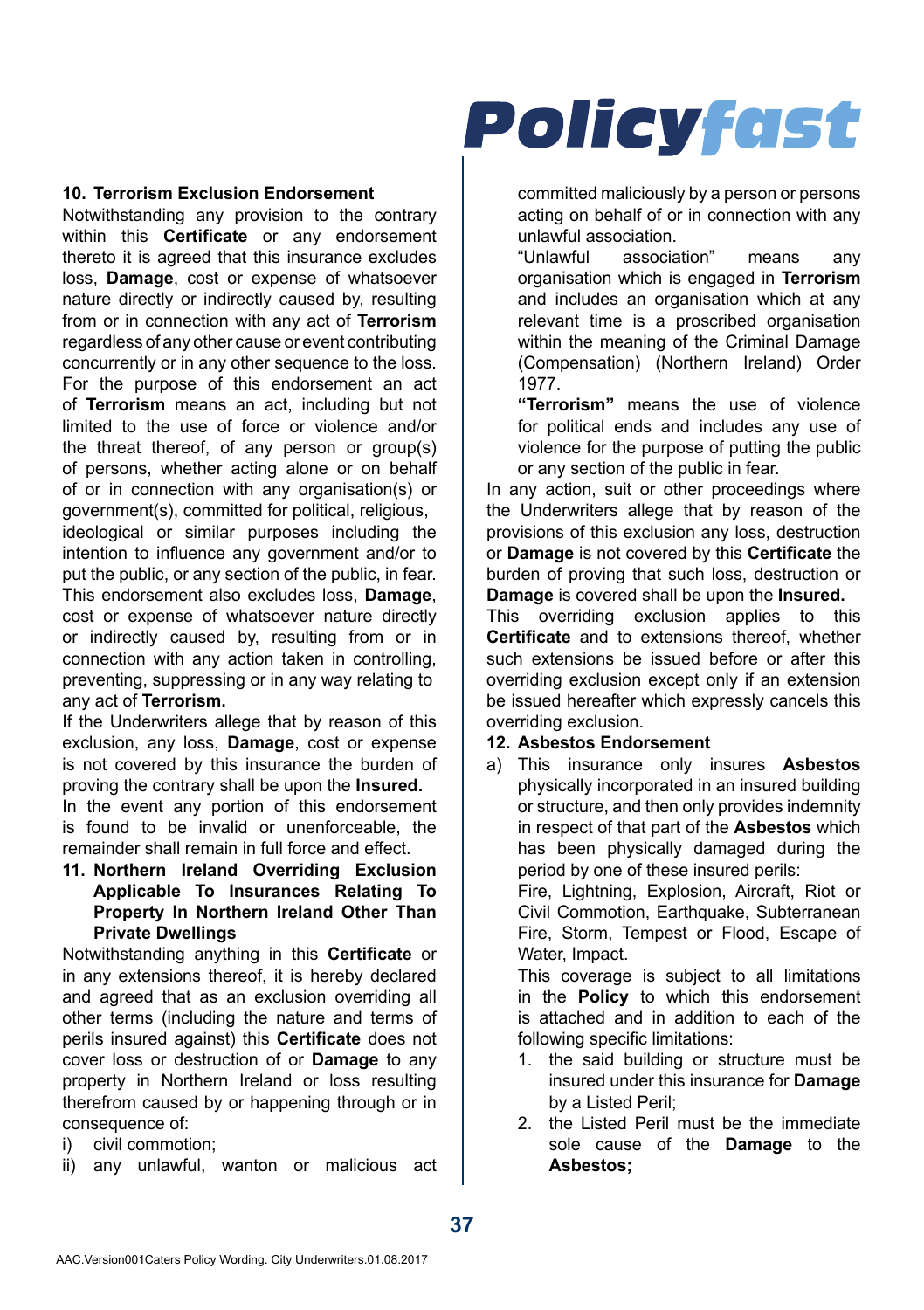- 3. the **Insured** must report to the Underwriters the existence and cost of the **Damage** as soon as practicable after the Listed Peril first damaged the **Asbestos.** However this insurance does not insure any such **Damage** first reported to the Underwriters more than 12 (twelve) months after the expiration, or termination, of the **Period of Insurance;**
- 4. this insurance shall provide no cover (whether for physical **Damage**, **Business** interruption, delay of repair or other consequential loss) in respect of:
	- i) wear and tear or inherent defect, quality or vice in or of any **Asbestos**;
	- ii) any compliance with or breach of any legal or other duty or obligation (including without limitation any duty arising from any contract or statute, or any instruction, request or order of any court or governmental or regulatory authority) of any person in conjunction with the design, manufacture, installation, use, retention, treatment, management, repair, replacement or removal of any **Asbestos** (damaged or otherwise); or
	- iii) any **Asbestos** which the Listed Peril has not physically damaged,
- b) except as set forth in the foregoing Part a) of this endorsement, this insurance does not insure **Asbestos** or any interest relating thereto.
- 13. UK Millennium Endorsement **Commercial All Risks**

This insurance does not cover any physical loss or **Damage** or any consequential loss directly or indirectly caused by or consisting of or arising from the failure of any computer system, hardware, programme or software or any microchip, integrated circuit or similar device in computer or non computer equipment, whether the property of the **Insured** or not, and whether occurring before, during or after the year 2000.

i) correctly to recognise any date as its true calendar date;

- ii) to capture, save or retain and/or correctly manipulate, interpret or process any data or information or command or instruction as a result of treating any date otherwise than as its true calendar date;
- iii) to capture, save, retain or correctly to process any data as a result of the operation of any command which has been programmed into any computer software, being a command which causes the loss of data or the inability to capture, save, retain or correctly to process such data on or after any date but this shall not exclude:
	- a) any ensuing physical loss or **Damage** to property insured;
		- i) resulting from a listed peril, set out below, as covered under this insurance but no other for the purposes of this endorsement, and
		- ii) which is not otherwise excluded;
	- b) any consequential loss, as covered under this insurance, which may arise from such ensuing physical loss or **Damage.**

#### **Listed Perils**

- 1. Fire and/or Lightning.
- 2. Explosion.
- 3. Aircraft or other aerial devices or articles dropped therefrom.
- 4. Impact by road vehicles or animals.
- 5. Riot or civil commotion.<br>6. Strikers Locked-out M
- Strikers, locked-out workers, or persons taking part in labour disturbances.
- 7. Malicious persons.
- 8. Earthquake.
- 9. Storm.
- 10. Flood.
- 11. Escape of water from any tank apparatus or pipe.

#### **12. Theft.**

If specific perils are defined in this Insurance the listed perils shall be deemed to be amended to follow this insurance but in no event shall it include accidental **Damage** or the equivalent coverage provided by this Insurance. If any of the above listed perils are specifically excluded by this insurance they shall be deemed to be deleted from this list.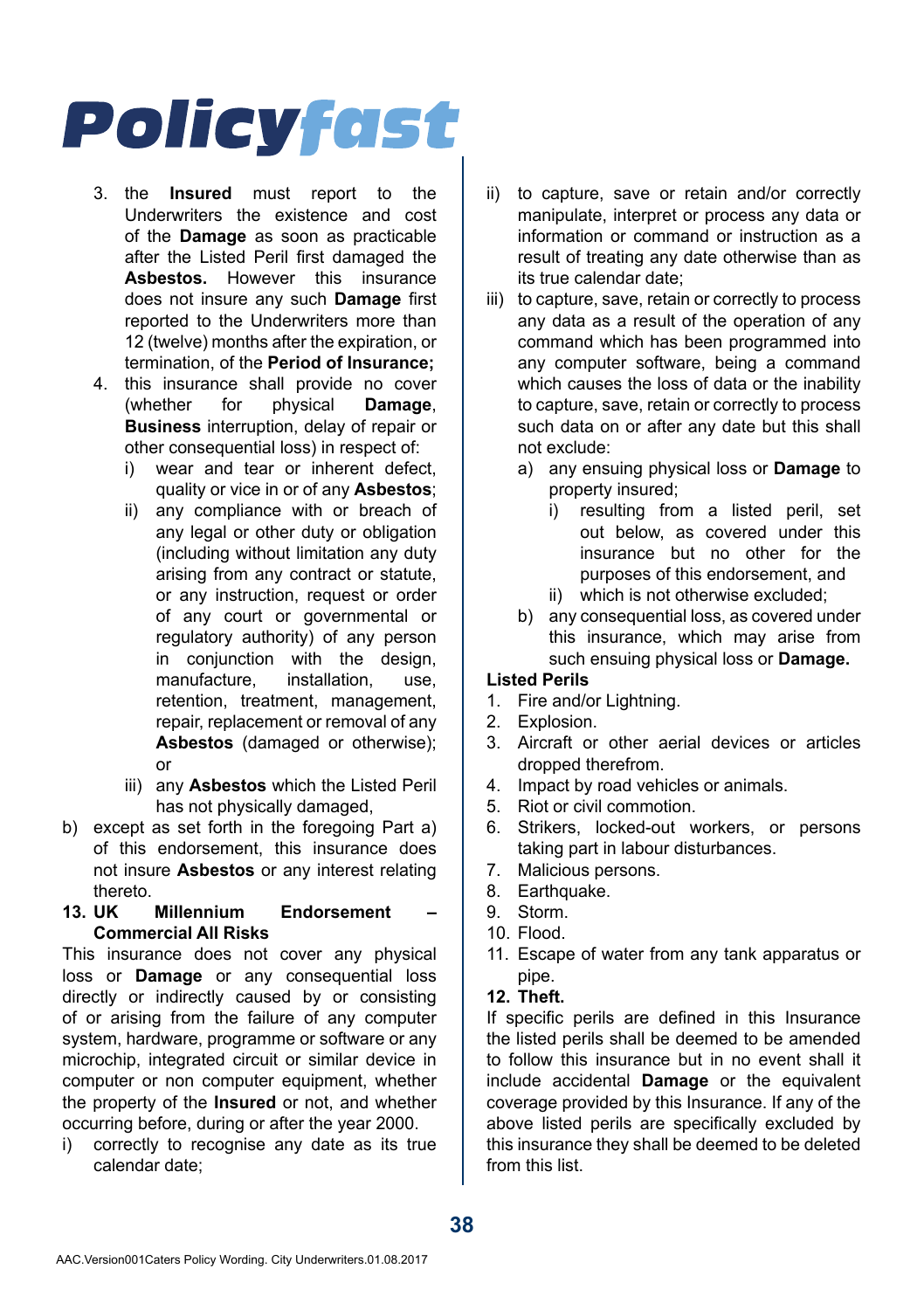Provided that nothing in this endorsement or any other provision or extension of this insurance shall be construed to extend the liability of the **Insurers**  to cover any costs and expenses, whether preventative, remedial or otherwise arising out of or relating to change, alteration or modification of any computer system, hardware, programme or software or any microchip, integrated circuit or similar device in computer or non-computer equipment, whether property of the **Insured** or not.

## **Special Conditions and Warranties applying to this Certificate – but not applicable to Section C other than No. 8 or Section I**

It is a condition precedent to liability under this **Policy** that:

- 1. a) all water tanks must be protected as recommended by the manufacturer and all water pipes must be suitably lagged and these protections and the whole of the protections provided for the safety of the insured property including roller shutters, grilles and any alarm system so installed shall be maintained in good order throughout the currency of this insurance and they shall be in full and effective operation at all times when the premises are closed for **Business** and at all other appropriate times, including when the premises are left unattended, and that such protections shall not be withdrawn or varied to the detriment of the interest of the **Insurers** without their consent;
	- b) all keys and duplicate keys relative to the above protections are removed from the premises when the premises are closed for **Business**, and at all other appropriate times, including when the premises are left unattended;
	- c) any alarm system is maintained under a maintenance agreement with the alarm company;
	- d) The **Insured** must have any flat roofed areas of the buildings constructed of timber/felt inspected at intervals not

## **Policyfast**

exceeding 24 months by a qualified builder and any defects found must be immediately repaired.

All defects occurring in any protections must be promptly remedied

- 2**.** a fire blanket and at least one of the following units of fire extinguishing appliances or such alternative appliances as agreed by us must be kept near the cooking facilities and be maintained in effective working order throughout the **Period of Insurance**:
	- 1 x 6 kg wet chemical
	- 1 x 4.5 kg dry powder
	- 2 x 2 kg CO2
	- 1 x 9 litre foam
- 3. a) All extraction hoods, canopies, filters, and fat/grease traps must be inspected and cleaned at least once every 7 days.
	- b) All ducting reasonably accessible to the **Insured** for visible inspection must be inspected internally at least once every 7 days and any accumulation, whether internal or external, of grease, fats or oil cleaned away;
- 4. at intervals not exceeding 12 months, the **Insured** must use specialist cleaning contractors to clean all parts of the ducting, including those parts not reasonably accessible to visible inspection by the **Insured**, the extraction motor and housing;
- 5. suitable receptacles with lids:
	- a) shall be used to store waste and batter scraps prior to disposal:
	- b) containing waste and batter scraps shall be removed from the premises at the end of each frying session and shall be placed in the garden or yard of the buildings,
- 6. the extractor fan shall be serviced annually by a specialist contractor;
- 7. whenever a wok is being used for the heating of oil or during cooking it shall never be left unattended by the operator;
- 8. in respect of Deep Fat Frying Ranges the following additional warranties are further conditions precedent to liability under the **Policy**:

```
a) the frying apparatus within the premises
```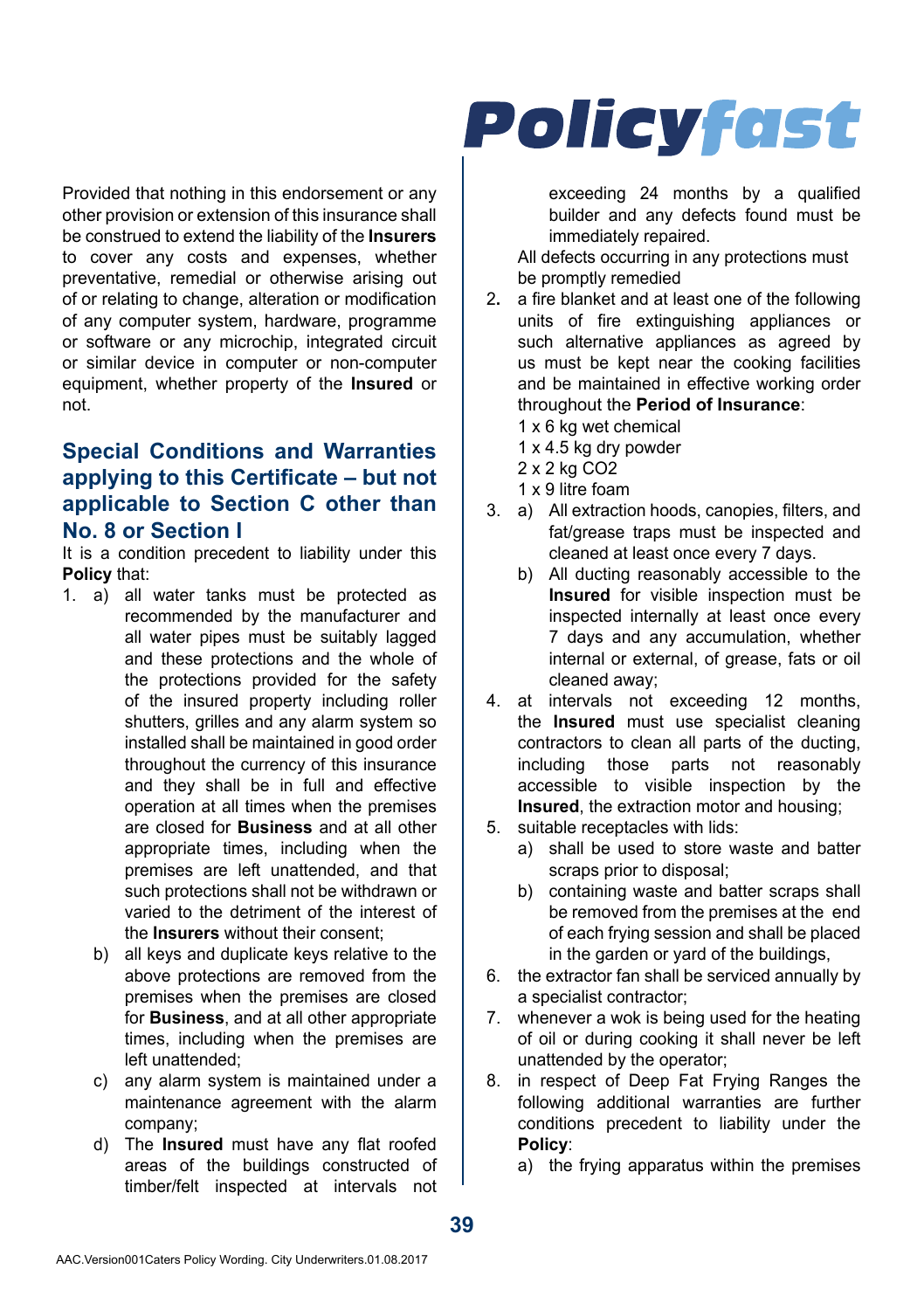

shall be securely fixed and free from contact with any combustible materials;

- b) the equipment must be fitted with thermostatic automatic cutouts which prevent the temperature of fat oil exceeding 205 degrees Centigrade (401 degrees Fahrenheit);
- c) the pans shall be fitted with metal lids which can be shut down in the event of fire unless specifically accepted in writing by **Us;**
- d) oil or fat sumps shall be emptied and cleaned at least once every 7 days;
- e) the Deep Fat Frying Range must be serviced and cleaned at least once every 12 months by an Independent Qualified Contractor. The service must include the full inspection and cleaning of the Deep Fat Frying Range, of all ducting, both externally and internally from the Deep Fat Frying Range to sumps/drip trays, including manifolds, of the ducting from the sump/drip trays through to the extractor motor, of the extractor motor impeller and its housing and of the ducting beyond. Further, the **Insured**  must maintain a written record of all such inspections and cleaning and secure **Certificates** from any such contractor;
- f) all cleaning/service **Certificates** and records must be kept in a safe location away from the premises for inspection at any time by **Us;**
- g) pans must contain an adequate amount of frying medium at all times to ensure that cut-out thermostats are effective.

#### **9. Minimum Protections Warranty**

It is warranted that all exit doors have a minimum protection of a 5 lever mortice deadlock fitted with box steel striking plates at least 10 centimetres conforming to BS3621. Alternatively an automatic deadlocking rim lock or substantial padlock bar and staple secured by an approved five lever close shackle padlock can be fitted. Barrel bolts top and bottom must be fitted unless the door is the final exit.

For aluminium doors a mortice hook bolt such as Adams Rite is acceptable.

All accessible windows are to be barred or fitted with key operated window locks or fixed permanently shut;

- 10**.** it is a condition that all items of stock insured stored on the premises are stored on suitable racks, shelves or stillages not less than 10 centimetres above floor level;
- 11. it is warranted that no portable LPG heating be used on the **Insured's** premises.

Where the obligations above reduce the risk of a loss of a particular kind, at a particular location an/ or at a particular time do not define the risk as a whole, we shall not rely on any non-compliance to prevent our liability under the terms of this Policy if the non-compliance could not have increased the risk of the loss which actually occurred whilst You are not in compliance with the obligations above. We shall not be liable to provide an indemnity in respect of any act event claim or incident occurring whilst You are not in full compliance with the obligations above

### **Extensions to the Certificate applicable only if shown in the Schedule**

#### **E1 Householders Contents**

The definition of household contents under Section A – Material Damage is as follows:

Household goods and all other personal property, tenants fixtures and fittings including fixed radio and television aerials, satellite dishes, their fittings and masts, all of which are owned by or are the legal responsibility of the **Insured** or of any permanent member of the **Insured's** household. Excluding:

- a) motor vehicles (other than domestic gardening implements), caravans, trailers or water craft, and accessories attached thereto;
- b) livestock;
- c) any part of the buildings;
- d) any property specifically insured against the perils covered hereby under any other insurance.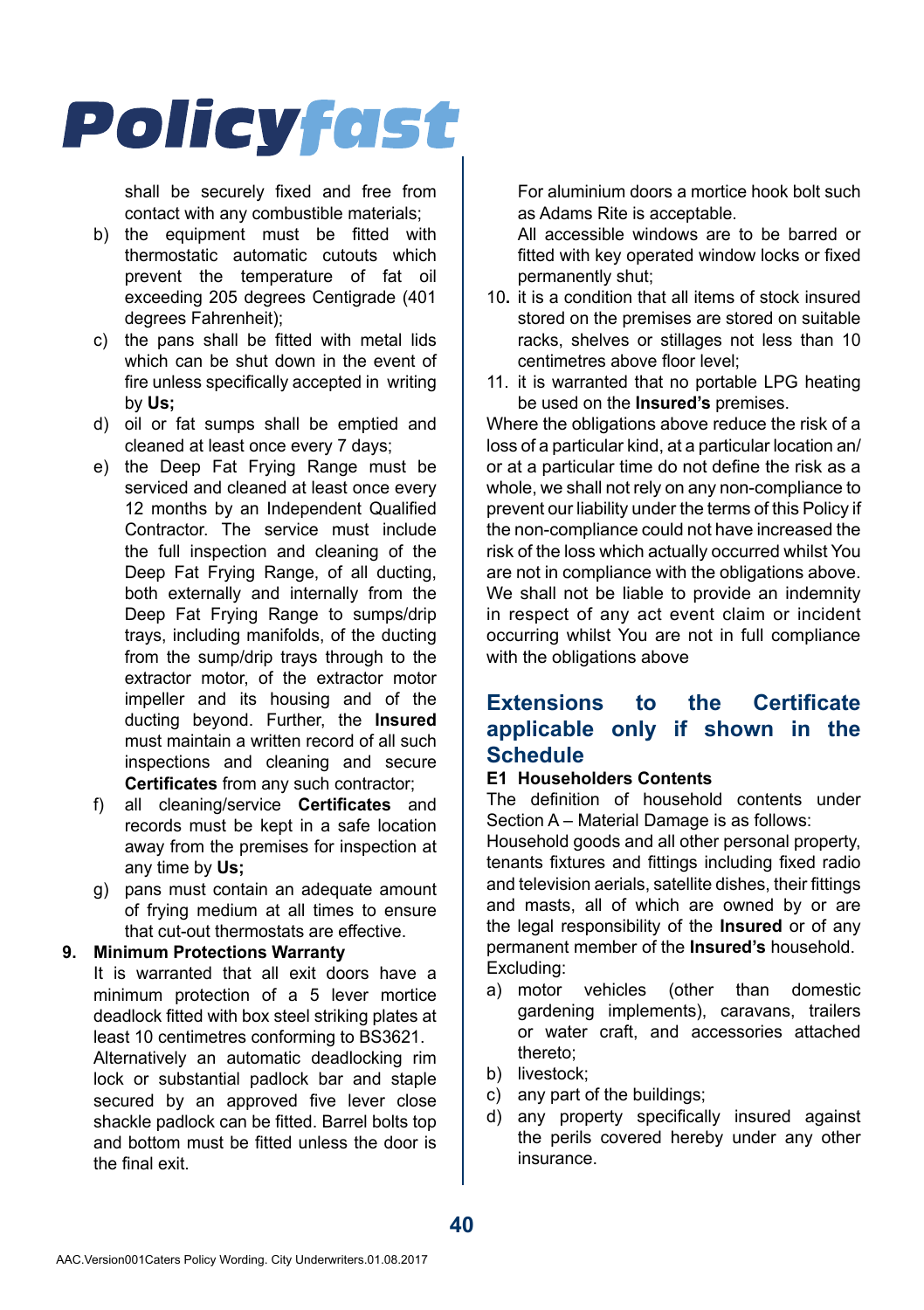Underwriters' liability in respect of each private dwelling and elsewhere as herein after defined shall not exceed during the period of this insurance:

- i) £300 in respect of property in the open but situated within the premises;
- ii) £100 in respect of cash, currency, bank notes, credit cards or negotiable documents;
- iii) £500 in respect of deeds, registered bonds and other personal documents;
- iv) £500 in respect of stamps or coins forming part of a collection;
- v) £3,000 in respect of gold, silver, gold and silver plated articles, jewellery and furs;
- vi) £500 in respect of domestic fuel, oil in fixed tanks;
- vii) £1,000 in respect of any one item of gold, silver, gold and silver plated articles. jewellery and furs.

#### **E2 Subsidence, Ground Heave or Landslip**

Section A – Material Damage is extended to cover **Damage** arising from subsidence, ground heave or landslip of any part of the site on which the property stands excluding:

- a) **Damage** to any paths, drives and other surfaced areas, walls, gates and fences unless the building itself is damaged at the same time by the same peril;
- b) **Damage** resulting from:
	- i) the normal settling or bedding down of new structures;
	- ii) the settlement or movement of made up ground;
	- iii) coastal or river erosion;
	- iv) defective design or workmanship or the use of defective materials;
	- v) fire, subterranean fire, explosion, earthquake or escape of water from any tank, pipe or apparatus,
- c) **Damage** which commenced prior to the inception of this cover;
- d) **Damage** occurring as a result of demolition, construction, structural alteration or repair of any property or ground works or excavation, at the same premises;
- e) the first £1,000 of each and every loss at

## **Policyfast**

each separate premises as ascertained after the application of any condition of average.

#### Special Condition

This extension shall be avoided if the risk of subsidence, ground heave or landslip is increased by reason of demolition, groundworks, excavation or construction being carried out on the same or adioining sites.

#### **E3 Day One Extension**

Any payment under this clause is subject to the Special Conditions below. The amount payable under this clause in respect of buildings will be the cost of reinstatement of the property sustaining **Damage**.

For the purposes of this clause:

Reinstatement will mean:

- a) The rebuilding or replacement of property sustaining **Damage** which, provided **Insurers**  liability is not increased, may be carried out:
	- i) in any manner suitable to **Your**  requirements;
	- ii) upon another site,
- b) the repair or restoration of property sustaining **Damage**

in either case to a condition equivalent to or substantially the same as but not better or more extensive than its condition when new.

Declared Value will mean:

**Your** assessment of the cost of reinstatement of the property insured at the level of costs applying at the inception of the **Period of Insurance**  (ignoring inflationary factors which may operate subsequently) together with, in so far as the insurance by the item provides, allowance for:

- a) the additional cost of reinstatement to comply with Public Authority requirements;
- b) professional fees;
- c) debris removal costs.

Special Conditions

1. At the inception of each **Period of Insurance You** will notify **Us** of the declared value of the property **Insured** by each of the stated items. In the absence of such declaration the last amount declared (adjusted to reflect index-linking where applicable) will be taken as the declared value for the ensuing **Period of Insurance;**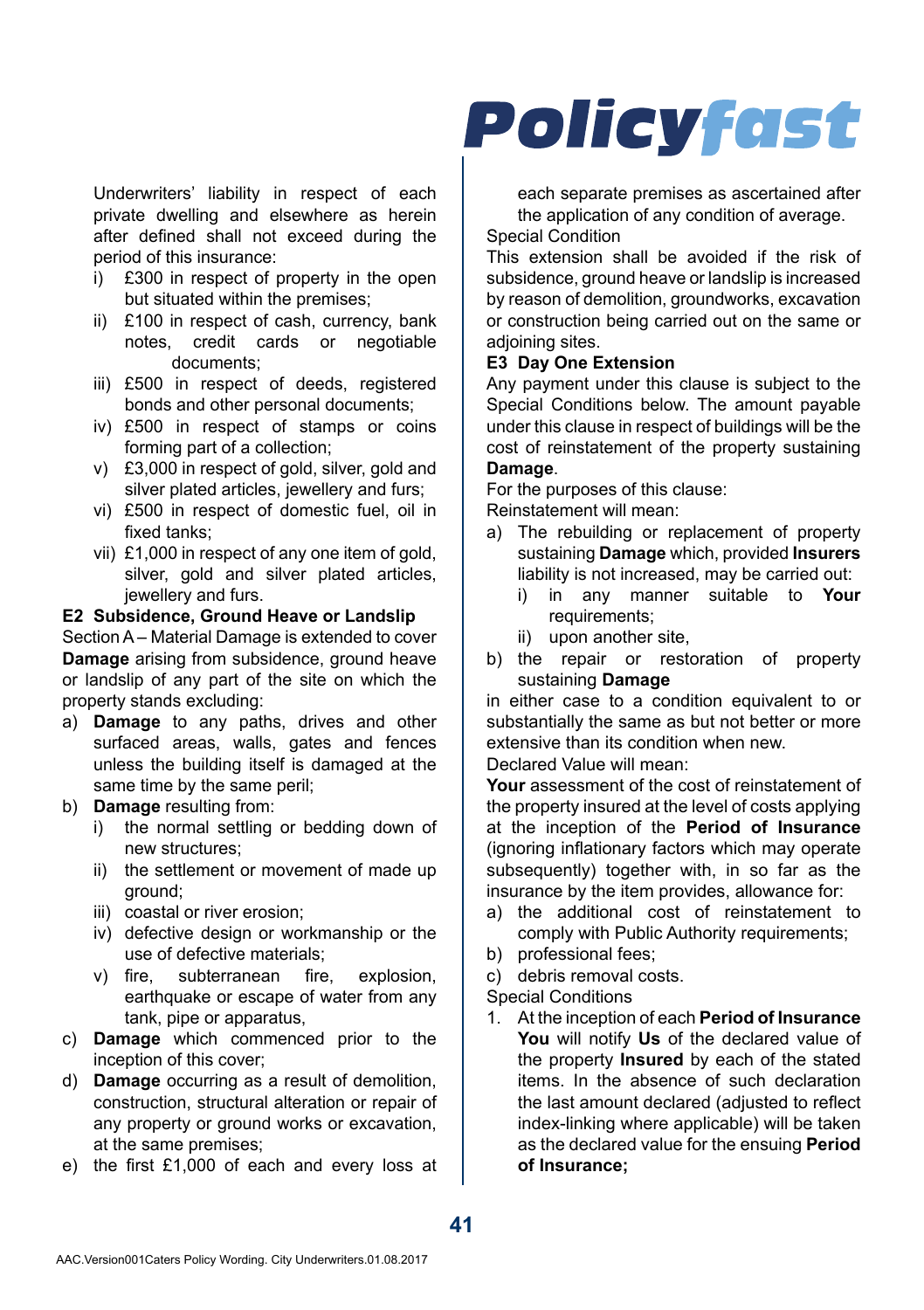- 2. if at the time of **Damage** the declared value of the property covered by an item is less than the cost of reinstatement at the inception of the **Period of Insurance** then **Insurers**  liability for the **Damage** will not exceed that proportion thereof which the declared value bears to such cost of reinstatement;
- 3. where the property sustains **Damage** in part only **Insurers** liability for repair or restoration will not exceed the amount which would have been payable had the property been totally destroyed;
- 4. no payment beyond the amount which would have been payable in the absence of this clause will be made:
	- a) unless reinstatement commences and proceeds without unreasonable delay;
	- b) until the cost of reinstatement has been actually incurred;
	- c) if the property **Insured** at the time of its **Damage** is insured by any other insurance effected by **You** or on **Your**  behalf which is not upon the same basis of reinstatement,
- 5. all the terms and conditions of the **Policy** will apply:
	- a) in respect of any claim payable under the provisions of this clause except as otherwise stated;
	- b) where claims are payable as if this clause had not been incorporated except that the sums **Insured** will be limited to that percentage of the declared values which the premium paid bears to that which would have been paid had this clause not been incorporated,
- 6. **Insurers** liability in respect of each item shall not exceed 120% of its Sum **Insured**.

#### **Warranties & Conditions applicable only if shown in the Schedule W1 Play Equipment Condition**

Underwriters shall have no liability under this **Policy** to provide any indemnity or benefit for any legal liability under Section C arising from:

- the use of play equipment owned or operated by the Insured by those over the age of 13;
- use of inflatable play equipment

It is a condition precedent to liability under this

**Policy** that all children's play equipment is maintained to a safe standard and that signs are in place notifying parents/guardians that the equipment is not supervised by the **Insured** and that children remain the responsibility of their parent/guardian.

#### **W2 Unoccupied Property**

It is hereby noted and agree that until such time as the **Insured** is operating the business this insurance policy is restricted to Section A, Fixtures and Fittings and Section C to Property Owners liability only.

Cover under Section A will also exclude loss or damage resulting from Theft, Malicious Damage and Accidental Damage.

Cover would also exclude any loss or damage caused by workmen refurbishing the property.

All other policy terms and conditions remain unaltered.

#### **W3 Seasonal Closure**

It is hereby noted and agreed that whilst the shop premises are closed during the off season the following conditions/warranties will apply to the shop area of the premises:

- not withstanding anything contained herewith it is hereby understood and agreed that coverage herein will exclude loss or damage resulting from malicious persons, theft or accidental damage;
- warranted premises secured against illegal entry;
- warranted that the premises are kept heated to a minimum of 4 degrees celsius;
- Warranted premises shall be kept clear of all loose combustible materials;
- warranted assured and/or his agent to visit premises once per week and carry out any work necessary to maintain security. A record of these visits are to be kept for Underwriters inspection if so required.

#### **W4 Partial Unoccupancy Warranty**

The following warranties and conditions will apply to the unoccupied proportion of the premises :-

- Notwithstanding anything contained herewith it is hereby understood and agreed that coverage herein is limited to fire, lightning, explosion, aircraft only.
- Warranted premises secured against illegal entry.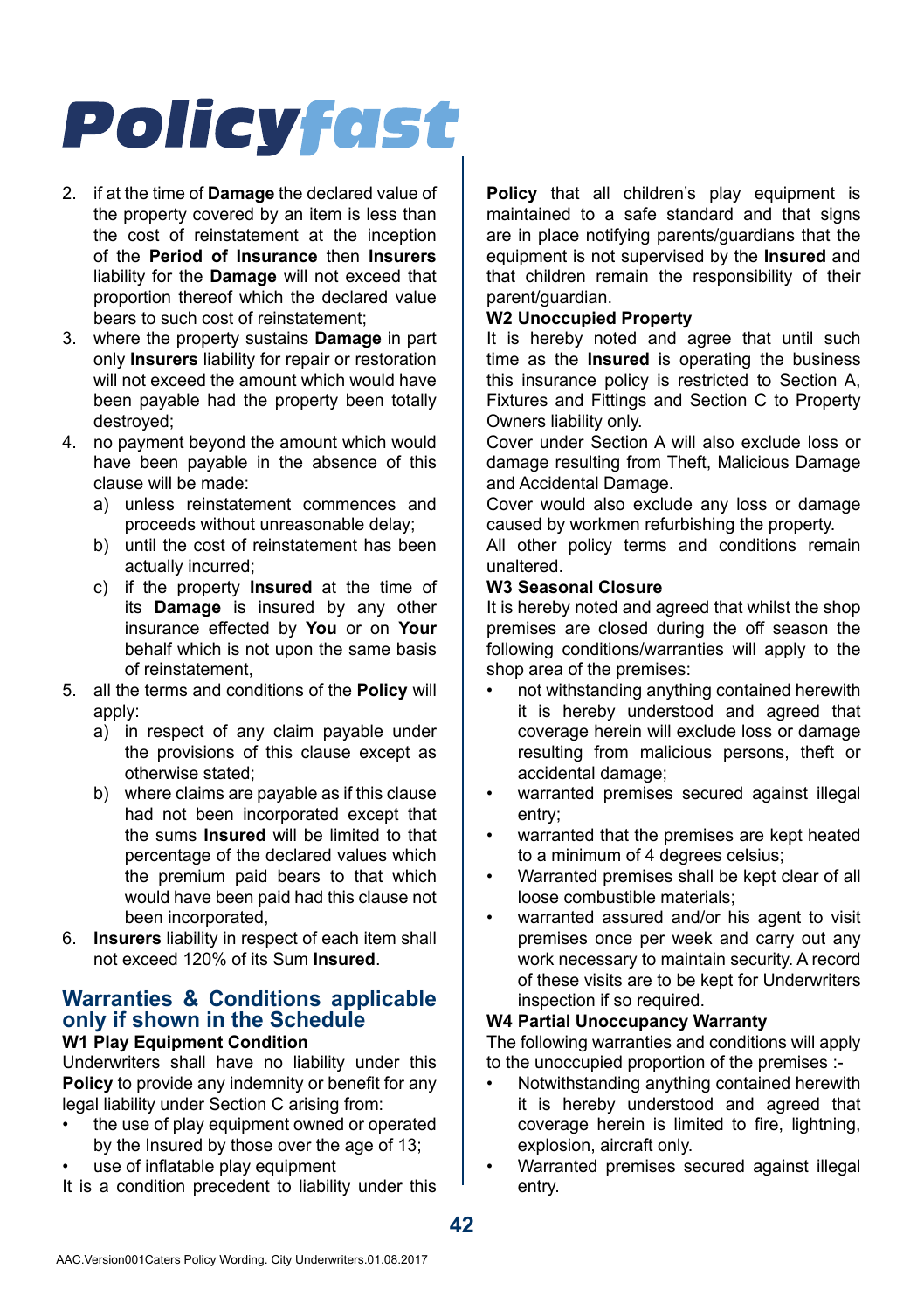- Warranted all letter boxes shall be sealed to prevent insertion of material.
- Warranted premises shall be kept clear of all loose combustible materials.
- Warranted assured and/or his agent to visit premises once per week and carry out any work necessary to maintain security. A record of these visits are to be kept for Underwriters inspection if so required.
- Warranted excluding loss or damage arising out of building operations, refurbishment or renovation.
- An excess of £500 each and every loss applies.

## **W5 Unoccupancy Warranty Wider Perils**

Conditions/Warranties contained within the Policy Conditions are replaced by the following:-

It is a condition precedent to liability that when any building (or part thereof) are untenanted or **Unoccupied**;

- a) all gas, water and electricity mains supplies will be kept disconnected (except those supplies required to maintain automatic sprinkler installations, lighting or alarm systems which are to remain in operation for security or fire protection purposes)
- b) all water tanks, apparatus, pipes and heating other than those connected to automatic sprinkler systems must be drained down
- c) all reasonable precautions are taken to ensure that the buildings are secure against entry by intruders including:
	- i) securely locking and fastening all doors and windows
	- ii) any letter boxes being sealed
	- iii) setting all security and alarm protections in full operation and ensuring that the protections are in proper working order
- d) all waste refuse and other disused combustible materials will be cleared from the building and removed from the **Premises**  at least once a week
- e) tanks containing fuel or other flammable liquids must be drained and purged within 7 days of the **Buildings** becoming **Unoccupied**
- f) the **Buildings** must be inspected at least once every 7 days by the **Insured** or the **Insureds** nominee in order to inspect the

## **Policyfast**

**Premises** both internally and externally and to carry out any work necessary to maintain the above security arrangements. A record will be kept of such inspections

g) notice is to be given to **Underwriters** when any untenanted or **Unoccupied** building (or part thereof) is again occupied

**Underwriters** shall not be liable for any **Damage** or **Injury** arising out of or in connection with any works of alteration demolition refurbishment or renovation.

Policy Exclusion 10 is hereby deleted.

**Defined Perils** are hereby restricted to fire, lightning, explosion, aircraft or other aerial devices or articles dropped therefrom, riot ,civil commotion, strikers, locked out workers, persons taking part in labour disturbances, malicious persons, earthquake, storm, flood or impact by any road vehicle or animal, falling trees, branches and falling aerials.

#### **W6 Live Entertainment and Disco Exclusion**

Underwriters shall have no liability under this Policy to provide any indemnity or benefit for any legal liability, directly or indirectly resulting from or in consequence or the provision of discos and/ or live entertainment of any nature.

#### **W7 Identity of Insurers Argo Direct Limited**

Argo Direct Limited on behalf of ArgoGlobal SE. Argo Direct Limited is registered in England and Wales. No. 4019569. Registered Address: Exchequer Court, 33 St Mary Axe, London, EC3A

#### **AIG Europe Limited**

AIG Europe Limited is registered in England: company number 1486260. Registered address: The AIG Building, 58 Fenchurch Street, London EC3M 4AB.

#### **Covéa Insurance plc**

Covea Insurance plc, Registered in England and Wales No.613259. Registered office, Norman Place, Reading, RG1 8DA

Argo Direct Limited is authorised and regulated by the Financial Conduct Authority.

ArgoGlobal SE is authorised by the Malta Financial Services Authority to carry on General Insurance Business under the Insurance Business Act, 1998. AIG Europe Limited and Covea Insurance pl**c** are authorised by the Prudential Regulation Authority and regulated by the Financial Conduct Authority and the Prudential Regulation Authority.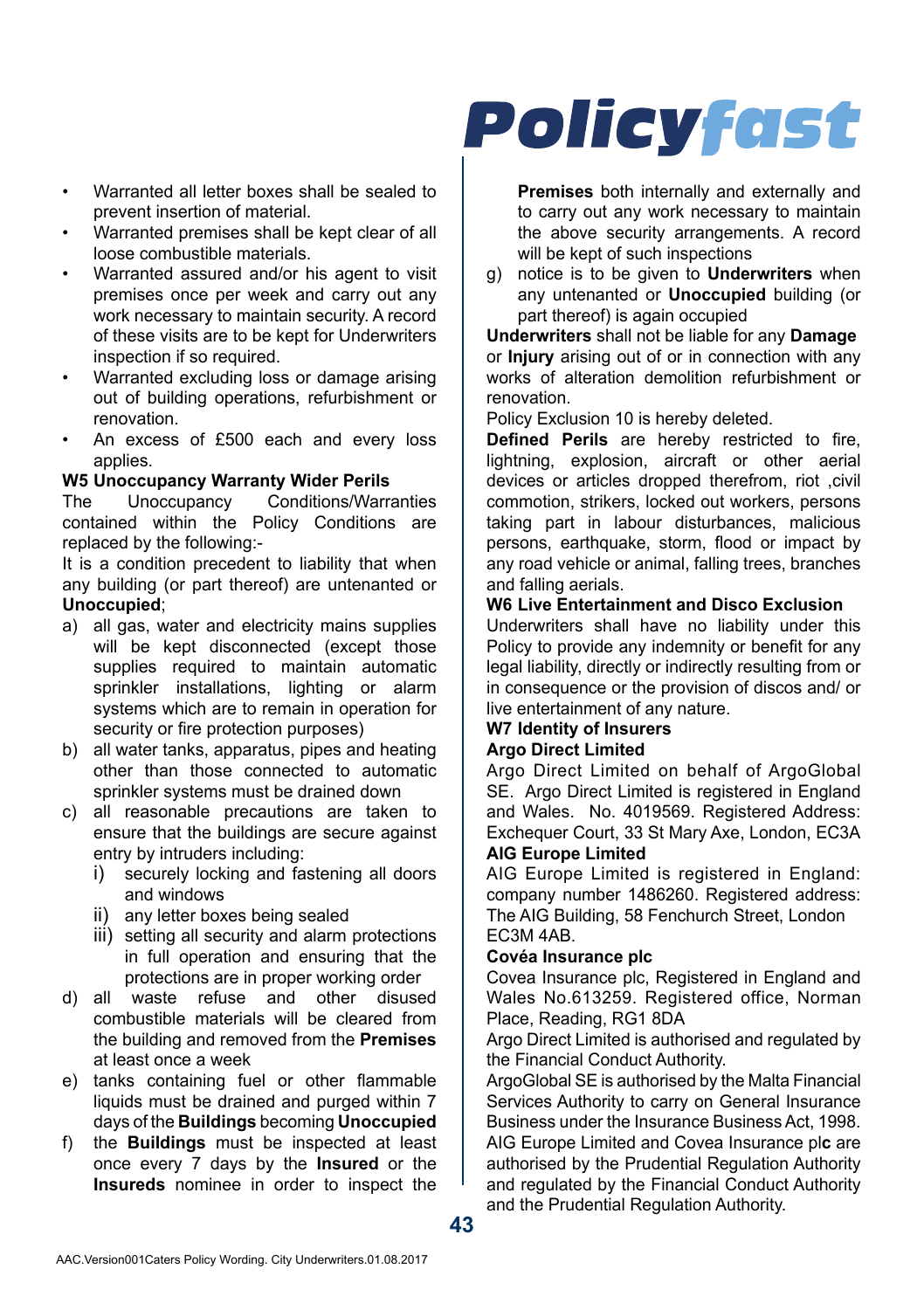### **Complaints**

Policyfast Limited and its associate company City Underwriters Limited take pride in providing a first class service to all **Our Policyholders**, however occasionally an enquiry or a complaint may arise, often as a result of misunderstanding, which will usually be resolved quickly and efficiently to **Our Policyholders** satisfaction.

If **You** have a Complaint which relates to either **Your Policy** or to a claim which **You** have submitted under **Your Policy** then please raise this in the first instance with **Your** broker who will aim to resolve **Your** concerns by close of the next business day.

If **Your** broker is unable to deal with **Your** concerns the matter will be forwarded onto **Your Insurer** via **Your** Insurance provider, who is:-. City Underwriters Limited,

24 Lime Street

London,

EC3M 7HS.

Whilst reviewing **Your** complaint **Your Insurer** will:

- Acknowledge **Your** complaint promptly
- Investigate **Your** complaint quickly and thoroughly
- Keep **You** informed of the progress of your complaint
- Do everything possible to resolve **Your** complaint

**Your Insurer** is obliged to provide **You** with a written offer of resolution within 8 weeks of the date **Your** complaint was received. If **You** are unhappy with the final decision made by **Your Insurer**, **You** may be eligible to refer **Your** case to the Financial Ombudsman Service (FOS). The FOS is an independent body that arbitrates on complaints.

The FOS can be contacted at the following address:

Financial Ombudsman Service

Exchange Tower

Harbour Exchange Square

London

E14 9SR.

Telephone: 0800 0234567 (for landline users) Telephone:0300 1239123 (for mobile users)

Email: complaint.info@financial-ombudsman. org.uk Website: www.financial-ombudsman. org.uk **You** have six months from the date of the final response from **Your Insurer** to refer **Your** complaint(s) to the FOS. This does not affect **Your** right to take legal action, however, the FOS will not adjudicate on any case where litigation has commenced

## **Financial Services Compensation Scheme**

Policyfast Limited, City Underwriters Limited and all of the **Insurers** are members of the Financial Services Compensation scheme. **You** may be entitled to compensation from this scheme if we cannot meet our obligations, depending on the type of insurance and the circumstance of **Your**  claim. Further information about the scheme is available from the FSCS website www.fscs.org. uk or write to:

Financial Services Compensation Scheme, 10th Floor, Beaufort House, 15 St Botolph Street, London, EC3A 7QU.

**You** can check the details on the Financial Conduct Authority Register by visiting the FCA website:

www.fca.gov.uk/register or by contacting the FCA on 0845 606 1234.

Version Date 01.08.2017